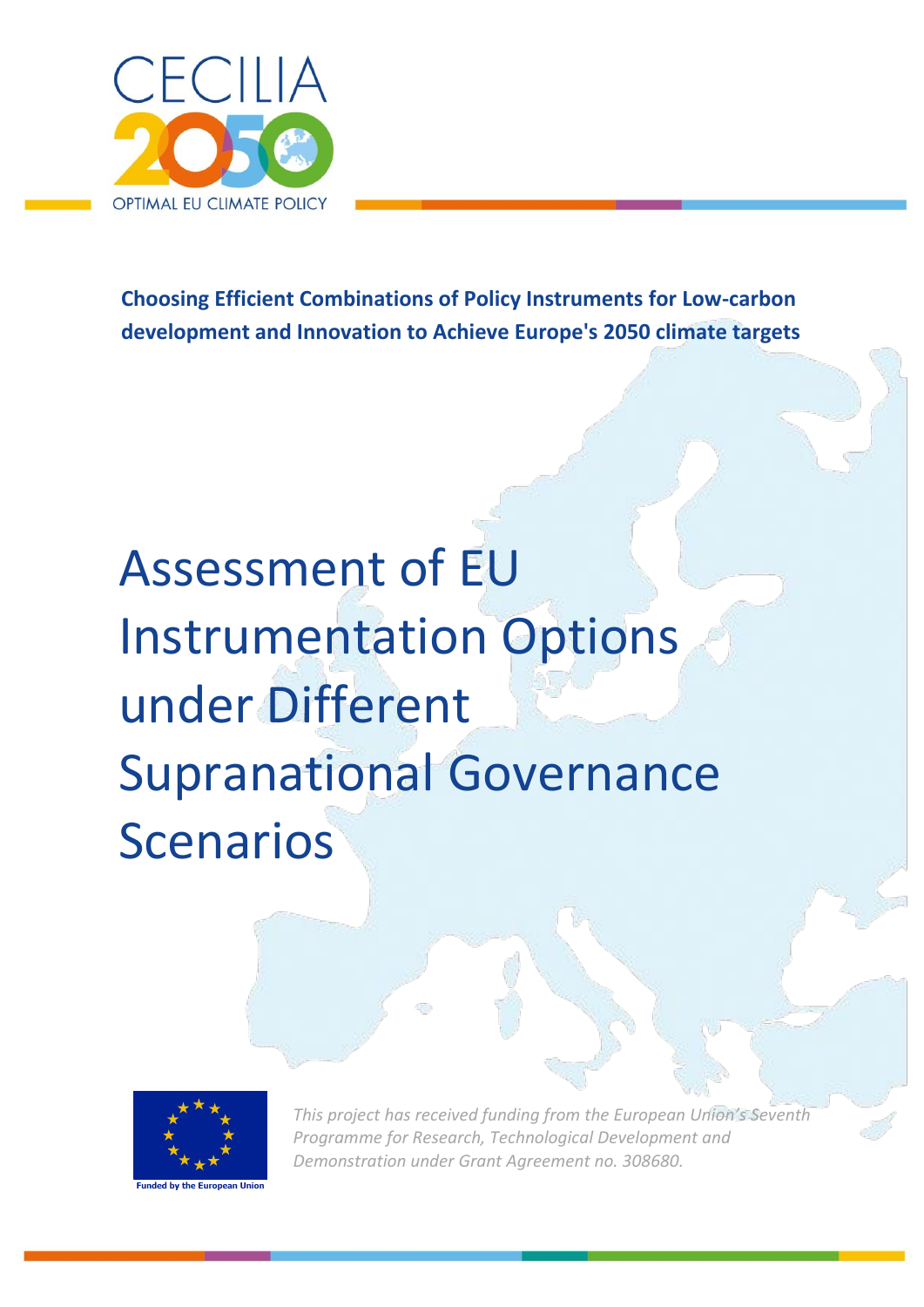#### **AUTHOR(S)**

Luis Rey, Basque Centre for Climate Change (BC3). Anil Markandya, Basque Centre for Climate Change (BC3). Mikel González-Eguino, Basque Centre for Climate Change (BC3).

Project coordination and editing provided by Ecologic Institute.

Manuscript completed in December 2015 This document is available on the Internet at: www.cecilia2050.eu.

| <b>Document title</b>  | Assessment of EU Instrumentation Options under Different Supranational<br>Governance Scenarios                                                                                                                                              |  |  |  |  |
|------------------------|---------------------------------------------------------------------------------------------------------------------------------------------------------------------------------------------------------------------------------------------|--|--|--|--|
| <b>Work Package</b>    | WP6: Towards an 'optimal' instrument mix for climate policy                                                                                                                                                                                 |  |  |  |  |
| <b>Document Type</b>   | Deliverable 6.3                                                                                                                                                                                                                             |  |  |  |  |
| Date                   | December 2015                                                                                                                                                                                                                               |  |  |  |  |
| <b>Document Status</b> | Final                                                                                                                                                                                                                                       |  |  |  |  |
| <b>Please Cite As</b>  | Rey, Luis; Markandya, Anil; González-Eguino, Mikel, (2015). Assessment of EU<br>Instrumentation under Different Supranational Governance Scenarios.<br>CECILIA2050 WP6, Deliverable 6.3. Basque Centre for Climate Change (BC3),<br>Bilbao. |  |  |  |  |

#### **ACKNOWLEDGEMENT & DISCLAIMER**

The research leading to these results has received funding from the European Union FP7 ENV.2012.6.1-4: Exploiting the full potential of economic instruments to achieve the EU's key greenhouse gas emissions reductions targets for 2030 and 2050 under the grant agreement n° 308680.

Neither the European Commission nor any person acting on behalf of the Commission is responsible for the use which might be made of the following information. The views expressed in this publication are the sole responsibility of the author and do not necessarily reflect the views of the European Commission.

Reproduction and translation for non-commercial purposes are authorized, provided the source is acknowledged and the publisher is given prior notice and sent a copy.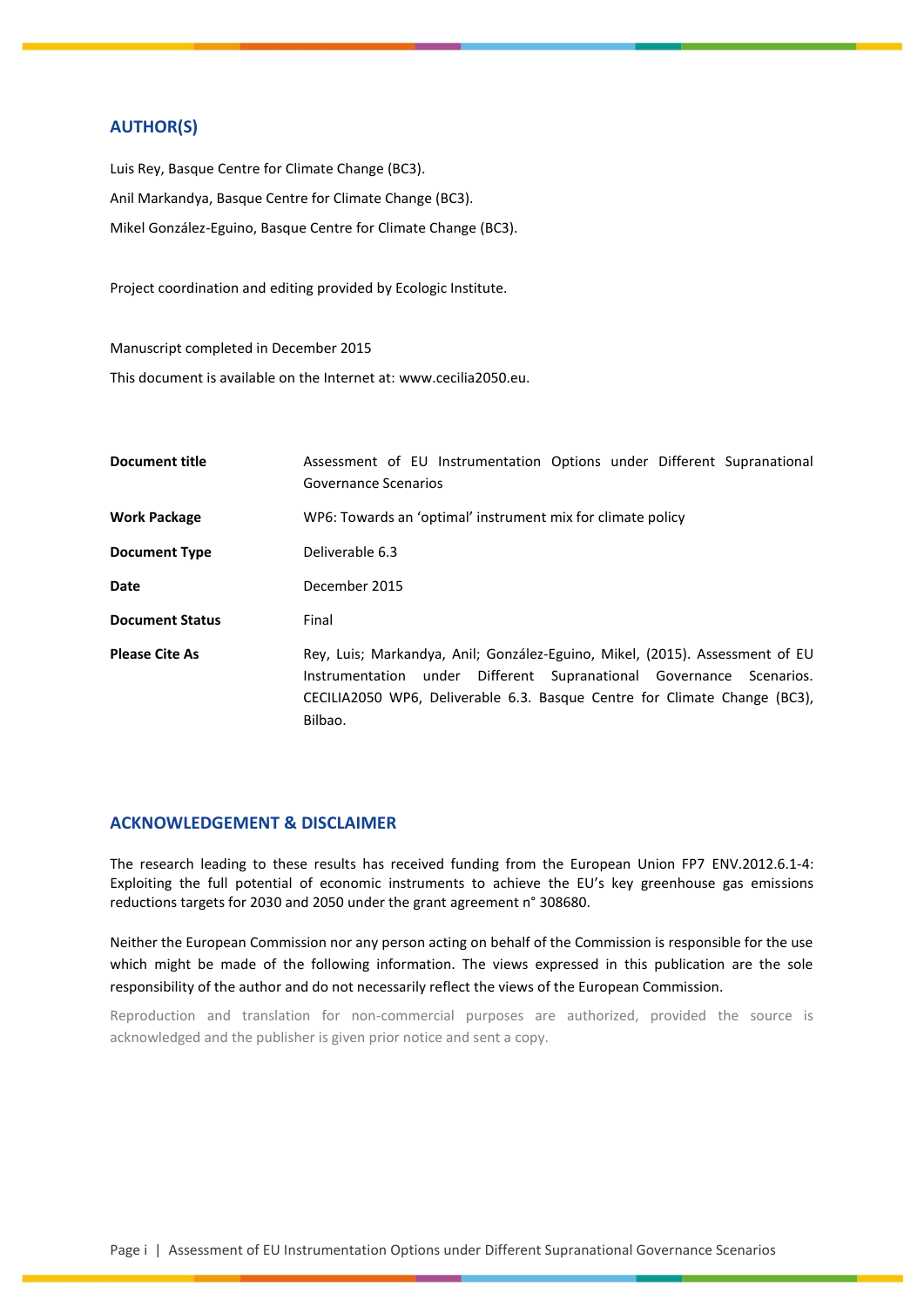# **Table of Contents**

| <b>Executive summary</b> |                                                                      |    |  |  |
|--------------------------|----------------------------------------------------------------------|----|--|--|
| 1                        | <b>Introduction</b>                                                  | 10 |  |  |
| 2                        | <b>Governance Scenarios</b>                                          | 11 |  |  |
|                          | 2.1 International Governance                                         | 11 |  |  |
|                          | 2.1.1 Current features of International Governance                   | 13 |  |  |
|                          | 2.1.2 Non-global-deal Scenario                                       | 14 |  |  |
|                          | 2.1.3 Middle-of the-road scenario                                    | 16 |  |  |
|                          | 2.2 EU Governance                                                    | 17 |  |  |
|                          | 2.2.1 Current features of EU governance                              | 18 |  |  |
|                          | 2.2.2 EU centralised scenario                                        | 20 |  |  |
|                          | 2.2.3 EU decentralised scenario                                      | 22 |  |  |
| 3                        | <b>Assessment of Instrument Packages in each Governance Scenario</b> | 24 |  |  |
|                          | <b>Instrument packages</b><br>3.1                                    | 24 |  |  |
|                          | 3.1.1 Technology-specific pathway                                    | 24 |  |  |
|                          | 3.1.2 ETS pure-cap pathway                                           | 25 |  |  |
|                          | 3.1.3 ETS price stabilized pathway                                   | 26 |  |  |
|                          | 3.1.4 Emission tax pathway                                           | 28 |  |  |
|                          | 3.2 Implications of the international governance context             | 29 |  |  |
|                          | 3.2.1 Climate instrumentation under a Non-global-deal scenario       | 31 |  |  |
|                          | 3.2.2 Climate instrumentation under a Middle-of-the-road scenario    | 39 |  |  |
|                          | 3.3 Implications of the EU governance                                | 47 |  |  |
|                          | 3.3.1 Climate instrumentation under a EU centralised scenario        | 48 |  |  |
|                          | 3.3.2 Climate instrumentation under a EU decentralised scenario      | 56 |  |  |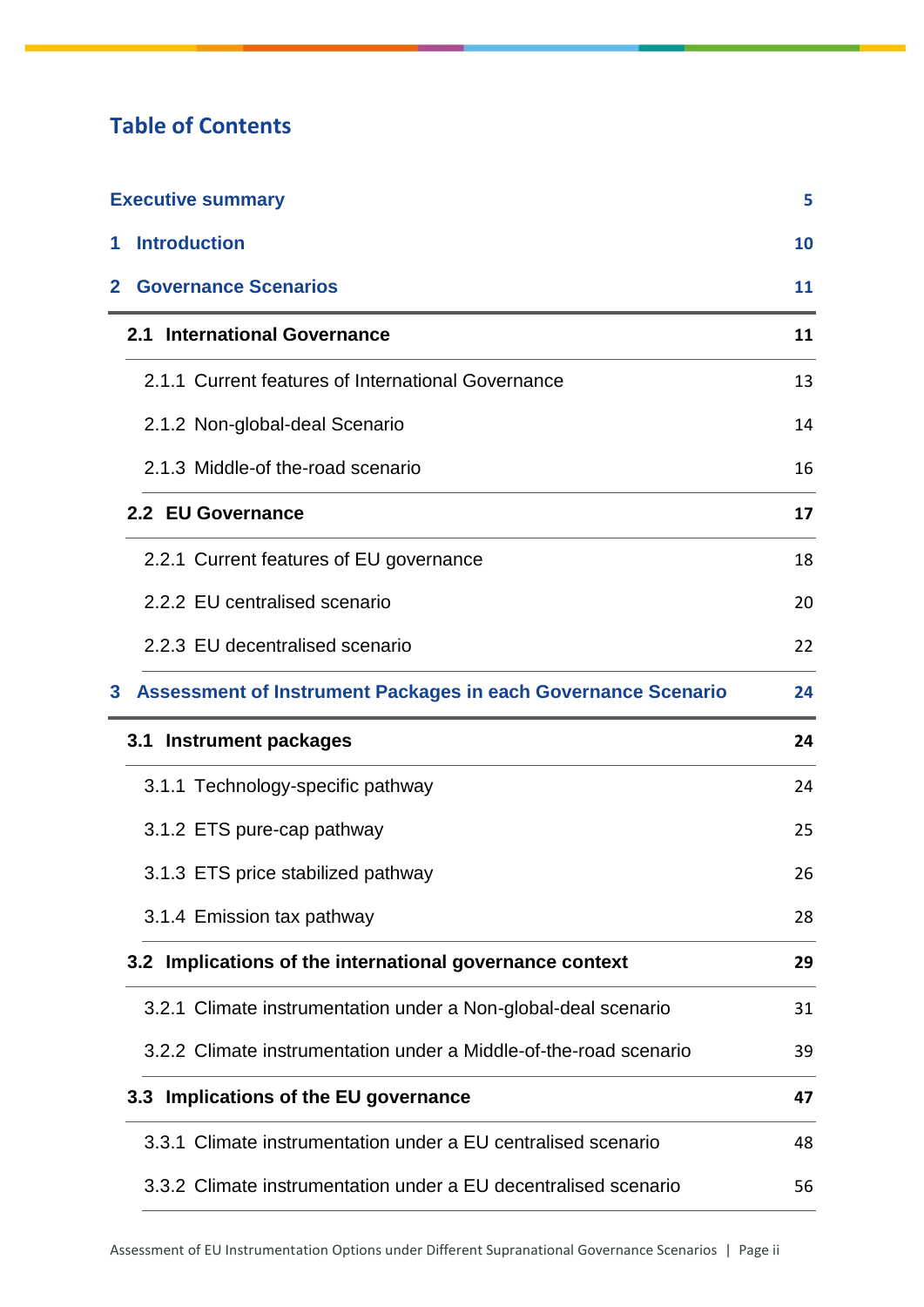| <b>4 Conclusions</b> | 62 |
|----------------------|----|
| <b>References</b>    | 65 |
| <b>Annex</b>         | 70 |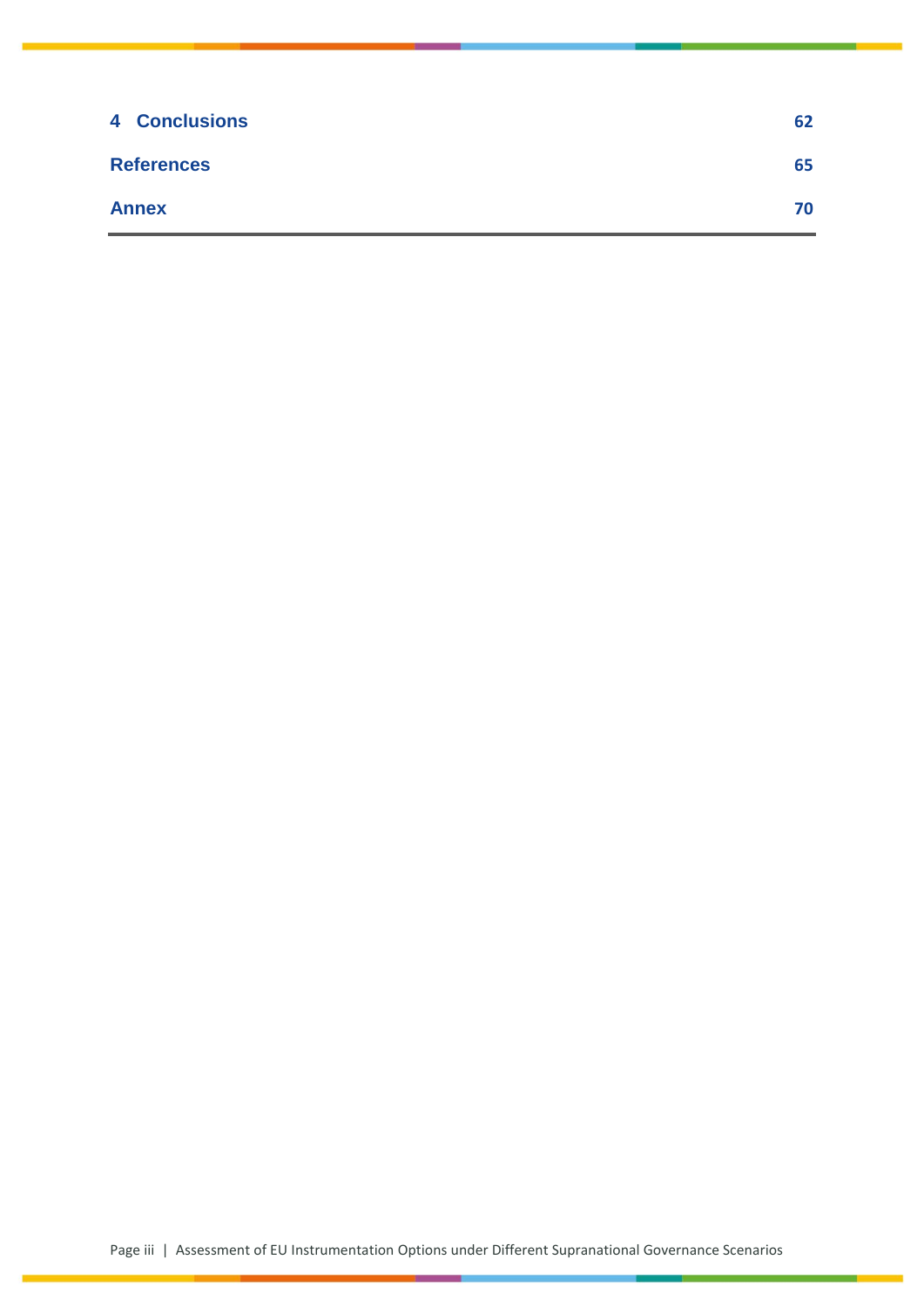#### **LIST OF ABBREVIATIONS**

| <b>ACER</b>    | Agency for the Co-operation of Energy Regulators              |
|----------------|---------------------------------------------------------------|
| <b>BAT</b>     | <b>Best Available Technology</b>                              |
| <b>CCS</b>     | Carbon Capture and Storage                                    |
| <b>EITE</b>    | Energy-intensive trade-exposed                                |
| <b>ENTSO-E</b> | European Network of Transmission System Operators Electricity |
| EU ETS         | <b>European Union Emission Trading System</b>                 |
| <b>GHG</b>     | Greenhouse Gas                                                |
| <b>MSR</b>     | <b>Market Stability Reserve</b>                               |
| R&D            | <b>Research and Development</b>                               |
| <b>TSO</b>     | <b>Transmission System Operator</b>                           |
| <b>UNFCCC</b>  | United Nations Framework Convention on Climate Change         |
| <b>WTO</b>     | World Trade Organisation                                      |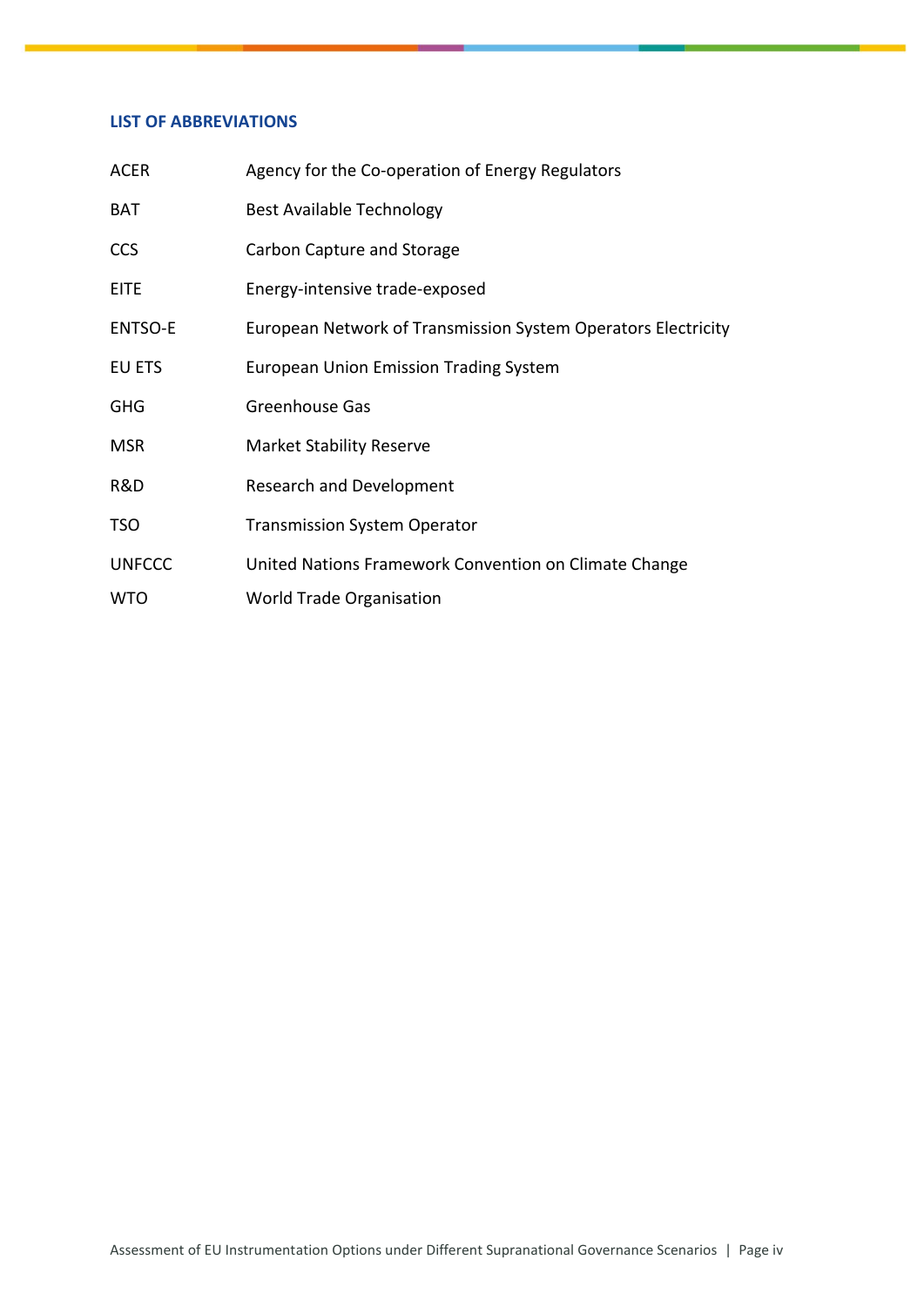## <span id="page-5-0"></span>**Executive summary**

In addition to the challenge of reducing emissions to 80% below 1990 levels by 2050, the EU has to be prepared to respond suitably to different external factors. Two of the most critical factors for success in meeting this target are: (i) what climate policies other countries will follow and (ii) how governance rules will evolve within the EU? Given that supranational governance scenarios are going to be crucial for the effectiveness and feasibility of EU climate policy, the aim of this document is to assess EU instrument options under different scenarios and come up with general insights for EU policy makers.

Drummond (2015) and Huppes (2015) have proposed different development options for EU climate policy in the short-term and long-term, respectively. Their analysis assumes international governance and the level of EU centralisation will remain roughly as they are now. This document goes one step further and carries out a sort of resilience analysis. We analyse climate instrumentation in two additional international governance scenarios:

- i. No-global-deal scenario, which assumes very ambitious international commitments but without legally binding agreements and a low degree of convergence and harmonization of climate instruments, and
- ii. A middle-of-the-road scenario, which assumes a high degree of policy convergence but a lack of ambition in emission reduction.

We also analyse climate instrumentation in two additional EU governance scenarios:

- i. An EU centralised scenario, which assumes most of the climate decisions are established at the EU level and, therefore, where there is a centralisation of EU governance structure, and
- ii. An EU decentralised scenario, which assumes a re-nationalisation of climate policy and thereby climate instruments that are designed and implemented at national level.

Our analysis for each scenario is developed from the four instrument packages proposed by Huppes (2015): (a) the technology-specific pathway whose focus is on regulatory standards and subsidies; and in which market-based instruments such as the EU ETS are phased out in a stepwise fashion; (b) the ETS pure-cap pathway where the EU ETS is the main driver of decarbonisation and where the emission cap is expanded to cover the main sectors; (c) the ETS price stabilization pathway in which a reform of the EU ETS takes place, setting a price floor and ceiling for carbon; and (d) the emission tax pathway where a transformation of the EU ETS into an emission tax occurs and technology-specific instruments are removed.

The key results of the report are summarized below.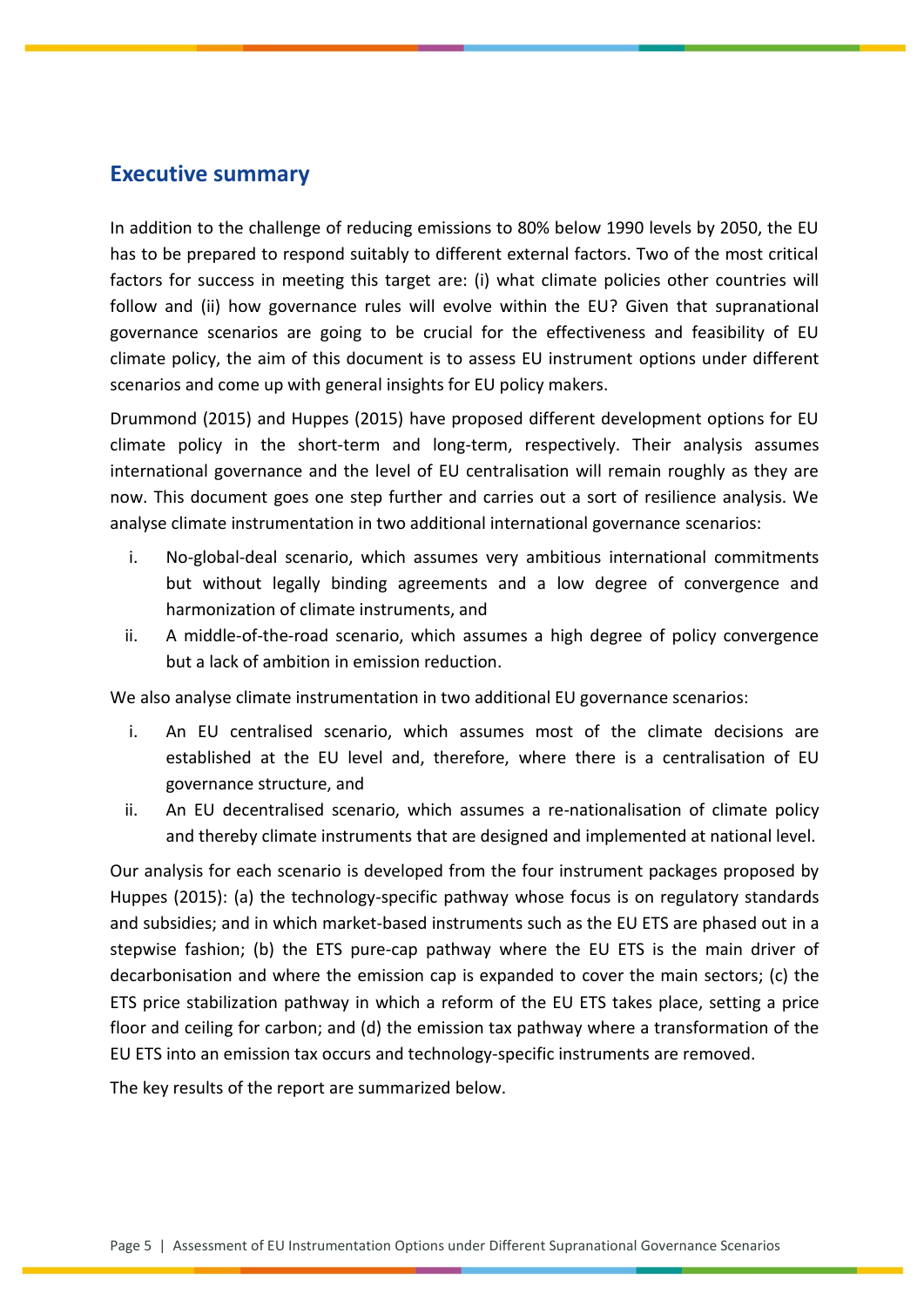## **Non-global-deal scenario**

- In a non-global-deal scenario, carbon leakage remains a big challenge for EU climate policy. The lack of international coordination and harmonization of climate instruments may create divergences between countries.
- The performance of a technology-specific pathway relative to market-based pathways depends on the stringency level chosen for the former: too low a level of stringency and the carbon target is not met; too high a level of stringency and EU competiveness is compromised. Moreover, a technology-specific pathway is not superior to marketbased pathways in order to avoid carbon leakage. Inappropriate stringency levels of standards may reduce the EU competitiveness. The volatility and uncertainty associated with a pure cap ETS system is also an obstacle to reduce carbon leakage in this scenario.
- Regardless of the policy pathway, additional anti-leakage measures should be implemented in the energy-intensive and trade-exposed industries. The free allocation of allowances is the most effective and feasible way to avoid carbon leakage in those sectors covered by the EU ETS. Exemptions could be applied to those sectors subject to standards. When an emission tax is implemented, border carbon adjustment is the best option. However, compatibility with World Trade Organization (WTO) is unclear, and political feasibility is probably low.
- In presence of market failures (e.g. principal agent problem), market-based pathways could benefit from technology-specific instruments, which would promote investment and innovation in low carbon technologies. This is particularly important in the ETS pure-cap pathway, where the price signal may be very uncertain and volatile, and possibly weak.
- The global ambition to reduce emissions would increase the demand of low carbon technologies, creating business opportunities for many industries. Technology-specific instruments could help to encourage technology development and innovation, and thus, gain market share in the world economy.
- A reform to stabilize prices in the EU ETS is necessary to decrease price uncertainty. Moreover, such a reform would allow additional instruments to be used without affecting the price signal. However, a price collar is outside the structural reform proposed by the European Commission and its political feasibility may be low. Likewise, an emission tax would also face feasibility problems.

## **Middle-of-the-road scenario**

- The low international ambition under this scenario may reduce the political feasibility of EU climate policy. In such an international context, EU climate policy will probably focus on maximizing non-climate benefits of emissions reduction (e.g. health, energy security).
- The static efficiency of market-based pathways is generally high because marginal abatement costs are equalised across sectors and emitters. However, emission price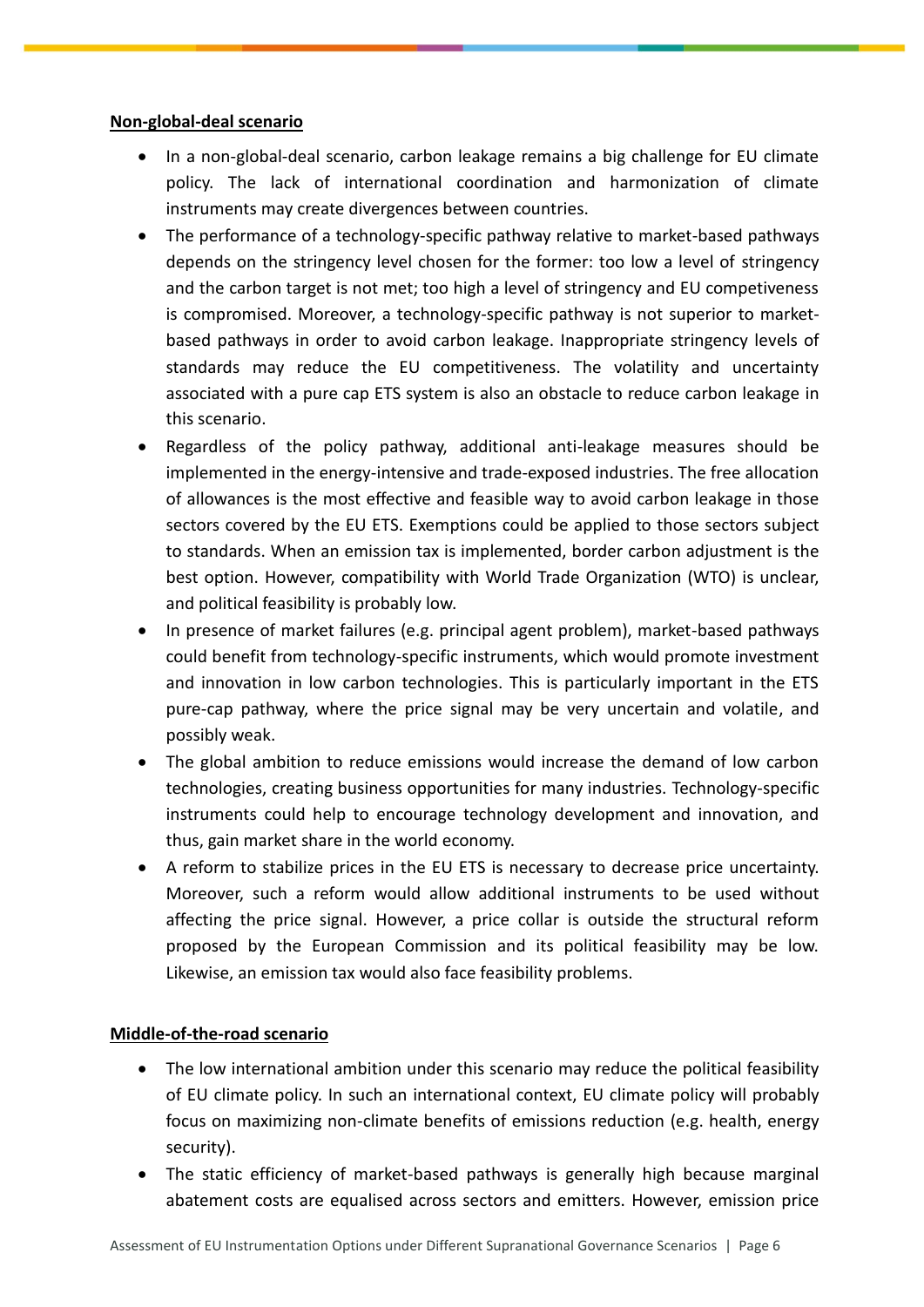would not internalise non-climate benefits. Emissions reductions are determined regardless of the co-benefits. Hence, a technology-specific pathway may be superior to market-based pathways in this international context. Market-based pathways could be improved adding technologic-specific instruments to those sectors which can deliver high non-climate benefits.

- Although international coordination offers the opportunity to harmonize climate instruments across borders, some pathways may have difficulties to take advantage of this international context. For instance, there is a trade-off between stabilizing allowances price within the EU and linking the EU ETS with other trading systems.
- The low international ambition would increase the risk of carbon leakage, particularly through the price channel.
- Regardless of the specific policy pathway taken, non-climate benefits of emission reductions should be highlighted to increase the public acceptability of instrument mixes.

## **EU centralised scenario**

- This scenario would increase the political feasibility of all pathways. The centralisation of the EU climate policy would allow a structural reform of the EU ETS and expand the coverage of the EU ETS, including the transport and the buildings sector.
- The effectiveness of the instrument packages will depend on the stringency levels. However, in the absence of a price signal, a technology-specific pathway may be subject to rebound effects. Likewise, market failures (e.g. principal agent problem) may reduce the effectiveness of market-based pathways.
- A price stabilization reform may be beneficial to reduce price uncertainty and encourage investment and innovation in those sectors covered by the EU ETS. Besides, the EU ETS could be compatible with national initiatives, without affecting the price signal. Although this scenario assumes a centralisation of climate policy, national and/or sub-national measures would be useful to take into account national differences. Moreover, they would encourage front-runners and increase the feasibility of the instrument package.
- In a technology-specific pathway, higher centralisation could increase bureaucracy and reduce the capacity for modification as new information emerges.

## **EU decentralised scenario**

- This scenario would limit the number of pathways that the EU climate policy could take. The most feasible would be the technologic-specific pathway.
- The role of the EU would focus on coordinating national policies and recommending effective pathways in emission reduction. The EU should aim to harmonise emission standards in key sectors, particularly energy-intensive and trade-exposed industries, to avoid a race to the bottom and standard based competition between Member States.
- In order to deal with the intermittency in most renewables, the role of the EU should be focused on reducing barriers to link national electricity markets.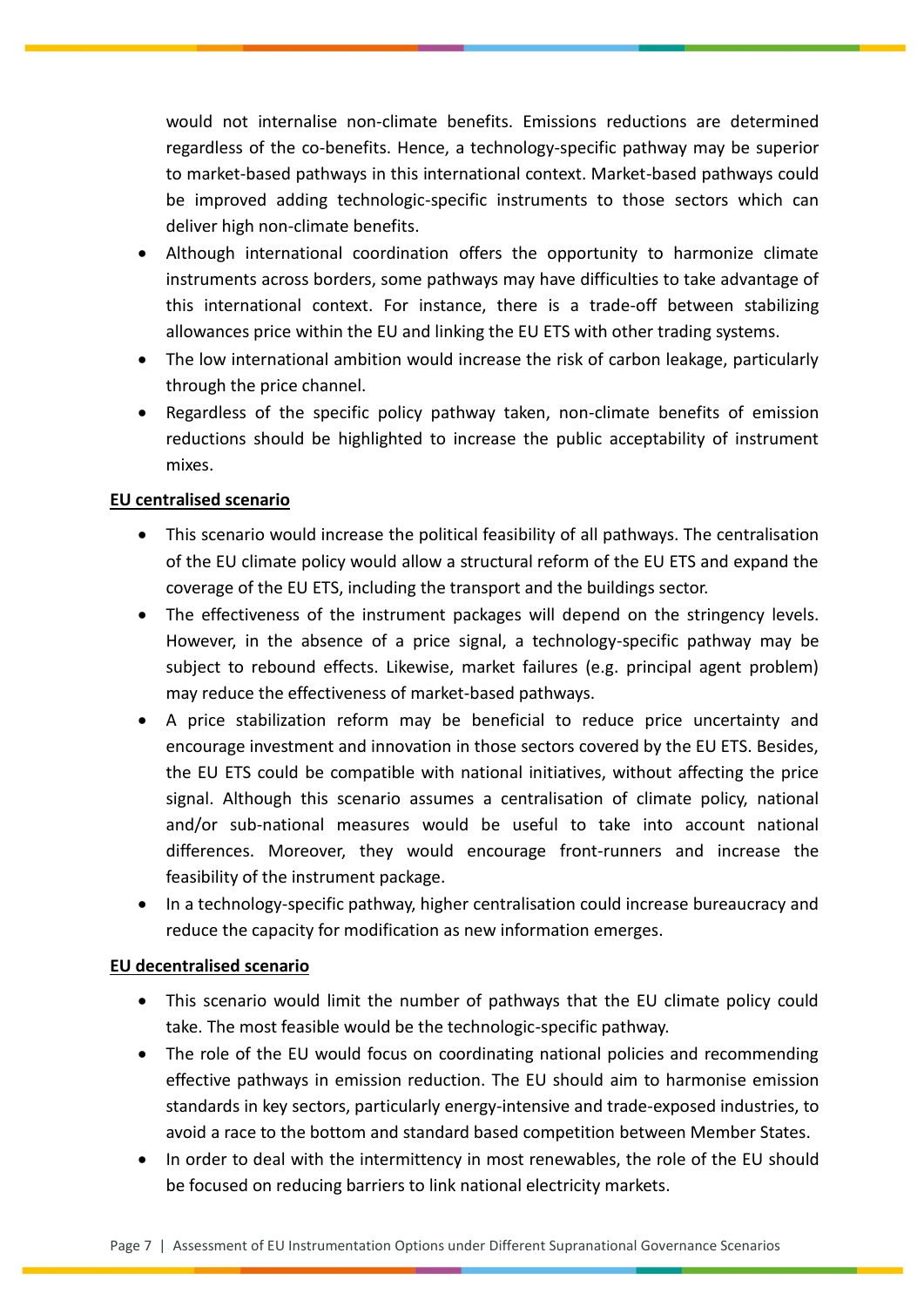- In a decentralised scenario, it looks unrealistic that the EU ETS could play a leading role. The EU ETS could remain to guarantee a minimum emission reduction target. Member States could introduce a carbon price floor to maintain the price signal meaningful.
- A price stabilization reform and emission tax pathway would require a high centralisation of EU climate policy and, therefore, these pathways are infeasible in this scenario.

Supranational governance scenarios will be a key factor when designing EU climate policy. However, some robust conclusions can be drawn regardless of the governance scenarios:

- Establish a meaningful carbon price (either EU ETS or emission tax) is essential to ensure effectiveness and cost-efficiency. A technology-specific pathway without a price signal would show critical weaknesses. The transport and buildings sector would face a high risk of rebound effects. Too much interventionism could hinder private actions. The flexibility of the instrument package to deal with changing circumstances would be very low.
- Carbon price is necessary but not sufficient. A market-based pathway based exclusively on carbon pricing may not produce the expected results. Market failures would lead to important efficiency losses. A single carbon price would not internalise non-climate benefits, and thereby, climate policy may not take advantage of additional co-benefits.
- The reform of the EU ETS would be beneficial to improve the performance of the scheme. A more predictable carbon price would help to encourage investment and innovation in low carbon technologies. This would also facilitate implementing additional instruments without affecting the price signal.

The state of knowledge on which scenarios are likely to be realized is not static. Information will come at various stages over the coming years. COP21 will be an important milestone, as will the UK referendum. As this new information emerges, policy makers can modify the package of measures accordingly. In particular the analysis indicates the following changes may be appropriate:

## Non-global-deal-scenario:

- Additional anti-leakage measures should be implemented.
- Development and innovation in low carbon technologies should be promoted to take advantage of business opportunities.

## Middle-of-the-road scenario:

- The co-benefits (e.g. health and energy security) of emission reduction should be emphasized.
- Anti-leakage measures may be required.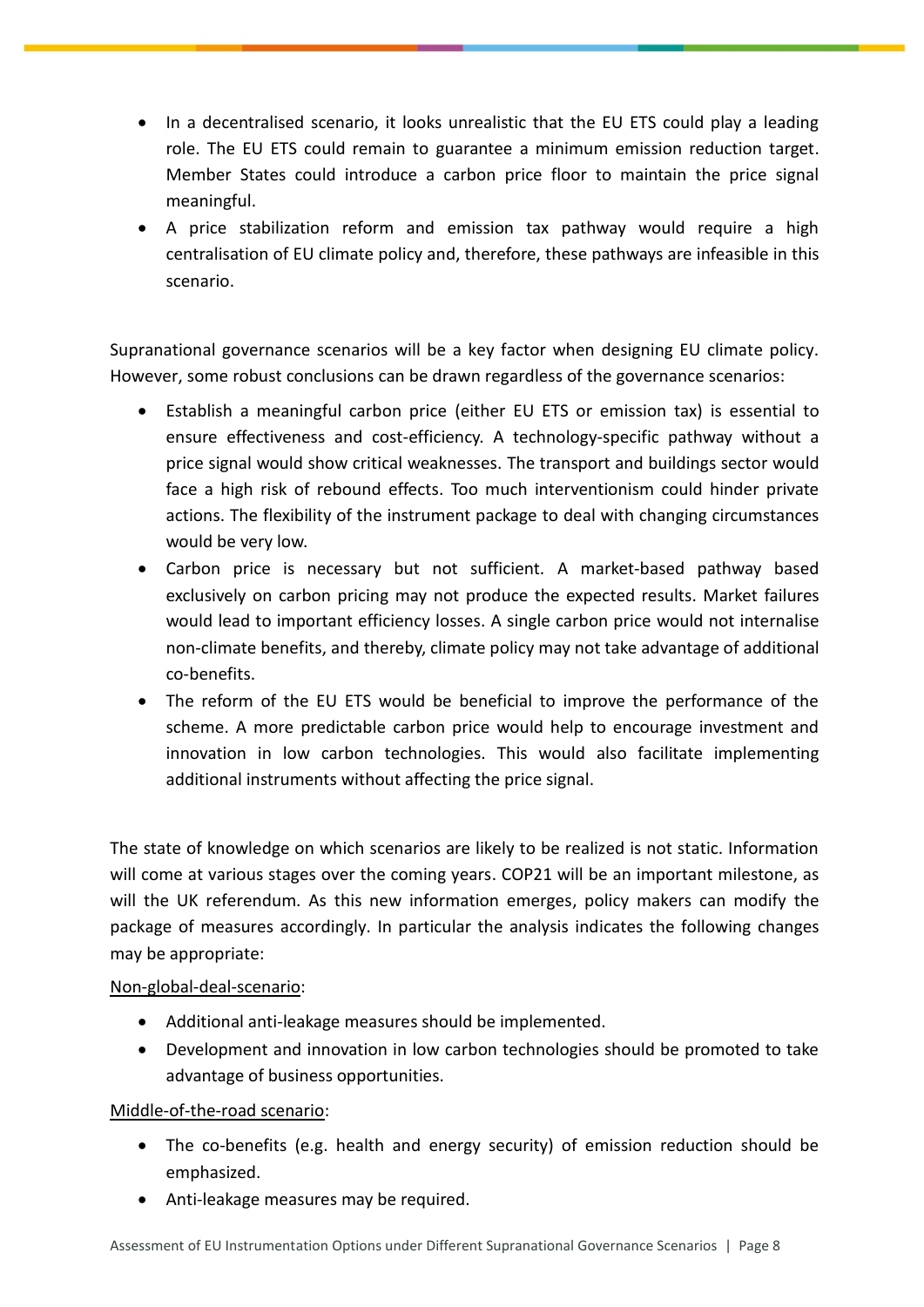EU centralised scenario:

- The EU ETS should be reformed. A price collar could be implemented and, eventually, transformed in an emission tax.
- The expansion of the EU ETS should be considered to cover the transport and buildings sectors.

EU decentralised scenario:

- EU climate policy should focus on technology regulation.
- The role of the EU should be based on harmonizing national initiatives.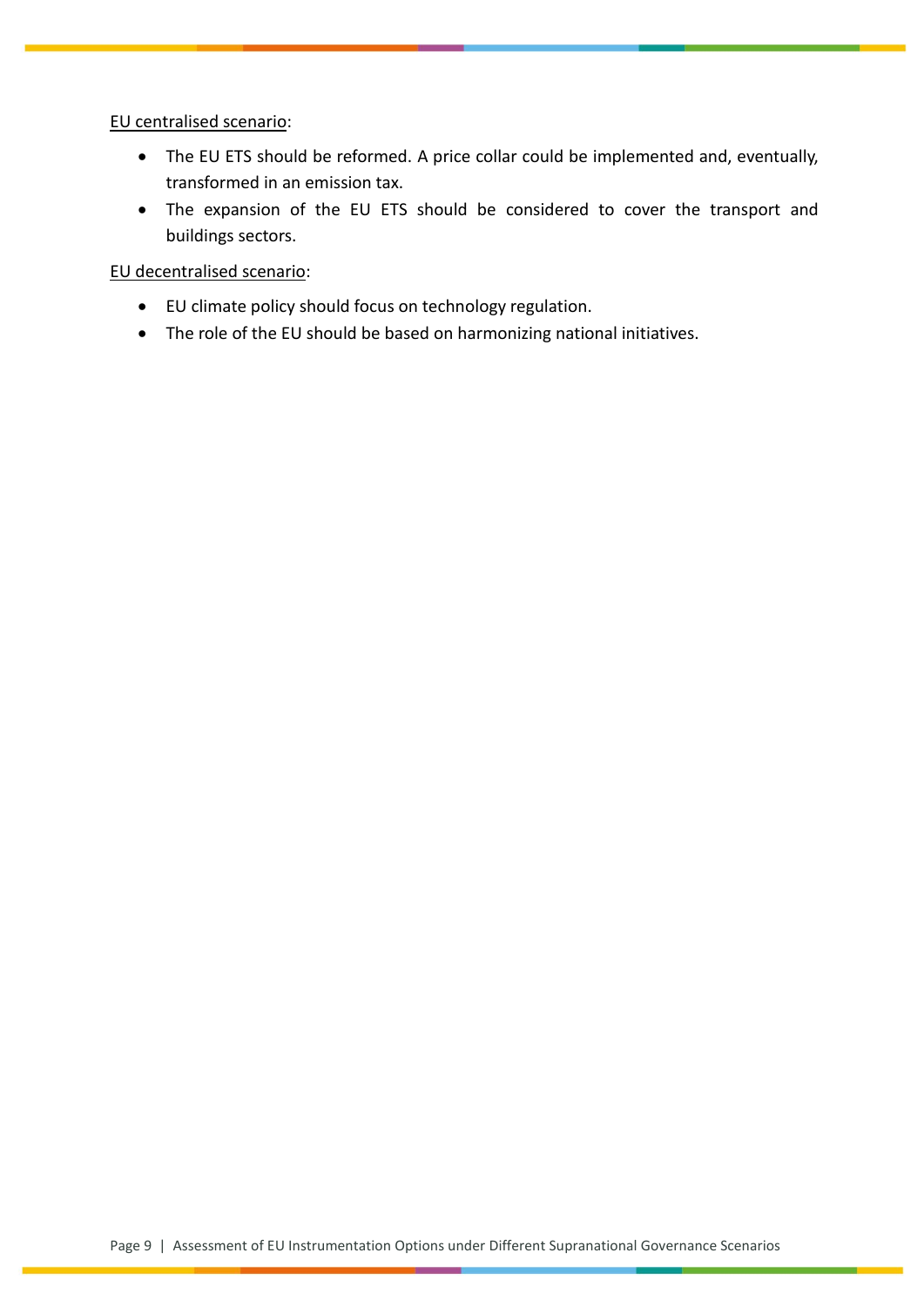# <span id="page-10-0"></span>**1 Introduction**

 $\overline{a}$ 

The European Union (EU) faces a major challenge in cutting emissions to 80% below 1990 levels by 2050. In order to meet this target, and at the same time stimulate economic growth and ensure competitiveness of the EU, the Union is looking at cost-efficient ways to make the European economy more climate-friendly and less energy-consuming. Drummond (2015) and Huppes (2015)<sup>1</sup> have proposed different policy instrumentation pathways to meet these targets. Drummond (2015) focuses on the short-term development options for the EU climate policy. His analysis identifies short-term improvements to make the current policy mix more effective and efficient. Huppes (2015) investigates how effective climate policy instrumentation could be developed in the long-term. Both Drummond (2015) and Huppes (2015) based their analysis on the most reasonable expected development of the international and EU governance scenarios. It is assumed that the level of international cooperation will be a 'middle of the road' track and the level of EU centralisation will remain roughly as it is now. This document goes one step further and carries out a sort of resilience analysis, where we investigate how the instrument mixes could be adapted depending on which scenarios regarding international governance and EU governance are realised. The CECILIA2050 project does not assess whether the costs of meeting EU's targets are justified by the benefits of avoided emissions. It is assumed that EU's long run targets are met regardless of the climate actions of other countries. The EU climate targets are taken as a starting point.

The instrument mixes are assessed according to the criteria developed by Görlach (2013). The assessment covers three dimensions: environmental effectiveness, cost-effectiveness and feasibility. The environmental effectiveness evaluates whether the instrument mix is able to bring about the necessary emission reduction. The cost-effectiveness criterion measures the cost associated with the emission reduction. This criterion has as the ideal the least cost reduction in emissions at least cost now (static efficiency) and over time (dynamic efficiency). The feasibility criterion indicates the risk that the policy fails to be adopted as planned and/or to deliver as expected.

The international context will be a key element of EU climate policy. Not only the effectiveness but also the efficiency and the feasibility of EU climate policy will depend on the climate polices in the rest of the world. Although the COP21 in Paris should reveal climate actions and/or commitments outside the EU, the uncertainty about the evolution of the international context is likely to remain. Hence, the EU should be prepared to respond suitably to different international scenarios. In this document, we suggest two alternative scenarios to the one proposed by Drummond (2015) and Huppes (2015). First, we assume that international climate negotiations lead to very ambitious commitments but without legally binding agreements and a low degree of convergence and harmonization of climate

 $^1$  Drummond (2015) and Huppes (2015) are part of a coordinated effort in the CECILIA2050 projects.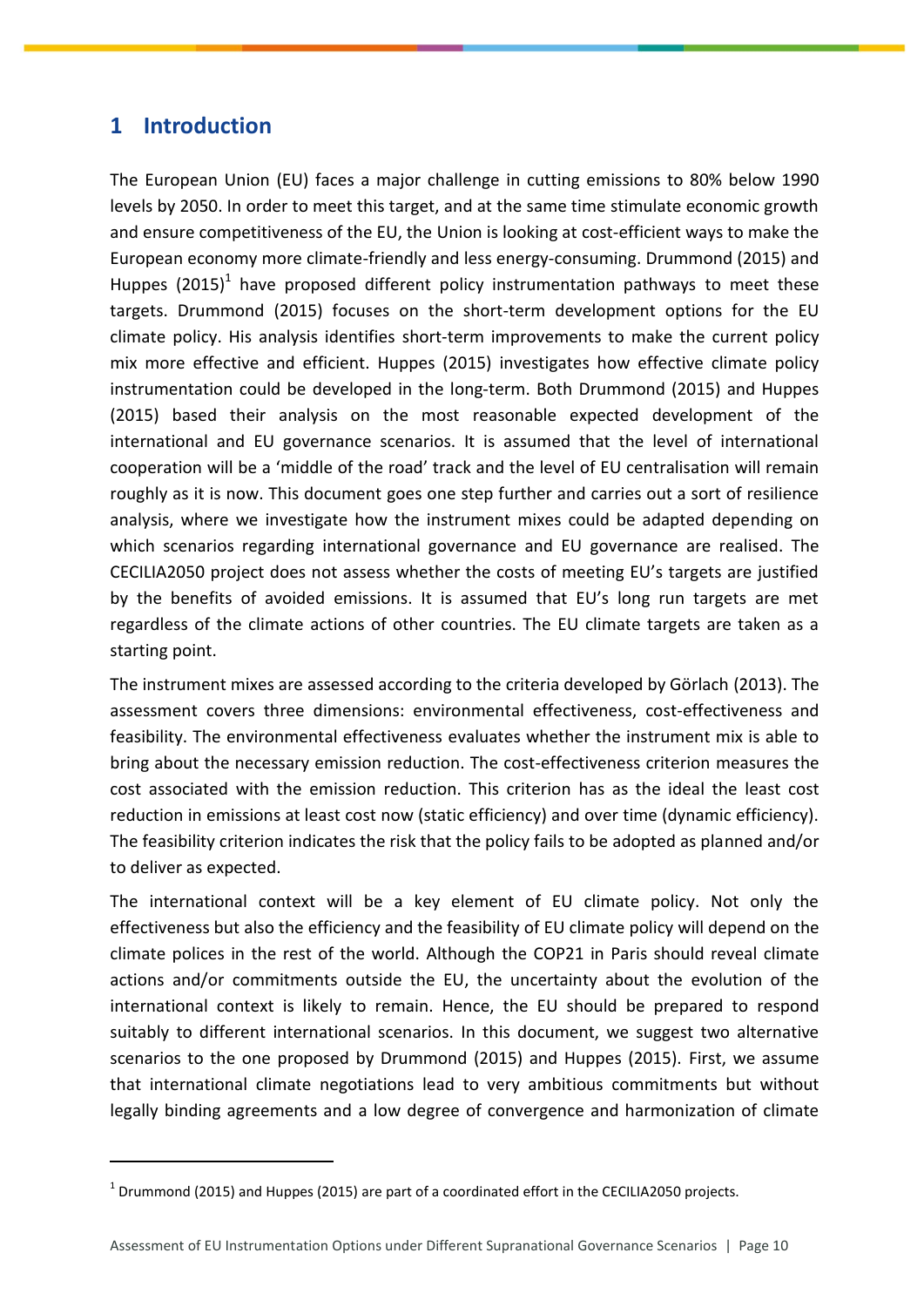instruments. On the other hand, our second scenario assumes low ambition by the rest of world but legally binding agreements and a high degree of convergence and harmonization of climate instruments. As will be seen later these scenarios span a wide range of possible economic outcomes within which the EU actions can be evaluated.

EU governance will also play an important role on EU climate policy, particularly for the feasibility of several instruments. Past experiences show that not all policy instruments are politically feasible. The rejection to the proposal of the European Commission to establish a carbon tax in the 1990s illustrates that EU governance will be crucial for the feasibility of several instruments. In this document, we suggest two alternative scenarios to the one proposed by Drummond (2015) and Huppes (2015). In the first scenario, we assume that most of the climate decisions are established at the EU level and, therefore, there is a centralisation of EU governance structure. In the second scenario, we assume a renationalisation of the climate policy and thereby climate instruments are designed and implemented at national level.

The rest of the document is organized as follows. The next section describes governance scenarios. Section 2.1 and section 2.2 focuses on the international and the EU governance, respectively; current features of the international and EU governance are described and two scenarios are proposed for each governance dimension. Section 3 assesses the instrument packages proposed by Huppes (2015) in each governance scenario. Initially, Section 3.1 summarizes the key characteristics of the climate policy pathways. Section 3.2 and section 3.3 assess the climate policy pathway in the international and EU governance scenarios, respectively. Section 4 concludes.

# <span id="page-11-0"></span>**2 Governance Scenarios**

## <span id="page-11-1"></span>2.1 International Governance

Climate change is a global problem and faces the difficulties common to all global public goods. The main benefits of unilateral actions are shared with other countries, while the cost is assumed by the region/country which implements mitigation measures. This makes the international dimension of the EU climate policy particularly important. In 2012 the EU accounted for around 10% of global emissions. This implies that the influence of the EU is very limited. Without international contribution, the impact of EU actions on emissions mitigation would be insufficient. Moreover, EU's climate policies could lead to higher emissions outside the EU (i.e. carbon leakage).

The CECILIA2050 project does not assess whether the costs of meeting EU's targets are justified by the benefits of avoided emissions. It is assumed that EU's long run targets are met regardless of the climate actions of other countries. The EU climate targets are taken as a starting point. However, these targets can be achieved with different strategies and the international context should be a key factor to determine these strategies. International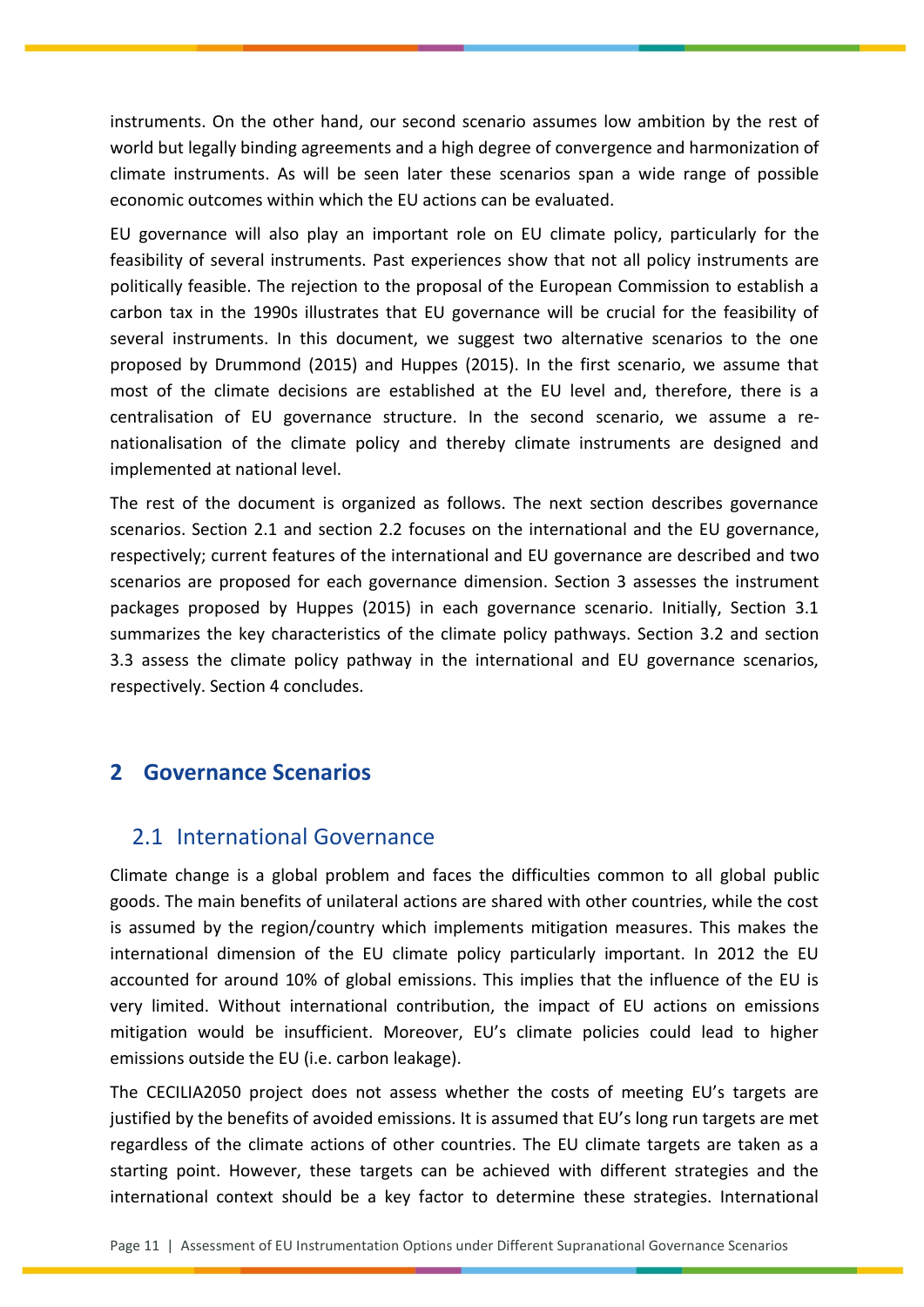cooperation may a have a role in stimulating green investment and technological innovation. It can also be crucial for the acceptability of EU climate policies by the general public and the cost of meeting the EU targets.

This document explores the implications of the international context on the EU climate policy. Following Zelljadt (2014) we propose different international scenarios based on two criteria: ambition and convergence. The degree of ambition measures how many countries implement climate policies and how stringent they are. The degree of convergence assesses the similarity between instrument structures and their harmonization. It also measures the likelihood of reaching binding international agreements.

International climate negotiations have shown that there may be a trade-off between these two criteria (IPCC, 2014). Participating countries may be willing to accept more ambitious commitments when there are not strong and mandatory, while international cooperation and coordination may result in less ambitious targets. The Kyoto Protocol showed that when targets are ambitious the number of participants may be very low. On the other hand, in the Copenhagen 2009 conference a higher consensus was achieved, given that countries registered voluntary actions under non-committal pledges. Ideally international agreement should move to a scenario with a high degree of ambition and convergence, but this does not look very likely.



**Figure 1 Scenario landscapes**

**Source: Zelljadt (2014)**

In Drummond (2015) and Huppes (2015), an international policy context is assumed in which the degree of ambition and convergence is slightly higher than current status quo. Thus, they do not assume major changes in the international arena and the balance between ambition and convergence remains roughly like now. In this document two additional scenarios are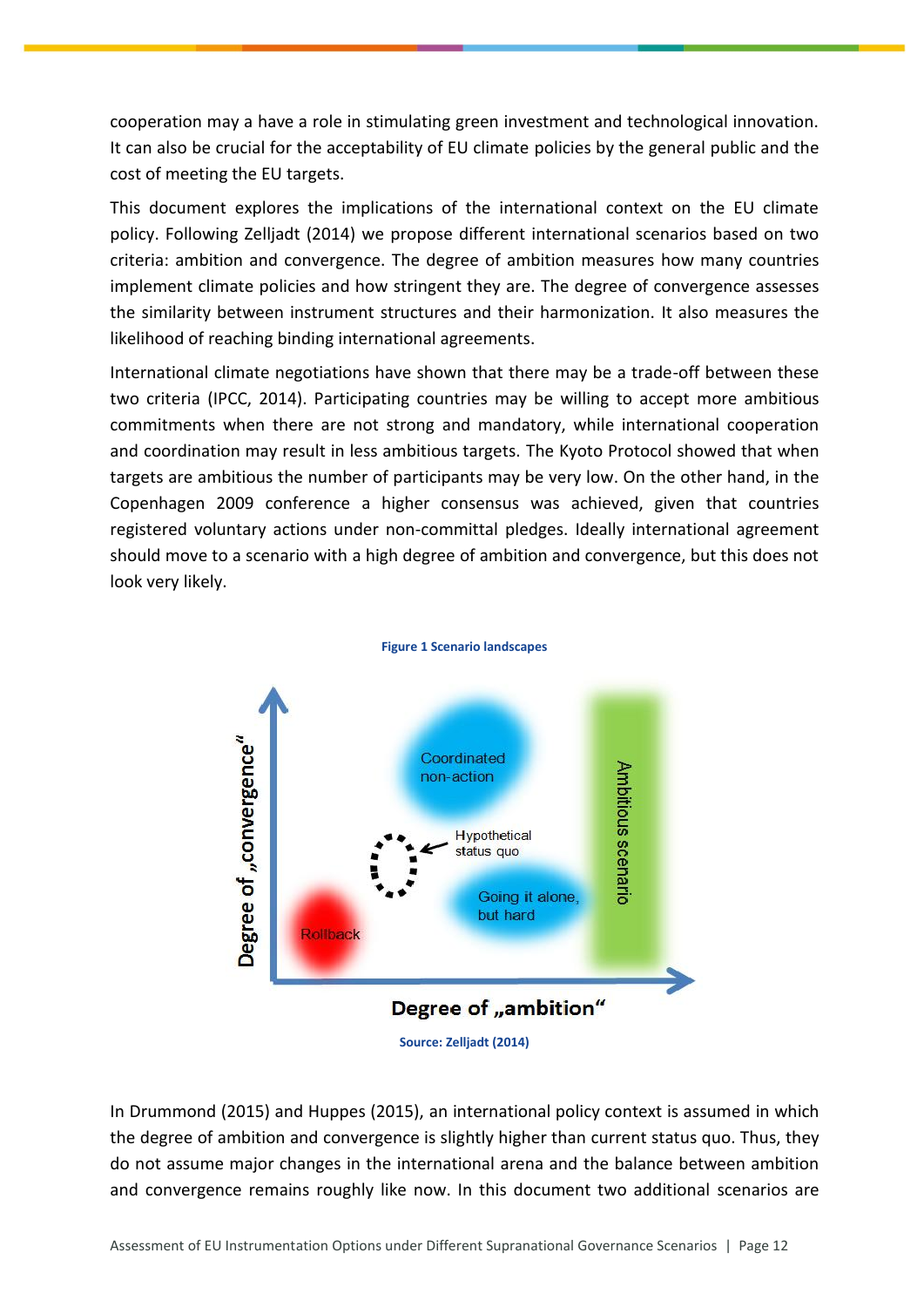explored. Following the nomenclature given by Zelljadt (2014), we analyse the implications for the EU climate policy of the Non-global-deal scenario and the Middle-of-the-road scenario. The Non-global-deal scenario assumes a high degree of ambition and a low degree of convergence. This implies that the likelihood of reaching a legally binding international agreement on global emission reduction target is very low. National measures are not coordinated, but they are ambitious enough for limiting global warming to 2˚C. The Middleof-the-road scenario assumes a high degree of policy convergence but a lack of ambition. Countries agree on joint programs and global mitigation instruments. However, given the low ambition of climate policy instruments, global warming would tend to 4˚C.

According to IPCC (2014) the structure of international governance can be specified around four elements: (i) legal binding nature, (ii) goals and targets, (iii) flexible mechanisms and (iv) equitable methods for effort sharing. We will base our analysis on these four elements to construct the international governance scenarios.

# <span id="page-13-0"></span>2.1.1 Current features of International Governance

The United Nations Framework Convention on Climate Change (UNFCCC) is the main forum for climate change negotiations. The UNFCC is an international treaty which aims to "stabilize GHG concentrations in the atmosphere at a level that would prevent dangerous anthropogenic interference with the climate system". It was adopted in 1992 and entered into force in 1994. Today, 196 countries have ratified the convention. Since 1995, the parties to the convention have met annually to assess the evolution of climate change.

In 1997 the Kyoto Protocol was adopted with the aim to commit UNFCCC parties by setting internationally binding emission reduction targets. It entered into forced in 2005, and has two commitment periods, the first started in 2008 and ended in 2012, and the second runs from 2012 to 2020. Under Kyoto's first commitment period, industrialised countries agreed to cut GHG emissions by about 5% over the period 2008-2012 from the 1990 levels. The 15 countries that were EU Member States at the time Kyoto Protocol was adopted committed to reduce GHG emissions by 8%. In the second Kyoto period 38 developed countries have agreed to participate, including the EU Member States. The Parties committed to cut emissions by at least 18% from 1990 levels. However, the impact of the Kyoto Protocol has been limited because several developed countries such as the United States, Russia, Canada, Japan and New Zealand are not participating. Moreover, the agreement only covers emissions on developed countries. This implies that the Kyoto Protocol applies to only around 14% of the world's emissions.

After the Kyoto Protocol, UNFCCC parties have agreed to further commitments. In 2009, 114 country Parties agreed on the Copenhagen Accord, which states that "deep cuts in global emissions are required according to science, and as documented by the IPCC Fourth Assessment Report with a view to reduce global emissions so as to hold the increase in global temperature below 2ºC, and take action to meet this objective consistent with science and on the basis of equity" (UNFCCC, 2009). The accord agreed that developed countries would commit to emissions targets for 2020. Developed countries should also raise funds to help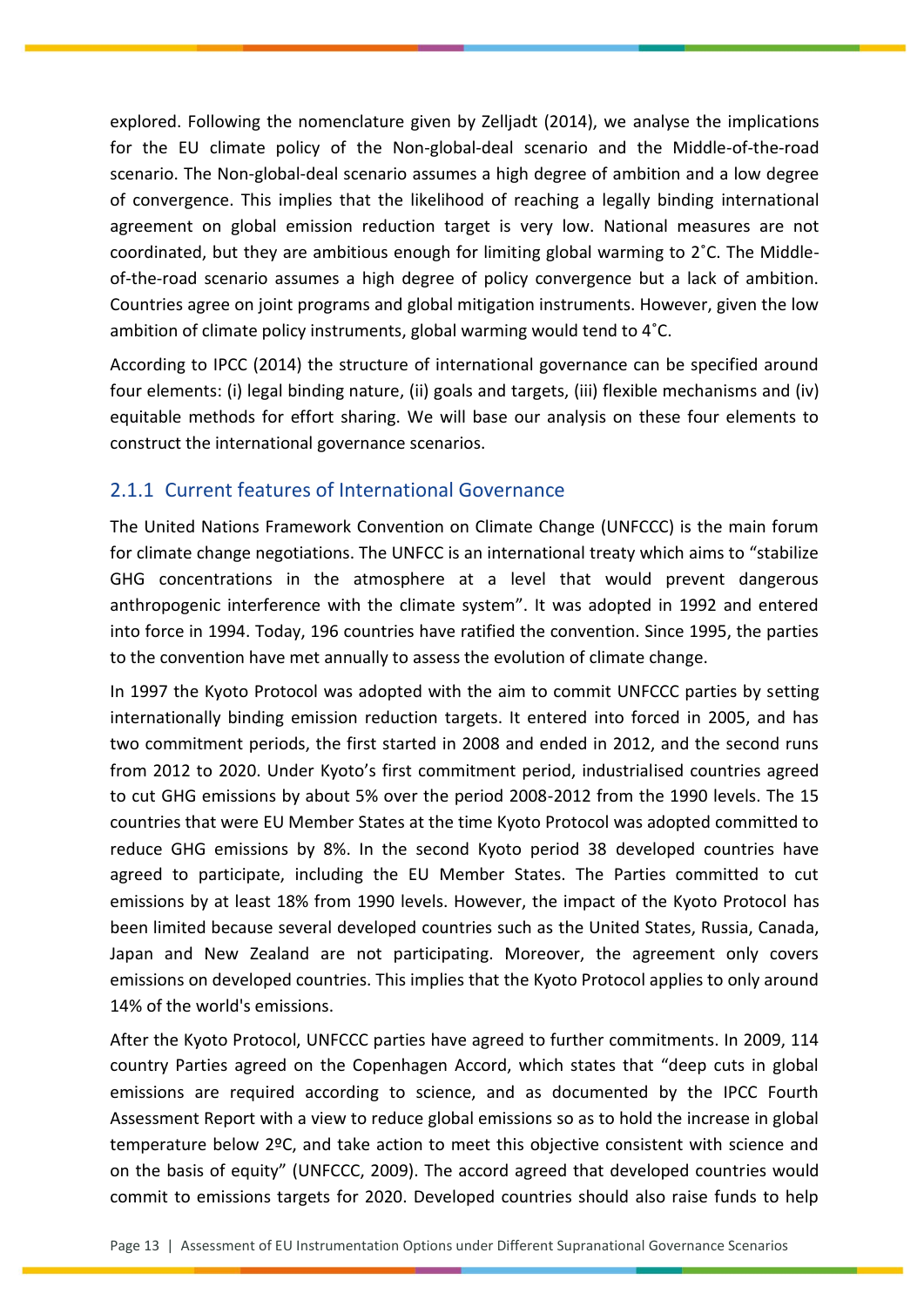developing countries cut emissions. These would implement mitigations actions to slow growth in their GHG emissions. The Copenhagen Accord includes countries representing over 80% of global emissions. However, in contrast to the Kyoto Protocol, the accord is not legally binding.

In the last Conference of the Parties of UNFCCC held in Lima, the basis for a new global climate agreement to be signed at the next meeting in Paris was established. The Parties reached an agreement on conditions for defining the Intended Nationally Determined Contributions (INDC). Each country will define its mitigation commitments for implementation from 2020. Thus, the Parties will have a solid, common basis on which to negotiate in Paris. They also agreed on raise a new Green Climate Fund (GCF) with an initial \$10 billion target.

Although the UNFCCC has become the main framework for climate change negotiations, there is a growing number of fora and institutions at multiple scales<sup>2</sup>. Other institutions have emerged in part from the inclusion of climate change issues in other policy arenas (e.g., sustainable development and international trade). IPCC (2014) states the need to account for the variety of international, transnational, regional, national and sub-national agreements and institutions. They may represent an opportunity with potential co-benefits, but could also increase negation costs.

For example, the REDD+ Partnership focuses on reducing emissions from deforestation and degradation. More than 50 have signed non-binding agreements to raise money and thus finance project related to the conservation and management of the forests. The International Renewable Energy Agency (IRENA) brings together 163 states with the aim of developing and financing renewable energy technologies. Although members are only industrialized countries, the International Energy Agency (IEA) and the OECD have become two important fora to provide analytical support on technical issues for climate change.

## <span id="page-14-0"></span>2.1.2 Non-global-deal Scenario

 $\overline{a}$ 

The philosophy of this scenario is developed by Zelljadt (2014). The Non-global-deal scenario assumes ambitious unilateral initiatives to reduce GHG emissions. In the absence of a UNFCCC legally binding agreement, each country (region) implements individual measures. There is a lack of coordination between national instruments; however they are ambitious enough to limit global warming to 2˚C. The EU initiatives such as the EU ETS are not linked to similar trading systems in other regions. Following IPCC (2014) we specify the structure of international cooperation around four elements:

 $2$  See IPCC 2014 for a complete review of international fora and institutions.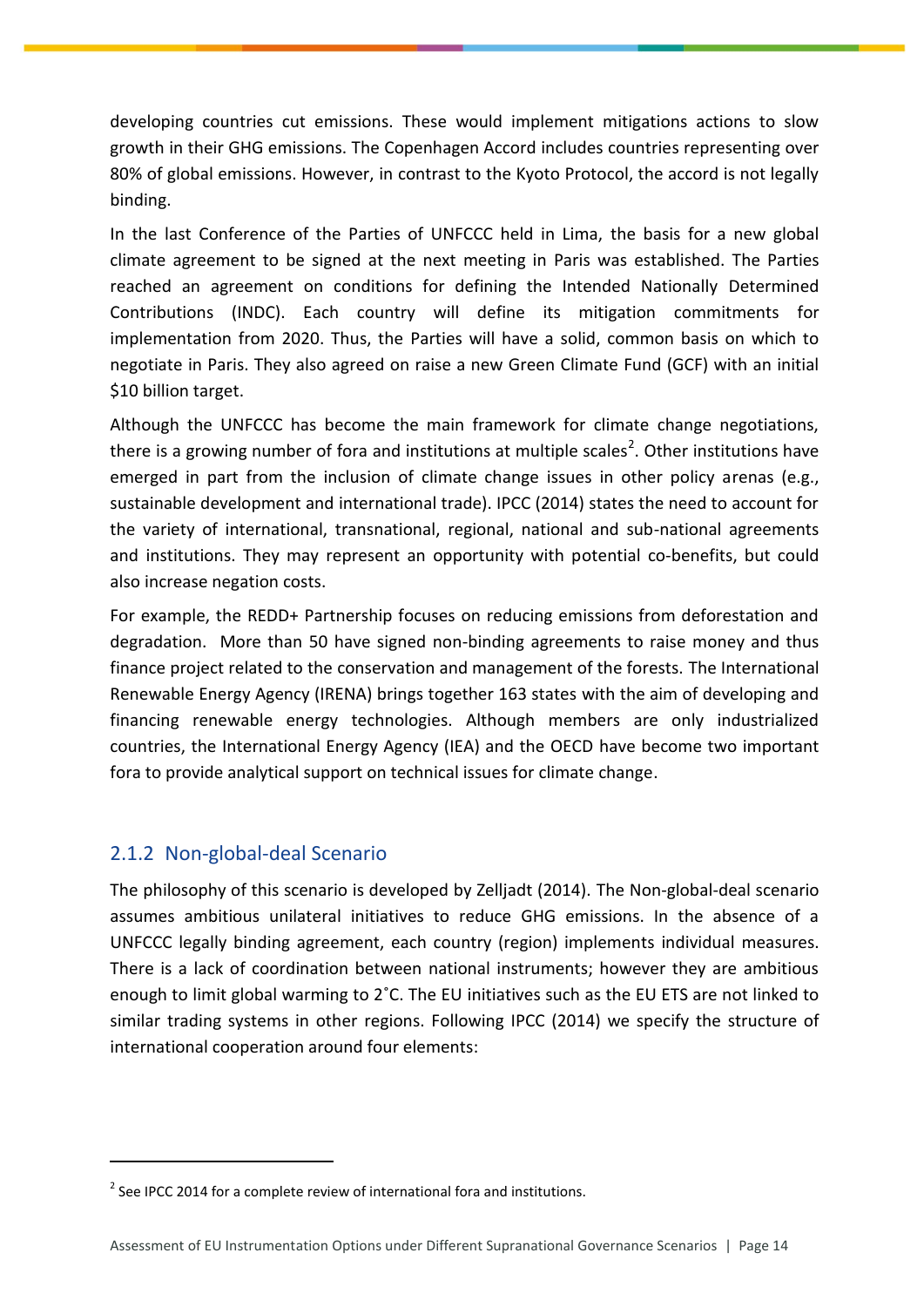#### *Legal commitment*

IPCC (2014) sets out four indicators of legal binding commitment: (i) legal type, (ii) mandatory commitments, (iii) specificity, and (iv) the type of enforcement procedures. Based on these indicators, they show several examples of commitments in international agreements for climate change. For example, there are legally binding commitments with enforcement mechanism (e.g. Kyoto Protocol<sup>3</sup>) and mandatory provision in a non-legally binding agreement (e.g. Copenhagen Accord and Cancún Agreements).

We assume that in a Non-global-deal scenario the likelihood of reaching a legally binding commitment is very low. Thus, we do not consider that international agreements such as the Kyoto Protocol could be achieved. In this scenario international agreements are 'soft'. There are not mandatory commitments and they are not expressed in sufficient detail. Each country would send their pledges on targets and actions, but there are no enforcement procedures, mechanisms and sanctions. The UNFCCC do not coordinate emissions monitoring, reporting and verification. Reputation and reciprocity are the main drivers of individual actions.

#### *Goals and targets*

In this scenario, the world's largest emitters agree on limiting the temperature increase to 2˚C. This implies that GHG concentration level does not exceed 450 ppm and, therefore, requires the climate pledges made by individual parties to be very ambitious. The lack of an international binding agreement facilitates the adoption of ambitious plans. Countries set their GHG emission reduction targets relative to different measures: a historical baseline, economic output, population growth and business as usual projections. The EU maintains the domestic 2030 GHG emission reduction target of at least 40% compared to 1990, 60% by 2040 and 80% by 2050.

## *Flexible mechanisms*

 $\overline{a}$ 

The lack of coordinated actions would not allow the implementation of flexible mechanisms. National instruments would not be harmonized. This will impede countries to have flexibility in meeting their emission targets. The EU ETS, for instance, would not be linked to other emission trading systems. The flexible mechanisms provided under the Kyoto Protocol such as the Clean Development Mechanism (CDM) and Joint Implementation (JI) could not be applied.

## *Equitable methods for effort sharing*

In this context, one might expect that national efforts on emissions reduction would be based on own economic and environmental interests. In the absence of a global agreement, effort sharing may be limited to soft agreements between countries.

 $3$  The withdrawal of Canada from the Kyoto Protocol shows that although there are enforcement mechanisms they have never been enforced.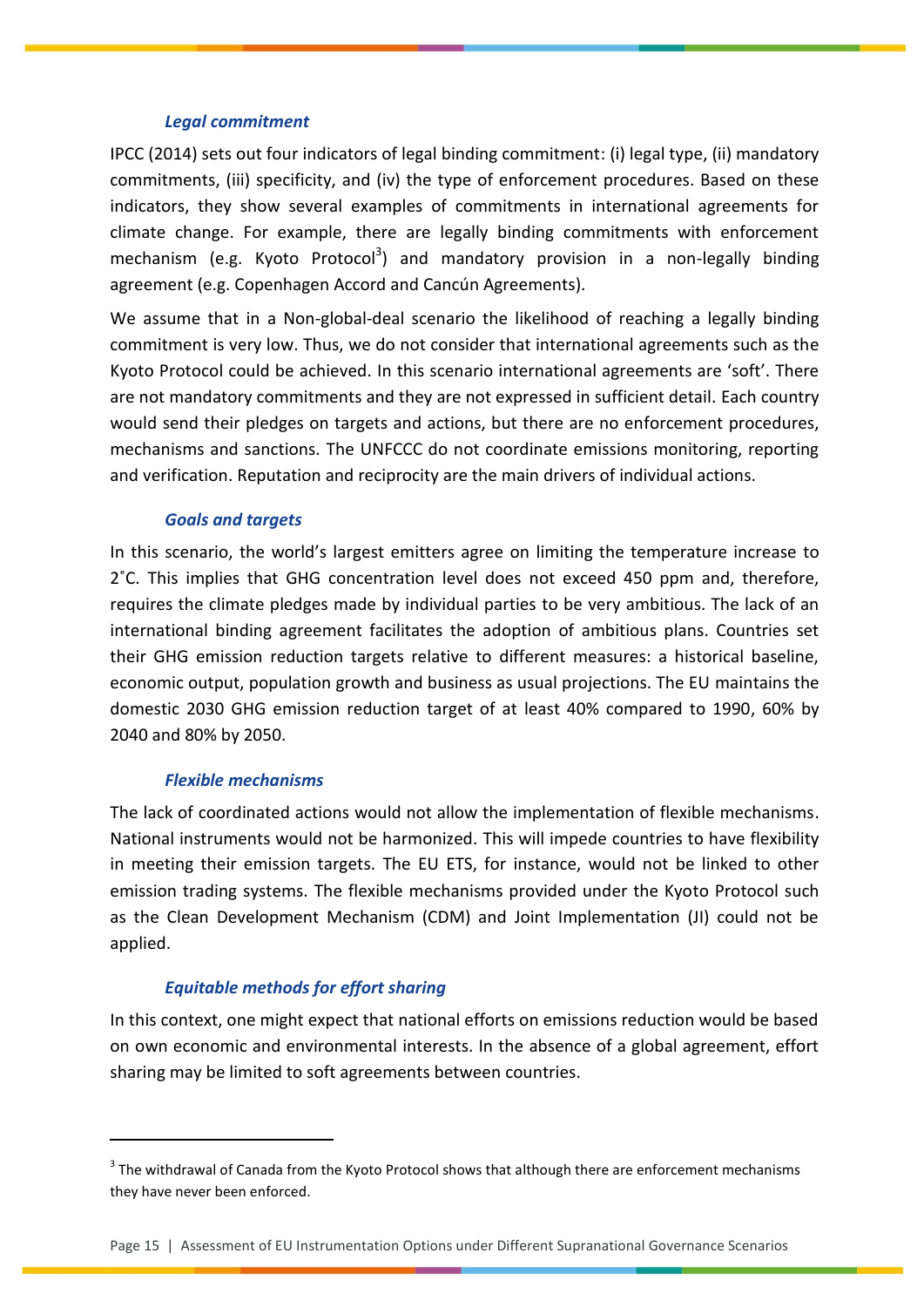## <span id="page-16-0"></span>2.1.3 Middle-of the-road scenario

The philosophy of this scenario is based on the Middle-of-the-road scenario developed by Zelljadt (2014). In this scenario, the degree of convergence is higher than that in the Nonglobal-deal scenario, but it comes at the expense of higher ambition. The lower ambition allows parties to reach an UNFCCC international agreement; however the lack of ambition prevents achieving the objective of limiting global warming to 2˚C. The EU commits to a GHG emission reduction target of 80% by 2050, even though the effort of the rest of the world remains much less ambitious. Given that the EU accounts for around 10% of global emissions, it would have little impact on global warming, which would head for an increase of 4˚C. The convergence of national and regional climate policy would facilitate the coordination of policy instruments. Parties may converge by adopting the same emissions caps, renewable energy quotas, energy efficiency standards or carbon taxes. Thus, the EU climate instruments such as the EU ETS could be linked to similar trading systems in other regions.

In this context the four elements of international governance would be characterized by:

## *Legal commitment*

Based on the IPCC (2014) indicators of international commitments, specified above, this scenario would be characterized by mandatory provisions in a legally binding agreement. The UNFCCC parties would reach an international agreement on emission reductions. The legal commitment would be very similar to that of the Kyoto Protocol. The low ambition on emission targets would facilitate reaching an agreement. Thus, in contrast to the Kyoto Protocol, the world largest emitters would participate in the agreement, including developing countries such as China and India.

## *Goals and targets*

The high degree of convergence comes at the expense of lower ambition on emission reduction targets. Similarly to the Kyoto Protocol there would be fixed targets on developed countries. Developing countries could fix their emission targets relative to economic growth or business-as-usual projections. The EU would keep its long-term emission targets, regardless of the climate actions of other countries. The likelihood of limiting global warming to 2˚C would be very low, and we would tend to an increase of 4˚C.

## *Flexible mechanisms*

The high degree of convergence would allow flexible mechanisms to meet national targets. Although the global target to limit the temperature increase would be fixed, states would have flexibility in meeting their obligations and thereby lower the cost of reducing emissions. National and regional climate policy instrument would be coordinated. The three flexible mechanisms provided under the Kyoto Protocol (or some variants) could be implemented: the Clean Development Mechanism (CDM), Joint Implementation (JI) and international emissions trading (IET). The CDM allows a country to implement an emission-reduction project in developing countries. JI allows a country to earn emission reduction units from an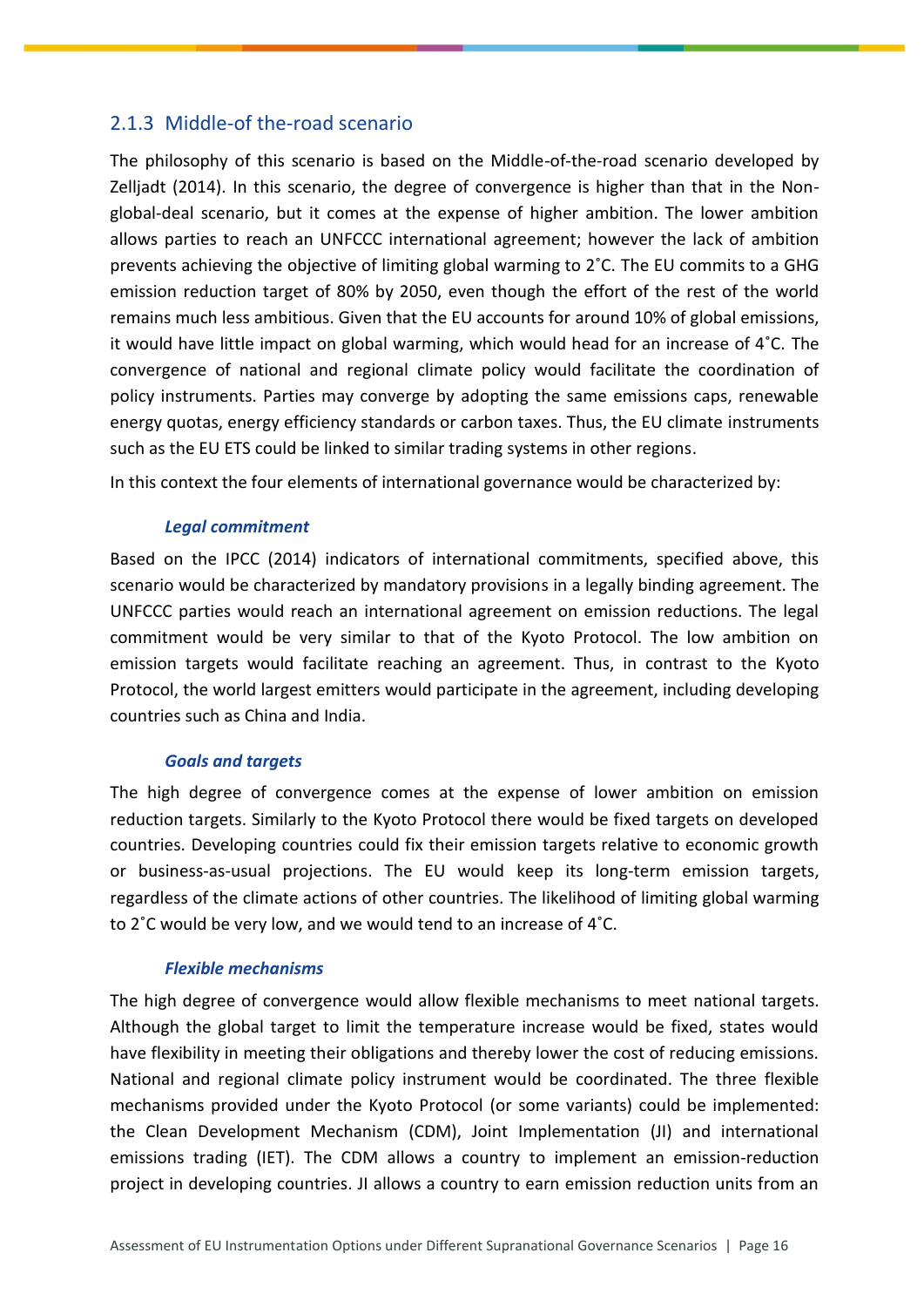emission-reduction project in another country. IET allows countries trade emissions allowances. Thus, the EU climate instruments such as the EU ETS could be linked to similar trading systems in other regions.

## *Equitable methods for effort sharing*

As pointed out by Bosetti and Frankel (2011), international agreements should be realistic. To make an international agreement politically feasible, countries should perceive the agreement to be fair to its own economic and environmental interests. IPCC (2014) shows a complete summary of effort sharing methods analysed in the literature. The aim of this document is not to assess whether an international agreement is fair or not. We will assume that in this scenario the world's largest emitters agree to reduce emissions and set emissions targets, and these are accepted by all countries.

|                                 | <b>Legal</b><br>commitment                                                       | <b>Goals</b><br>and<br>targets                                                                                  | <b>Flexible</b><br><b>Mechanisms</b>                                                                                      | <b>Equitable</b><br>methods<br>for<br>effort sharing                                                          |
|---------------------------------|----------------------------------------------------------------------------------|-----------------------------------------------------------------------------------------------------------------|---------------------------------------------------------------------------------------------------------------------------|---------------------------------------------------------------------------------------------------------------|
| Non-global deal<br>scenario     | There<br>not<br>are<br>legally<br>binding<br>commitments.                        | <b>There</b><br>is<br>an<br>International<br>to<br>agreement<br>limit<br>the<br>temperature<br>increase by 2°C. | <b>There</b><br>not<br>are<br>links<br>between<br>national/regional<br>climate<br>instruments.                            | National efforts<br>based<br>are<br>on<br>each<br>country's<br>and<br>economic<br>environmental<br>interests. |
| Middle-of-the-<br>road scenario | There<br>are<br>mandatory<br>provisions in a<br>binding<br>legally<br>agreement. | International<br>commitments<br>would limit the<br>temperature<br>increase by 4°C.                              | The high degree<br>international<br>of<br>convergence<br>allows<br>the<br>implementation<br>οf<br>flexible<br>mechanisms. | International<br>agreements<br>are<br>realistic<br>and<br>accepted by all<br>countries.                       |

#### **Table 1 International governance scenarios**

# <span id="page-17-0"></span>2.2 EU Governance

When analysing climate instrument packages, it is essential to consider future EU governance structures. Not only the performance but also the feasibility of the instrument packages proposed by Drummond (2015) and Huppes (2015) will depend on future EU governance structures. Drummond (2015) and Huppes (2015) assume that it will remain roughly as it is now. This situation, however, may change. Governance in the EU is dynamic and may vary in the coming years.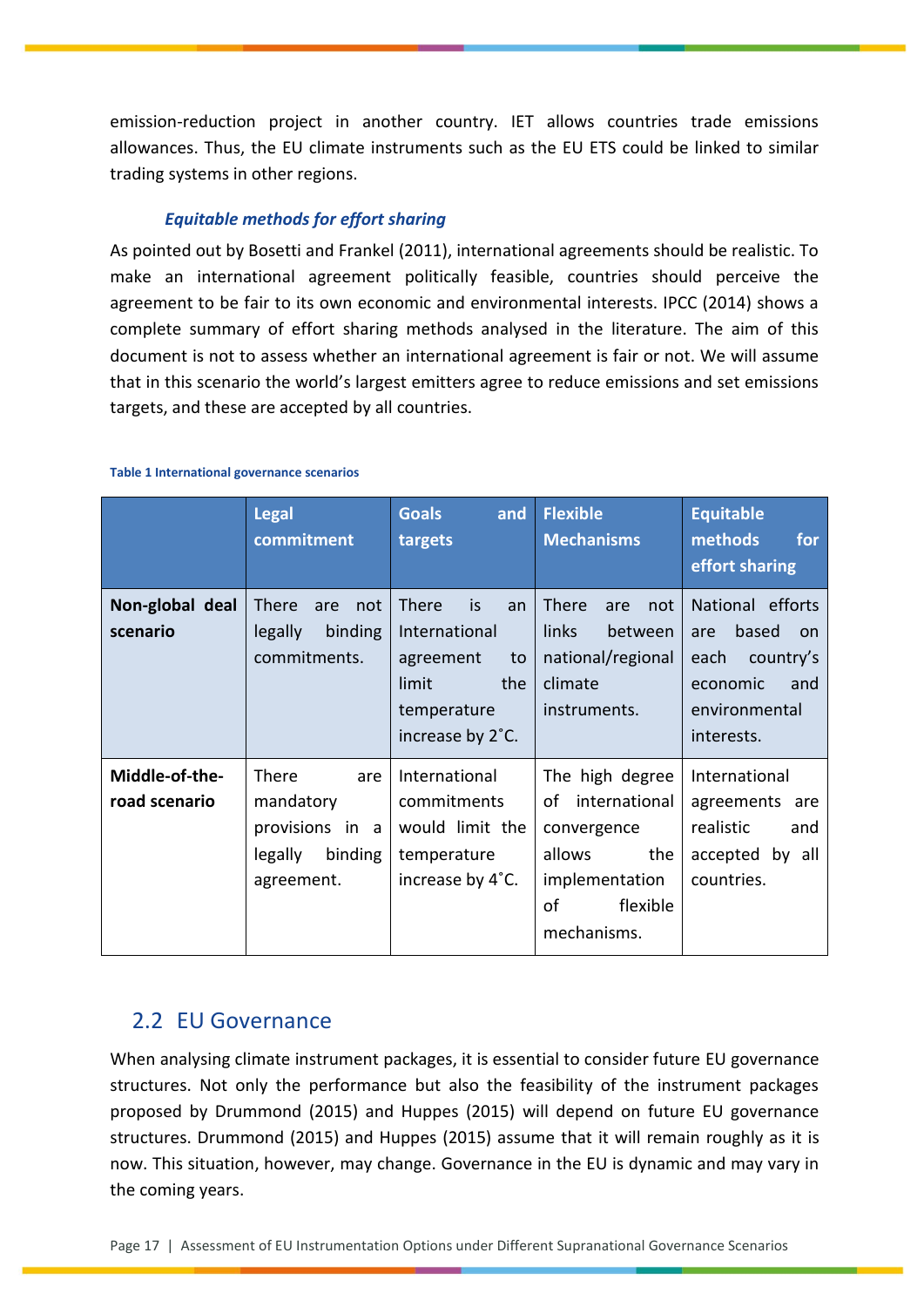The current climate instrument package is a mix of EU-wide and national initiatives. EU-wide instruments (e.g. EU ETS and Fleet Standards) coexist with national instruments (e.g. feed-in tariff schemes and low-emission-car subsidies). The development of current governance structure may take different pathways. In this section two additional EU governance scenarios are built according to the relationship between the EU and the Member States. There are two possible tendencies: (i) further centralisation or (ii) renationalisation of climate policies, with deviating interpretations of the subsidiarity principle.

Bausch et al. (2015) offer a complete view of centralisation and decentralisation trends in the history of EU climate policy. They argue that, while the 2020 climate and energy package implies further centralisation on EU governance, the 2030 framework represents a more decentralised solution. Based on the current features, we construct two possible pathways for the development of EU governance.

# <span id="page-18-0"></span>2.2.1 Current features of EU governance

As in other areas where the EU and Member States share competence, climate policy has been a struggle between those Member States wanting more centralisation and others wanting more nationalisation of EU climate policy. Bausch et al. (2015) argue that the centralisation of climate policy instruments has not been an easy task. The first attempts to centralised climate policy instruments failed. For example, in the 1990s the European Commission proposed a carbon tax at the EU level. Taxation measures require unanimity in the Council of Ministers and many Member States opposed to carbon taxation at the EU level. The centralisation of EU climate policy began in the early 2000s. During this period, the Directive 2001/77/EC on the promotion of renewables and the Directive 2003/87/EC establishing the EU ETS were adopted. Although the promotion of renewables did not establish binding targets at national level and the EU ETS was initially a decentralised system, these directives represented a step toward more centralisation of EU climate policy.

The so-called 20-20-20 targets, set by EU leaders in 2007, meant a higher centralisation in climate and energy governance at EU level (Wettestad et al., 2012). The 2020 climate and energy package is based on a set of binding legislation. The Renewable Energy Directive implied an increase in centralisation, making renewable targets binding for each Member State. Similarly the EU ETS became more centralised, substituting national caps with an EUwide cap, and centralising the allocation of allowances. The Effort Sharing Decision established national emissions targets for those sectors not covered by the EU ETS such as housing, agriculture and transport. However, in contrast to the EU ETS, which is regulated at EU level, it is the responsibility of Member States to design and implement national policies to meet the target set by the Effort Sharing Decision. Although Member States have flexibility to implement their own policy instruments, some measures taken at EU level affect those sectors not covered by the EU ETS (e.g.  $CO<sub>2</sub>$  emission standards for new cars and Energy Performance of Buildings Directive). Finally, the 2020 climate and energy package set a 20% improvement in the EU's energy efficiency, but not national targets.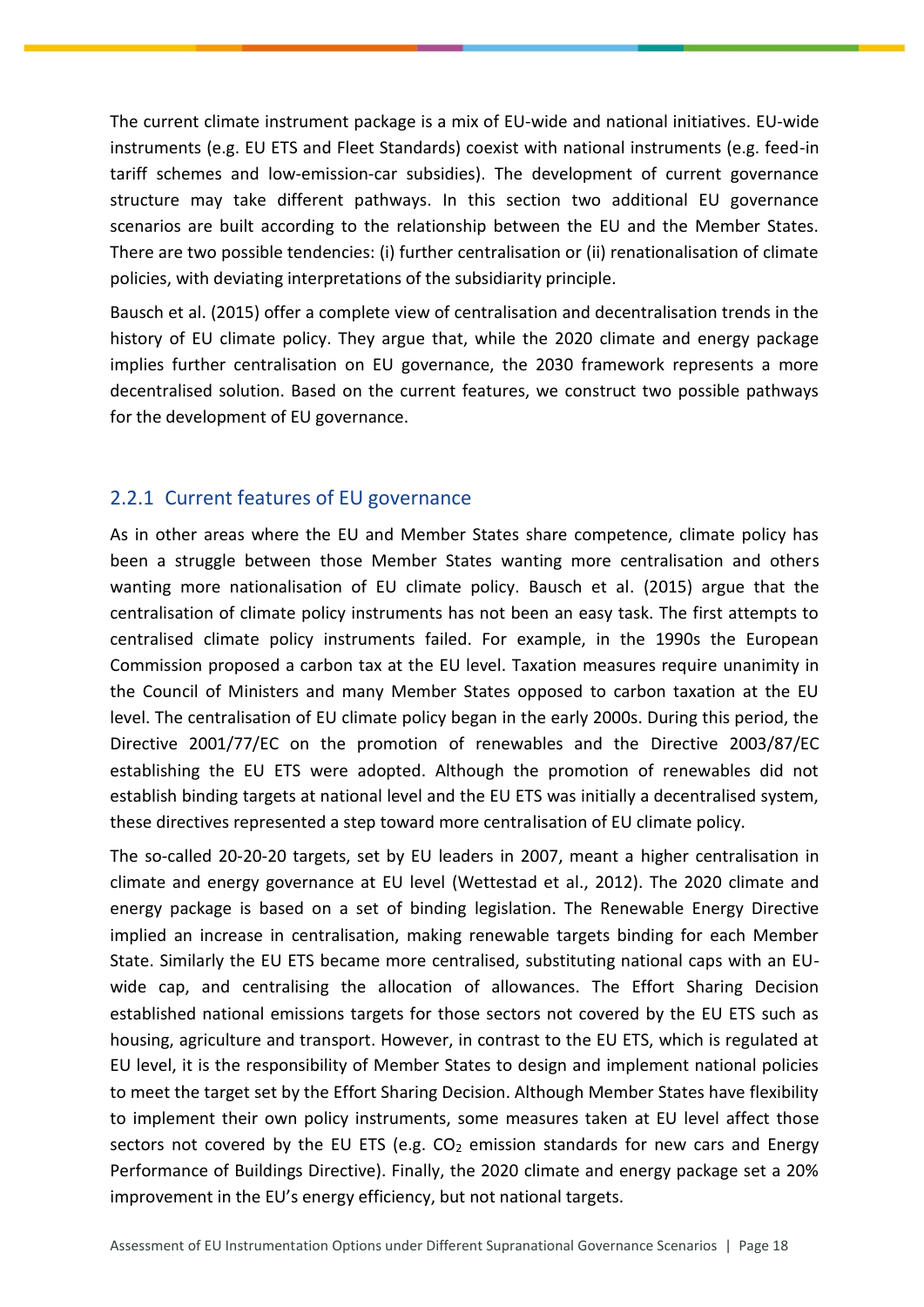The 2030 framework for climate and energy policies shows a trend towards decentralisation. This framework requires that in 2030 EU emissions should be reduced by at least 40% compared to the 1990 level. Those sectors covered by the EU ETS would have to reduce their emissions by 43% compared to 2005. Although there is no specification for Member States, the non-EU ETS sectors would need to reduce emissions by 30% below the 2005 level $^{\rm 4}$ . In contrast to the 2020 climate package, the renewable energy target is binding for the EU as a whole, but without national targets. This has meant a lower degree of legal commitment at national level. The energy efficiency target is also set at the EU level. The 2030 framework also presents a proposal to improve the design of the EU ETS. The first stages of the EU ETS were characterized by an oversupply of allowances, partly as a result of the economic crisis. The price of emission allowances slumped, affecting the cost-effectiveness of the system (European Commission, 2014a). The past performance of the EU ETS is a consequence of the design of the instrument and not of its centralisation. However, a structural reform of the EU ETS may lead to reconsider its degree of centralisation. Some Member States have implemented measures to improve the performance of the EU ETS. The UK, for example, introduced a "carbon price floor", so that when the price of allowances falls below the set threshold, the power generation companies covered by the EU ETS would need to pay the difference (UK Parliament, 2013). This case illustrates that the development of the EU ETS can take different ways, and the decentralisation of the system cannot be dismissed.

The 2030 framework proposes a new governance framework, which will respect the Member States' freedom to determine their energy mix while facilitating coordination and cooperation between Member States. The European Council (European Council, 2014) agreed that the new governance structure will:

- Build on the existing building blocks such as national climate programmes.
- Step up the role and rights of consumers, transparency and predictability for investors.
- Facilitate coordination of national energy policies.

The proposal for a new governance framework remains open and poses several questions. An important issue is how the Member States' freedom to determine their energy mix will be shaped in the new proposal for an Energy Union. In February 2015, the European Commission presented a framework strategy for an Energy Union (European Commission, 2015a). The proposed framework aims to:

- Improve energy security, solidarity and trust.
- Integrate European energy market
- Improve energy efficiency
- Decarbonise the economy

 $\overline{a}$ 

<sup>&</sup>lt;sup>4</sup> The European Commission notes that this needs to be translated into individual targets for Member States.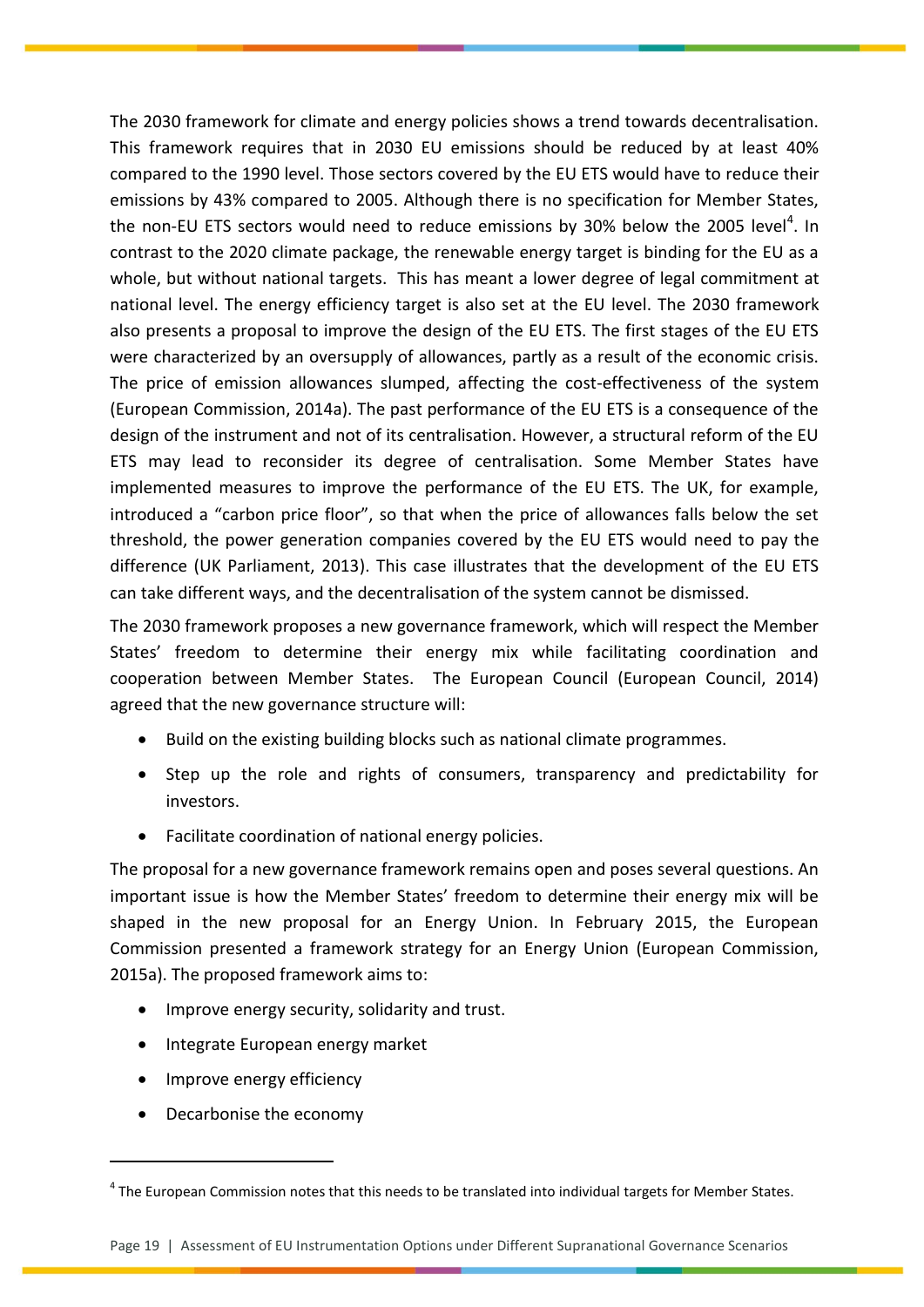Encourage research, innovation and competitiveness.

Currently each Member State has its own energy regulatory framework. An Energy Union would integrate national energy markets and create an EU-wide energy system where energy flows freely across borders. This would require a structural transformation of Europe's energy system and, consequently, the development of an Energy Union would depend on the evolution of EU governance.

## <span id="page-20-0"></span>2.2.2 EU centralised scenario

This scenario assumes a centralisation of EU governance structure. This would imply that relevant climate decisions are established at the EU level. The EU would be a supranational body with the authority and control over climate policy. This would result in a harmonisation of climate policy across Member States.

In this section we will focus on some key areas and assess how they would be affected by higher centralisation of the EU governance.

## *Carbon pricing*

As mentioned above, the European Commission is currently assessing different alternatives to carry out a structural reform of the EU ETS. The first trading periods of the EU ETS were characterized by a large imbalance between supply and demand of allowances, which weakened the carbon price signal. This reduced the incentives for low-carbon investment and affected the cost-effectiveness of the system.

We assume that further centralisation in the EU governance would facilitate the implementation of a structural reform of the EU ETS. This scenario assumes that the EU ETS could be reformed applying one of the six options proposed by the European Commission (European Commission, 2014b). In the short-term a market stability reserve could be implemented as proposed by the European Commission (European Commission, 2014c). According to the impact assessment (European Commission, 2014b) such a reserve could help address the current imbalance between the supply and demand for allowances. It would be implemented at the beginning of phase 4 in 2021. Allowances would be placed in and released from the reserve depending on the total number of allowances in circulation. This would provide supply flexibility to respond to demand shocks, caused by economic activity, fuel prices, weather, etc. Moreover, it would make possible to adjust the supply of allowances depending on the impacts of other climate policies such as renewables and energy efficiency instruments. Operating rules would be pre-defined and would leave no discretion to the Commission or Member States in its implementation. The market stability reserve will not affect the cap; thereby the emission reduction objective would be met.

In the long-term, other mechanisms for carbon pricing could be implemented. The market stability reserve could be substituted by a price collar, as proposed by Knopf and Edenhofer (2014), which would keep allowance prices between a floor and a ceiling. The EU ETS could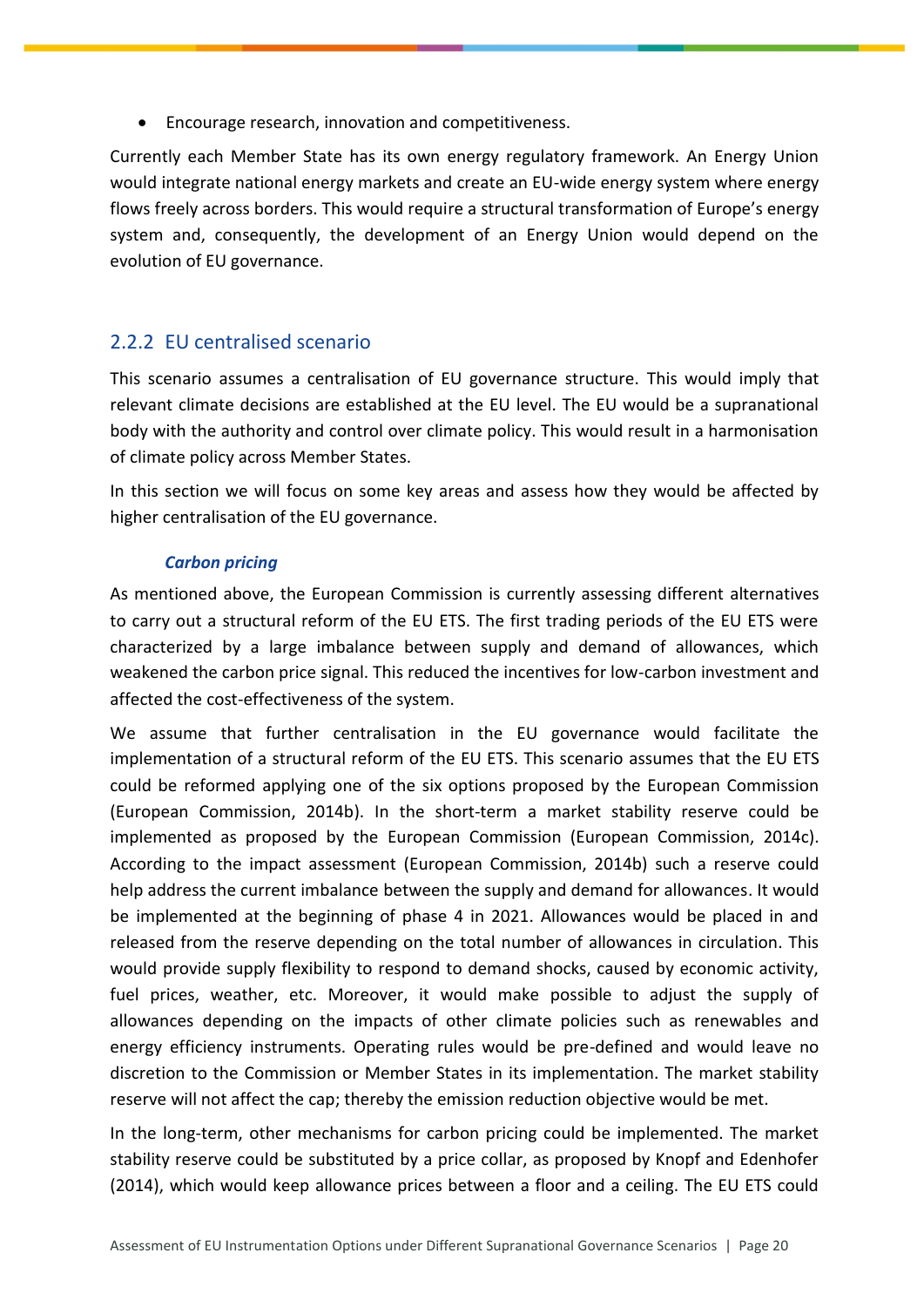eventually be transformed into an emission tax. All these reforms would be possible thanks to a strong EU.

## *Energy Union*

European Commission (2015a) presents the main implications of an Energy Union. According to the European Commission an Energy Union would need an integrated governance to deepen the cooperation between Member States and with the Commission. An internal energy market would need bodies to ensure cooperation among transmission system operators and regulator. The European Commission considers that the European Network of Transmission System Operators for Electricity and Gas (ENTSO-E/G) should be upgraded to integrate the transmission system operation. Likewise, the authority and independence of the Agency for Cooperation of Energy Regulators (ACER) should be reinforced to carry out regulatory function at the EU level. Currently the ACER has very limited decision-making rights and acts through recommendations and opinions. An Energy Union would also require the implementation of infrastructure projects, such as the minimum interconnection for electricity at 10% of installed production capacity. To achieve this, it will be necessary to provide resources to different funding schemes (e.g. European Fund for Strategic Investments) which could finance viable investments.

All these requirements can only be met with further centralisation of the EU governance. Hence, we consider that this scenario would allow a common energy market. This scenario would also lead to a loss in national powers. Although the 2030 framework proposes a new governance framework, which will respect the Member States' freedom to determine their energy mix (European Council, 2014), we assume that an Energy Union would make this impossible.

## *Infrastructure*

 $\overline{a}$ 

Current EU infrastructures are not sufficient to make the transition to a low carbon economy. The implementation of new infrastructure projects will be particularly important for energy and transport. In this context, the level of governance will be crucial to determine how decisions about infrastructure investment are taken and how they are financed. When considering further centralisation of the EU governance, we will assume that a European body is created or adapted for infrastructure planning and financing<sup>5</sup>. This body would have sufficient financial resources for the implementation of major infrastructure projects. This body would be independent enough to assess objectively national infrastructure needs, considering all the benefits and the risks. This does not imply that infrastructure will be financed only through public funds. Public-private partnership approaches could be created, to attract private investments in infrastructure projects.

 $<sup>5</sup>$  Currently there are several schemes to finance green infrastructure such as the European Regional</sup> Development Fund, the European Fund for Strategic Investments and the European Investment Bank.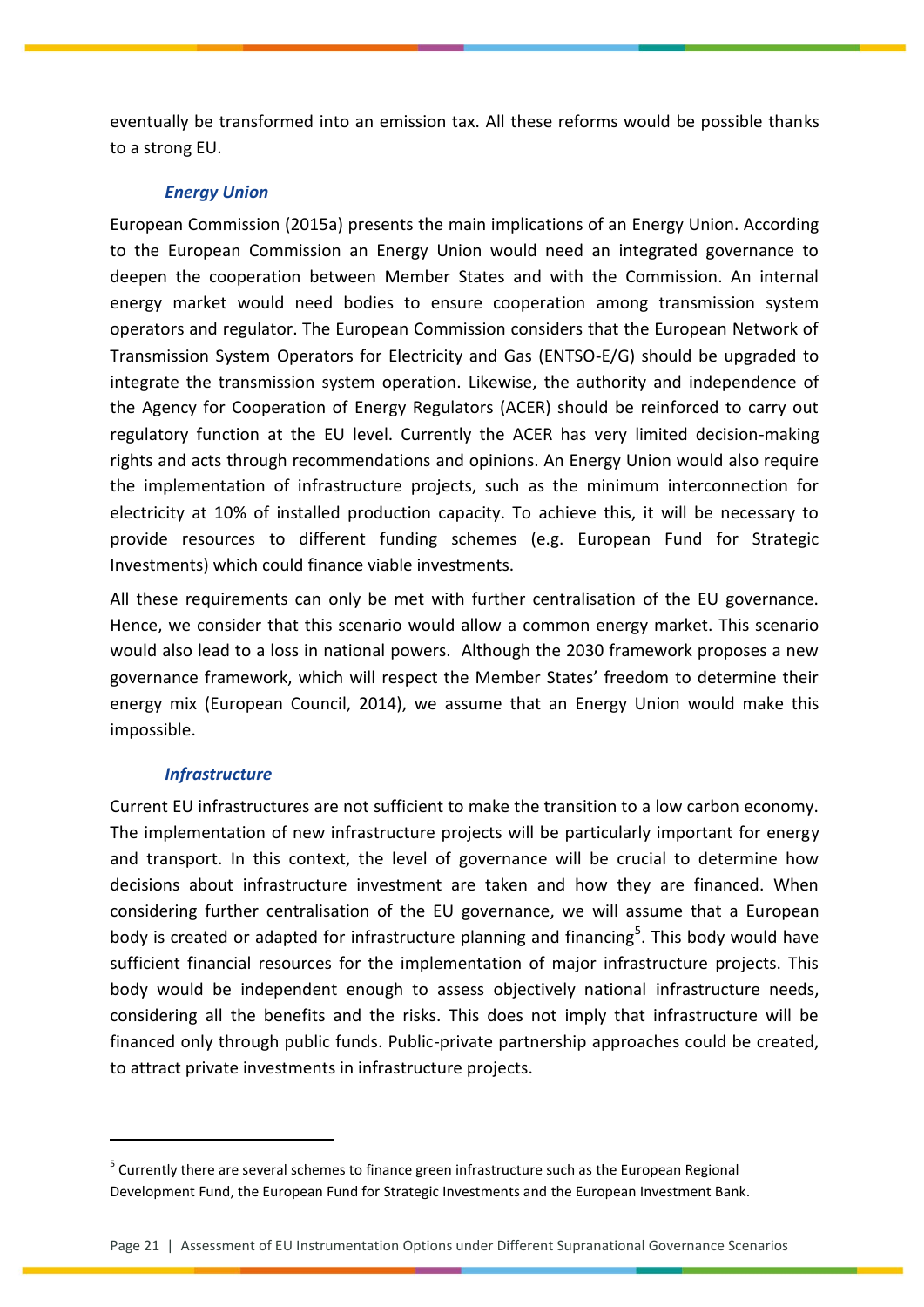#### *Target setting*

The 2020 climate and energy package set the 20-20-20 targets, regarding GHG emissions, energy consumption produced from renewable resources and energy efficiency at the EU level. The package also included binding national targets for reducing their GHG emissions from the sectors not covered by the EU ETS and national renewable energy targets. The recently agreed 2030 framework for climate and energy policies excludes national targets. This has created a debate about advantages and disadvantages of specific targets and national targets (Bausch et al, 2015). This debate is related to the competences of the EU and the Member States. Some Member states consider that setting specific targets and national targets, they cannot follow their preferences and pathways to reduce emissions. We assume that a centralisation of climate policies would allow the EU to set specific targets and the level of ambition. They EU could also set binding national targets and would have the competence to monitor the compliance of the targets.

## <span id="page-22-0"></span>2.2.3 EU decentralised scenario

This scenario assumes a shift of the EU governance structure towards nationalisation. This would imply that most of the climate decisions are established at national level. The role of the EU would focus on the coordination and harmonisation of national climate policies. Regarding technology the EU cannot set standards (e.g. fleet, appliances) and it role is limited to information and recommendation.

In this section we focus on some key areas and assess how they would be affected by higher decentralisation of the EU governance.

## *Carbon pricing*

Although the functioning of the EU ETS has been suboptimal, a decentralised scenario would not make possible a structural reform of the system. In this scenario, the European Commission proposal for a structural reform of the EU ETS would not take place.

In a decentralised scenario, we assume that there will not be major changes in the functioning of the EU ETS. We should expect that the current imbalance between supply and demand of allowances would remain in the coming years. The European Commission estimates that the surplus of allowances accounted for 2.1 billion by the end of 2013, and it will grow to more than 2.6 billion by 2020.

In the absence of a structural reform at the EU level, we could expect that some Member States would introduce national mechanisms to correct the poor functioning of the EU ETS. Some Member States could follow the UK, and introduce a carbon price floor (UK Parliament, 2013). Eventually the EU ETS could phase out.

## *Energy Union*

All the requirements for an Energy Union would be impossible to meet without further centralisation of the EU Governance. Consequently, we assume that in this scenario, there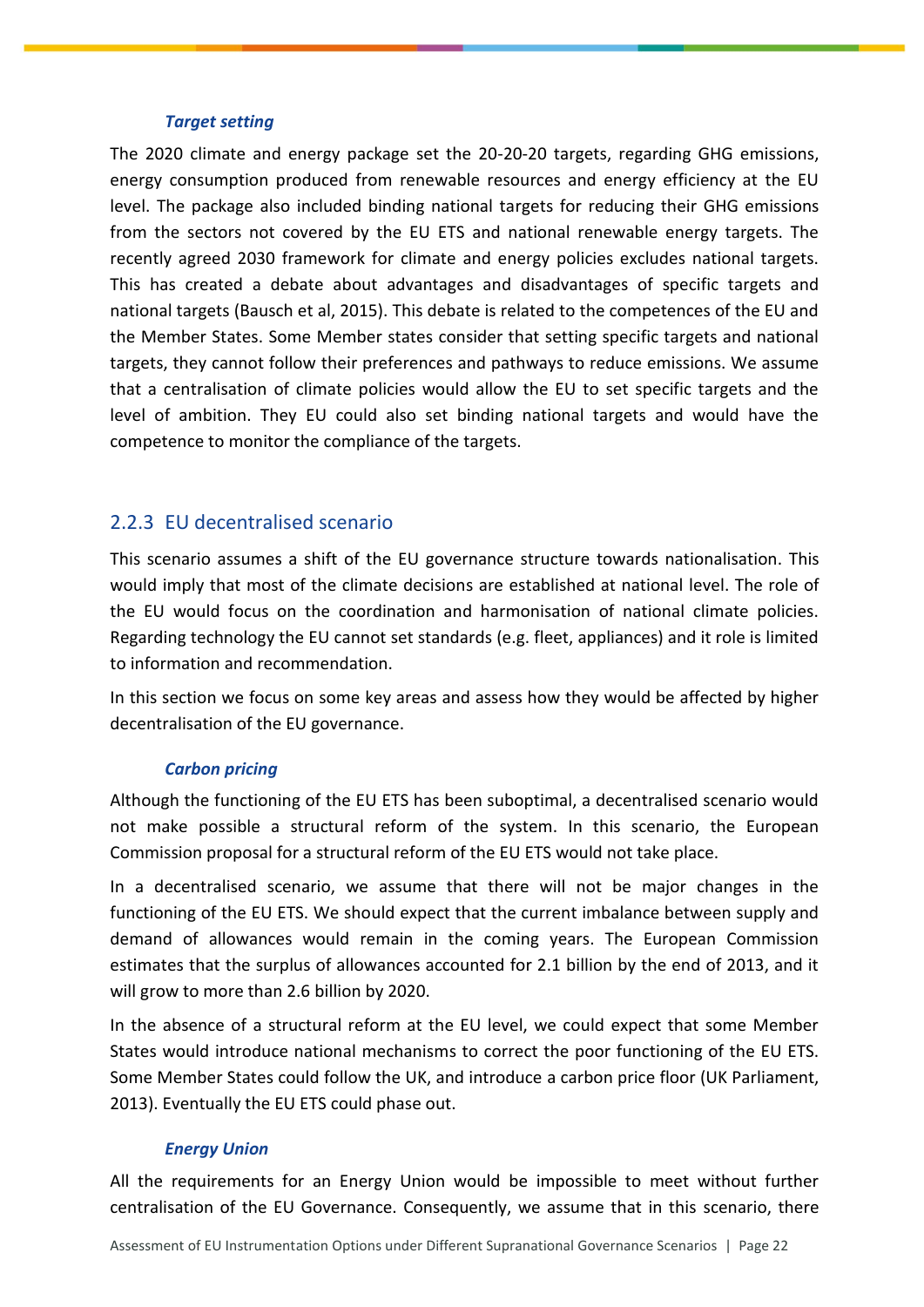are no major changes from current energy market. Currently each Member State has its own regulatory framework and the energy mix is determined at national level. Cross-border connections are limited and, therefore, we assume that they could be expanded in the future only under bilateral agreements. In this scenario, we also assume that infrastructure projects and financial requirements would manage at the national level.

## *Infrastructure*

The lack of internal cohesion will not facilitate the creation of an independent European body for the implementation of major infrastructure projects. In this context, infrastructure planning and financing will be managed at national level. The lack of investment cooperation would increase the risk of not achieving emission reduction targets. The role of the EU would focus on basic functions of coordination. The EU could also co-finance some strategic infrastructure.

## *Target setting*

Only a strong EU can set specific targets and national targets. Thus, in a decentralised scenario we do not expect that the EU can set binding targets on the GHG emissions of Member States. The compliance of emission reduction objectives would be a national competence. Each Member State would have the freedom to choose the pathway to achieve their climate targets. In this context, the EU would not be able to set targets on renewables and energy efficiency neither at national level nor at EU level.

|                                 | <b>Carbon pricing</b>                                                                                                 | <b>Energy Union</b>                                                         | <b>Infrastructure</b>                                                                                           | <b>Target setting</b>                                                                                                |
|---------------------------------|-----------------------------------------------------------------------------------------------------------------------|-----------------------------------------------------------------------------|-----------------------------------------------------------------------------------------------------------------|----------------------------------------------------------------------------------------------------------------------|
| centralised<br>EU<br>scenario   | Structural<br>reforms<br>are<br>possible. Other<br>mechanisms for<br>carbon<br>pricing<br>could<br>be<br>implemented. | An<br>Energy<br>is<br>Union<br>created.                                     | European<br>A<br>body is created<br>adapted for<br><b>or</b><br>infrastructure<br>planning<br>and<br>financing. | The EU could set<br>binding<br>national<br>targets<br><b>on</b><br>emissions<br>and<br>other<br>specific<br>targets. |
| EU<br>decentralised<br>scenario | structural<br>A<br>reform of the<br>EU ETS<br>is<br>not<br>possible                                                   | There<br>are<br>no<br>major<br>changes<br>from<br>current<br>energy market. | Infrastructure<br>planning<br>and<br>financing<br>is<br>managed<br>at<br>national level.                        | The EU<br>role<br>is<br>limited<br>to<br>providing<br>recommendations<br>member<br>to<br>states.                     |

#### **Table 2 EU governance scenarios**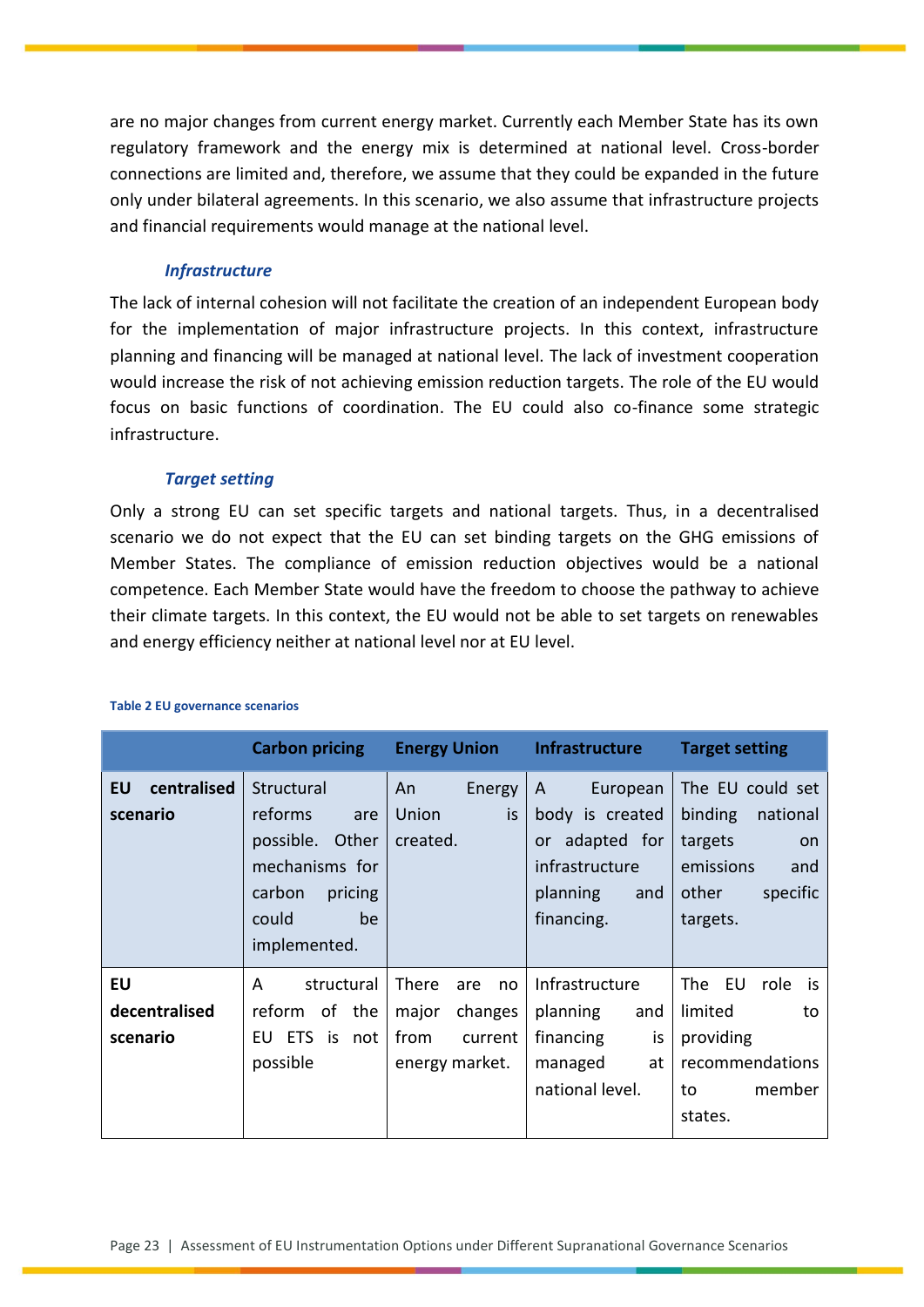# <span id="page-24-0"></span>**3 Assessment of Instrument Packages in each Governance Scenario**

# <span id="page-24-1"></span>3.1 Instrument packages

Based on a bottom-up approach, Huppes (2015) presents four options for the development of current climate policy instrumentation in the four main sectors: electricity, industry, buildings and transport. The set of instruments are linked to four basic options of emission pricing: no emission pricing, pure cap-and-trade, price stabilized cap-and-trade and pure emission tax. The four sectoral instrument mixes linked to each pricing system are added to come up with four climate policy pathways.

This section presents the key features of these four climate policy pathways. A more complete analysis can be found in Huppes (2015).

# <span id="page-24-2"></span>3.1.1 Technology-specific pathway

## **Electricity sector**

- Emission standards and subsidies, as feed-in premiums and capacity payments, are implemented to promote renewables and stimulate storage facilities.
- The implementation of emission standards, which are specified in terms of emissions per kWh, leading to the phase out of coal and later gas.
- In principle, electricity sectors remain national.
- The EU ETS is phased out.

## **Industry sector**

- Emissions are regulated by standards. For some new and innovative low emission industries, technology subsidies are implemented.
- Standards are based on BAT (Best Available Technology) and are specified by the EU and implemented nationally.
- CCS technology may be subsidized in basic industries for primary iron and steel production and cement production.
- The EU ETS is phased out and there is no generic carbon pricing.

## **Buildings sector**

- Energy use in buildings is reduced through standards. There are also information measures and subsidies.
- New buildings are subject to insulation standards. A combination of standards and subsidies is implemented for retrofitting the existing building stock.
- The efficiency of appliances is improved through information measures and product standards.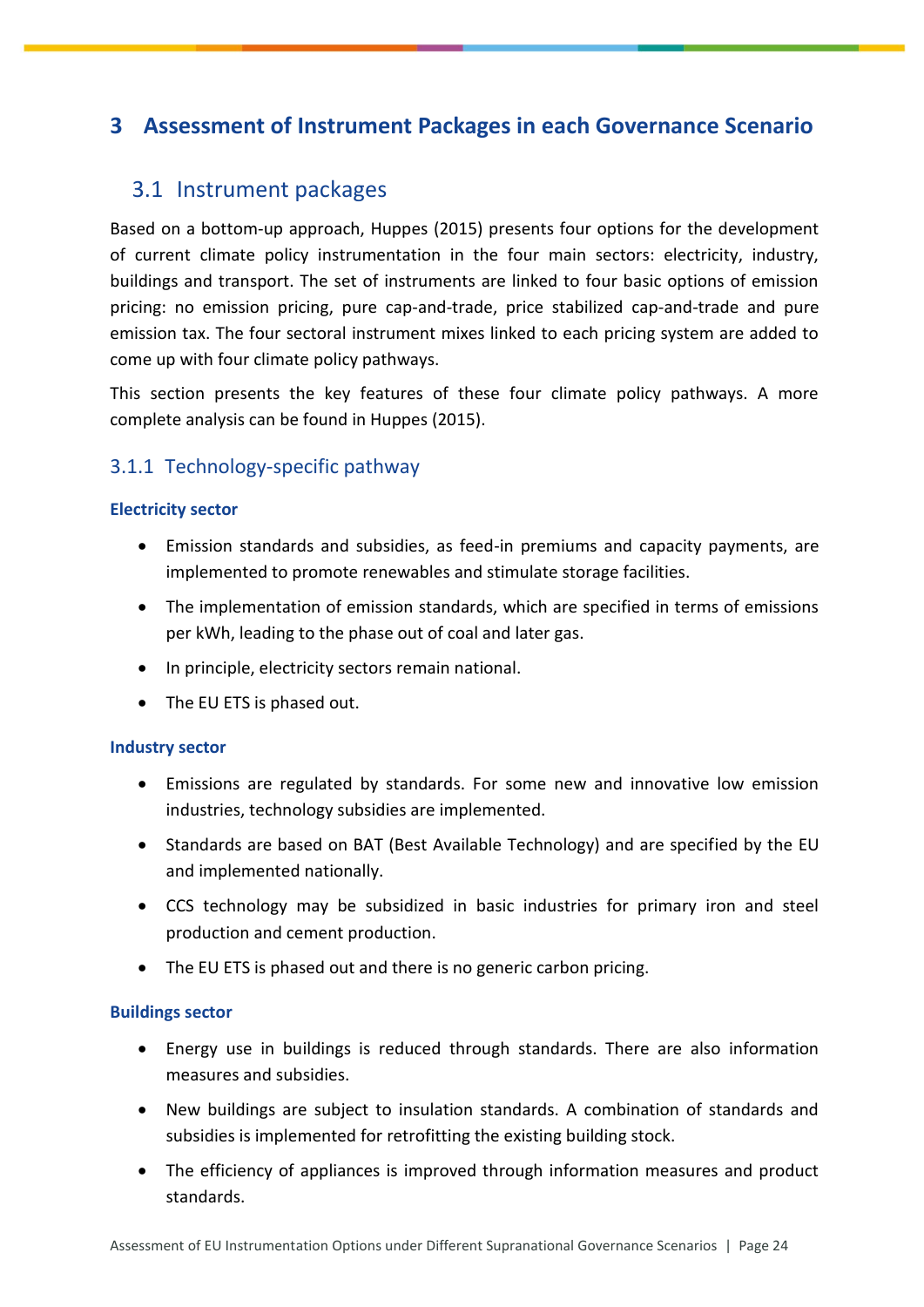- Decarbonizing buildings may follow two routes: electrification or hydrogen delivery replacing natural gas in distribution systems. Both seem mutually incompatible and cost development may determine the winner.
- Initially, a hydrogen infrastructure may partly replace the natural gas infrastructure. There are demonstration projects on heat pumps and heat storage systems, and new multifunctional fuel cell systems.
- Instruments are implemented at national level. The international hydrogen infrastructure would require the active support but not ownership by the European Commission.

## **Transport sector**

- Fleet standards are implemented for all vehicle categories. The set-up of fleet standards is based on emissions only.
- Similarly to buildings, there are different options for decarbonisation: electricity and hydrogen. It is induced the development of all relevant infrastructures to keep options open.
- There are subsidies on electric and hydrogen fuel cell drives.
- There is no carbon pricing. Fuel taxes rise modestly and there are taxes on combustion motors.
- Air and sea transport are mostly left out of climate policy, but taxed normally.

# <span id="page-25-0"></span>3.1.2 ETS pure-cap pathway

## **Electricity sector**

- The EU ETS is the main driver of decarbonisation. The emission cap is set at a fixed reduction path of 8% per year.
- Current subsidies on the promotion of renewables are phased out. However, there are learning curves subsidies for some renewables.
- There are two options to counteract the high uncertainty on investment paths: (i) subsidizing stabilization technologies and (ii) developing and open electricity market.
- In addition to the EU ETS, there are R&D subsidies for electricity storage system.

## **Industry sector**

- The EU ETS covers all industrial emissions.
- BAT specifications are implemented as an information instrument, to help industries reduce emissions actively.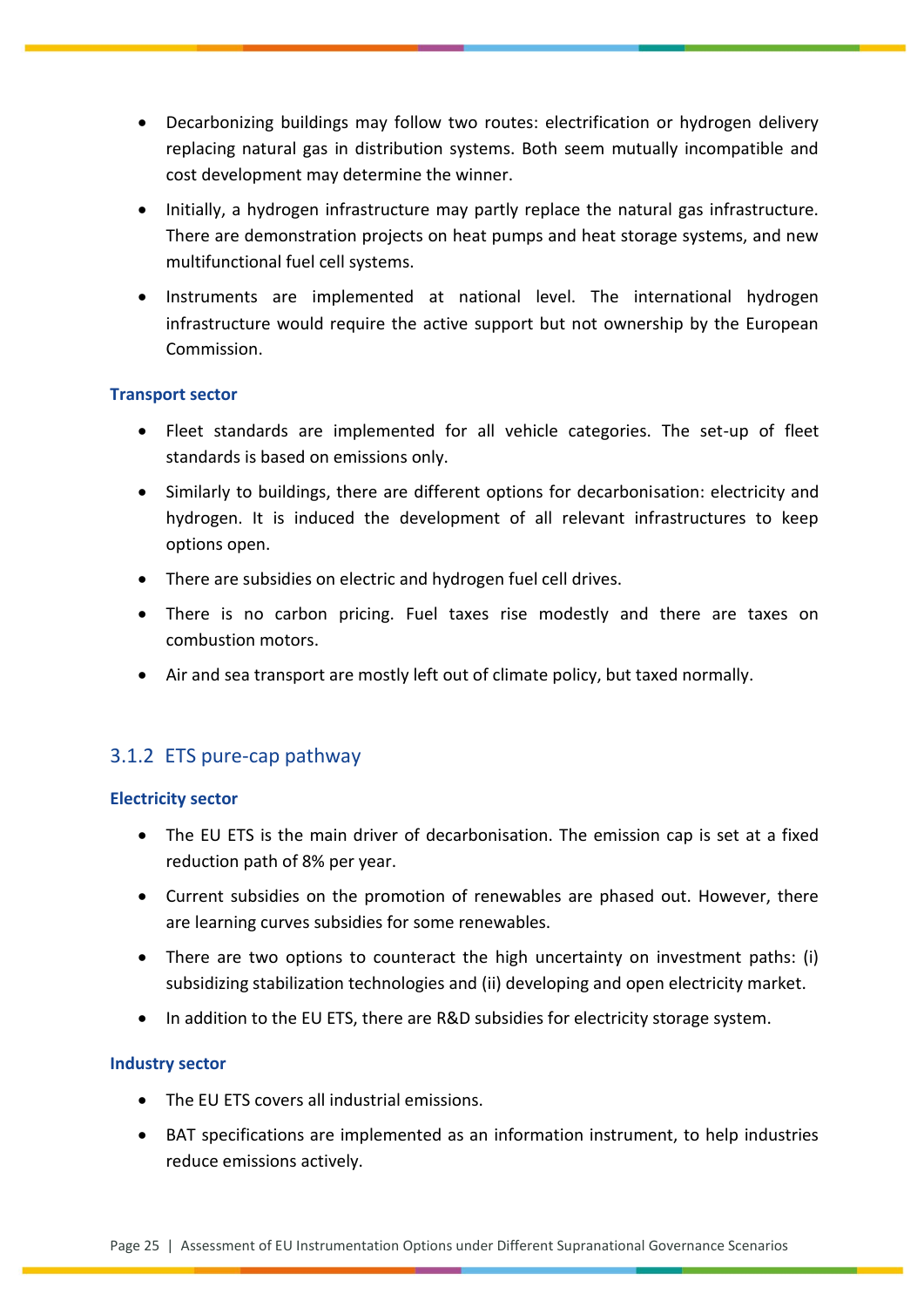• In order to overcome price uncertainty, technology specific instrumentation could be implemented, but more modestly than in the Stimulation and Forcing Mix. Some subsidies can be introduced with a focus on BAT.

## **Buildings sector**

- The EU ETS is expanded to cover the buildings sector. This implies that the administrative implementation is moved upstream. The cap includes all primary production and imports of fossils and fossil energy products, also covering hydrogen production.
- Similarly to industry sector, technology specific instrumentation could be implemented to counteract price uncertainty and encourage investment on low carbon technologies. These instruments cannot too ambitious and their contribution in terms of emission reduction should be taken into account, otherwise EU ETS price will plummet.
- Additional technology specific measures could be refurbishing subsidies on the worst performance buildings and are implemented at national level. New technologies are subsidies to create learning curves.
- Hydrogen infrastructure is developed by EU in parallel to natural gas piping.

## **Transport sector**

- The EU ETS is expanded to cover the transport sector. As mentioned above, this implies that the administrative implementation is moved upstream.
- The EU ETS domain is also expanded to include emissions in air and sea transport.
- Fleet standards are phased out. National excise taxes on fuels lose importance under the pure cap.
- In order to avoid technology lock-ins, new technologies are subsidized (e.g. electric and hydrogen fuel cell drives).
- Member states are required to build refuelling electric and hydrogen network.

# <span id="page-26-0"></span>3.1.3 ETS price stabilized pathway

## **Electricity sector**

- The EU ETS is the main driver of decarbonisation. The EU ETS is reformed, setting a price floor and ceiling. The cap volume is adjusted to keep the EU ETS price between these values.
- Subsidies are offered at different administrative levels. EU funding is focused on R&D. The creation of learning curves for upcoming technologies is co-funded by the EU and Member States.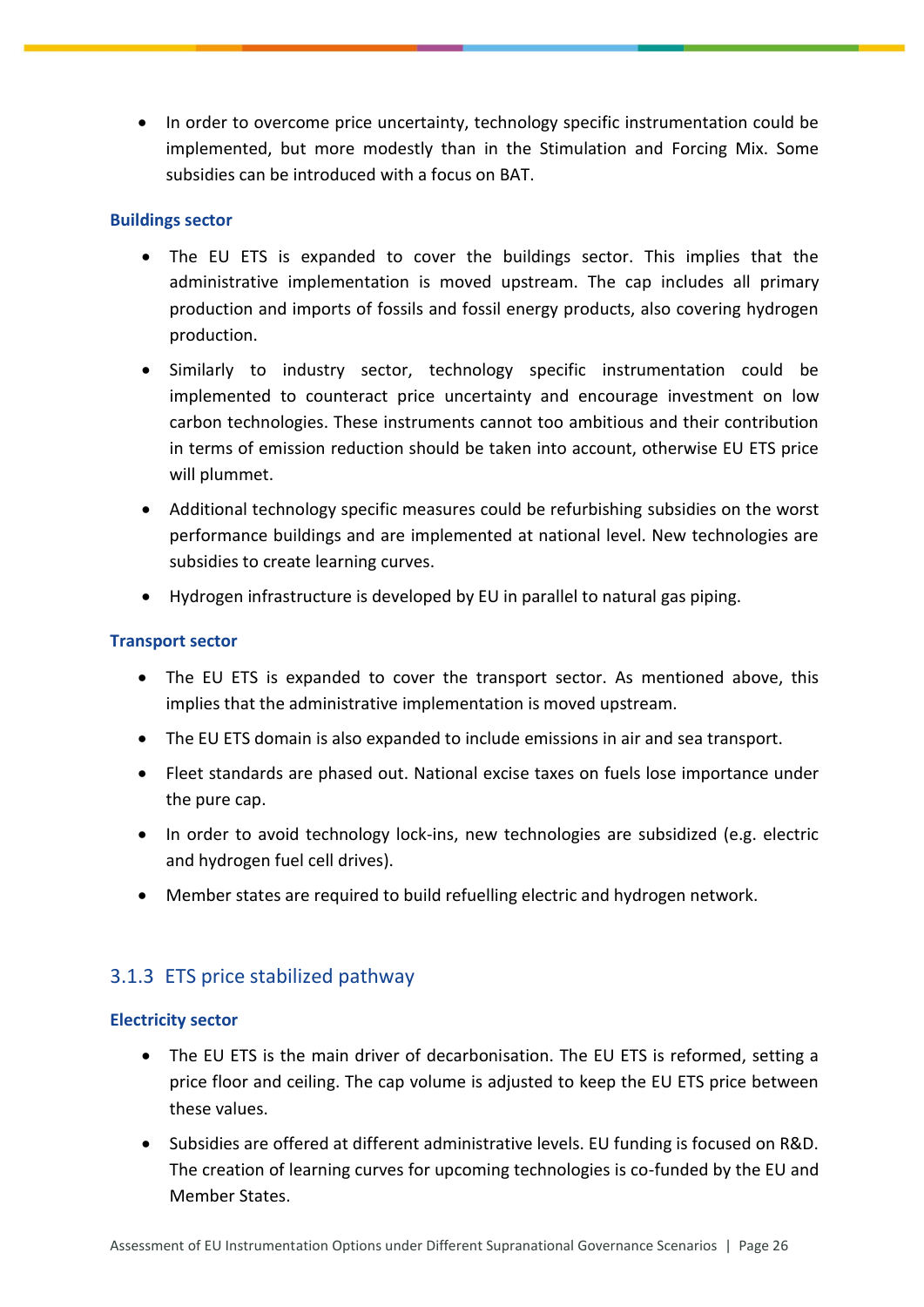There are also national subsidy schemes to promote renewables. National technology subsidies are implemented for resolving regional and national intermittency.

## **Industry sector**

- All industrial emissions are covered by the EU ETS, which keeps the price within a determined range.
- There is no risk of making the price of the EU ETS price irrelevant, as in the pure cap mix, and therefore, a more active industrial policy is developed.
- There are EU subsidies for R&D. National efforts are focused on demonstration projects and implementation of highly relevant but slightly expensive technologies.
- The EU develops hydrogen infrastructure.

## **Buildings sector**

- The EU ETS covers all fossil fuels used in buildings. The administrative level is upstream.
- Buildings standards remain to protect rental homes from underinvestment. In the long-term information measures support market functioning.
- In the medium-term, national subsidies are implemented to finance buildings insulation.
- There is the EU electricity market and the EU international hydrogen transport.
- EU funds for R&D are focused on integrating seasonal energy storage in buildings.

## **Transport sector**

- The EU ETS is expanded to cover the transport sector, including air and sea transport. The cap is administered upstream beyond the refinery level.
- Current fleet standards are abolished in the medium-term.
- There may be limited subsidies for market creation of novel technologies, for instance, subsidizing zero emission cars.
- Standardization is limited and coordinated by the EU. Fossil fuels are press out of most heavy transport domain by standards and subsidies.
- There is a public transmission grid for electricity and hydrogen, which is owned by the EU and Member States.
- Development of transport infrastructure is focused at model shifts.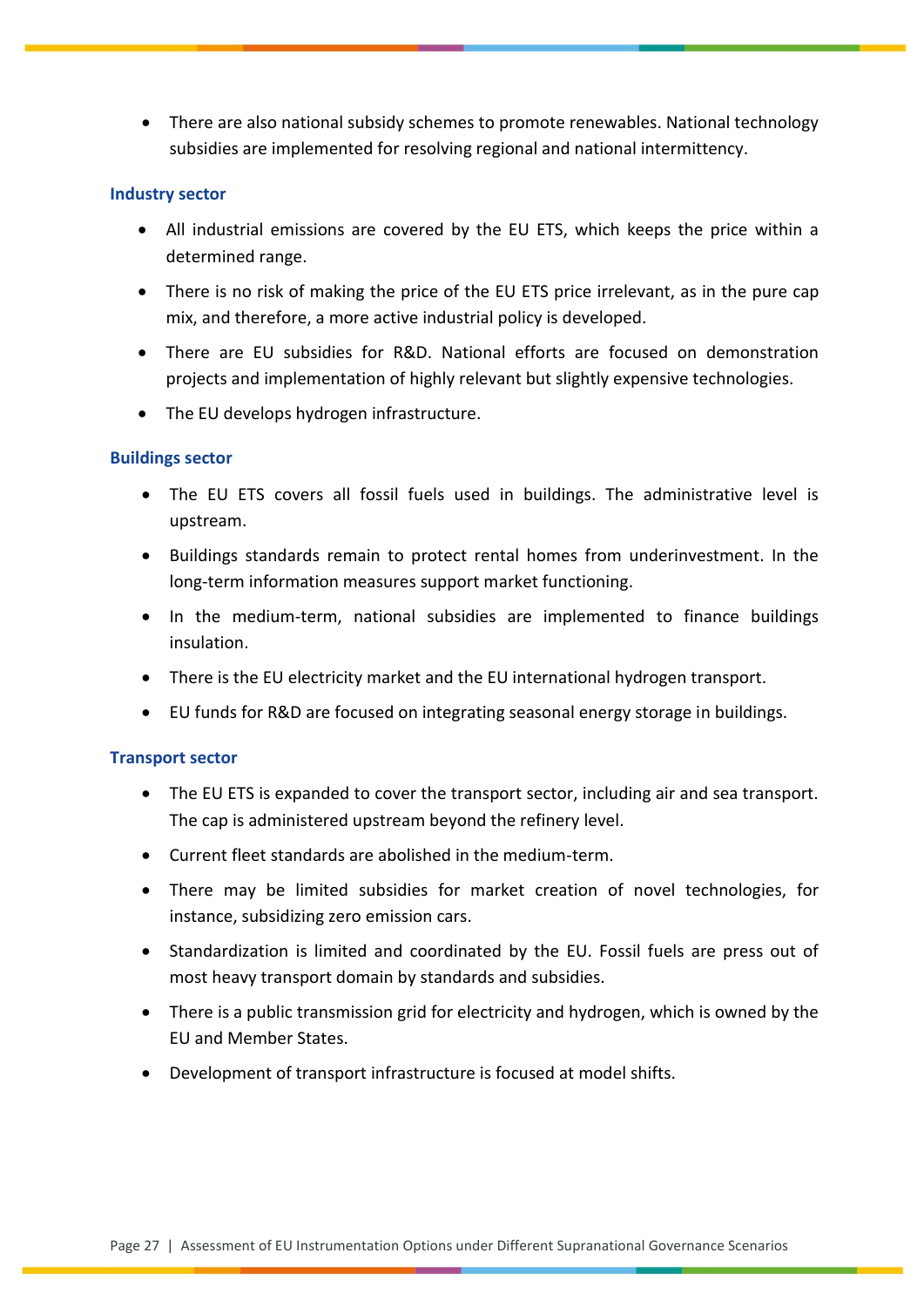# <span id="page-28-0"></span>3.1.4 Emission tax pathway

## **Electricity sector**

- The EU ETS is stepwise transformed into an emission tax. The tax level could increase 10€ per year, reaching for example €200 per tonne CO<sub>2</sub> in 2040 and €300 in 2050.
- The administrative implementation is first with electricity producers, but then moves to fossil fuel producers and importers.
- There is a Single European Electricity Market.
- The international electricity grid is owned and operated at EU level. The national electricity grids and distribution grids are owned and operated publicly at national level.
- Standardization plays a limited role.
- Public funds for R&D are focus on basic research.

## **Industry sector**

- Firstly the EU ETS is broadened to cover all industrial emissions, and then a single emission tax is fixed. There is upstream administration to cover smaller firms.
- The pure emission tax would lead to more emphasis on a stricter public-private separation and more focus on purely public tasks.
- There are few subsidies for high risk high potential technologies.
- The hydrogen option may require public provision of hydrogen transmission and storage infrastructure.

## **Buildings sector**

- The emission tax covers all emission in buildings.
- Additional climate measures are abolished. There are no technology specific subsidies and no standards. Insulation standards are replaced by information measures.
- Lon-term markets may not function in some cases and, therefore, public intervention may be required exceptionally. This can be the case for the development of energy storage systems. Public funding on R&D is focused on energy storage in housing.
- Public infrastructure is developed for delivering electricity and hydrogen. Use options are managed by private parties.

## **Transport sector**

- The emission tax also covers all fossil fuels used in the transport sector. It covers aviation and shipping.
- Public intervention is minimized. Current fleet standards are abolished and there are limited public funds for R&D.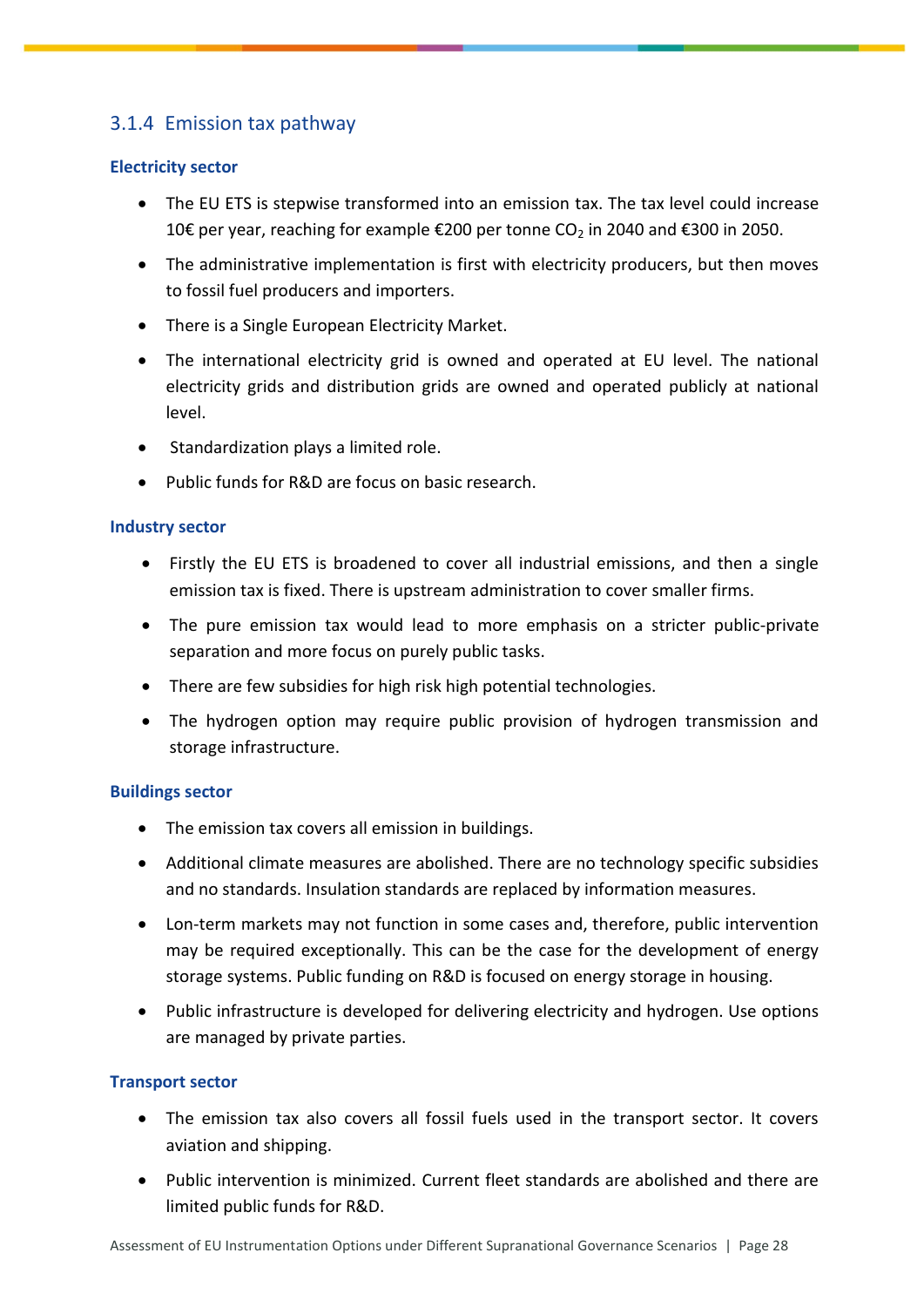The main infrastructures are developed publicly. Electricity and hydrogen infrastructures and markets are set up publicly to make zero emission drives in transport possible.

# <span id="page-29-0"></span>3.2 Implications of the international governance context

International Governance will be a key aspect to determine the effectiveness, costeffectiveness and feasibility of EU's climate policy. In this section, we analyse how EU's decarbonisation strategies would be affected by the international context.

González-Eguino et al. (2015) analyse the effectiveness of the EU climate policy in a wide range of possible international contexts<sup>6</sup>. The scenarios considered range from the case where the EU goes alone for an emission reduction target of 80% by 2050, to the case where most of the countries participate in an international agreement. In the scenario where the EU goes alone, they find that the global mean temperature increase would be reduced just by 0.1˚C at the end of the century compared to the business-as-usual scenario. In the businessas-usual scenario temperature increase would be 3.8˚C above preindustrial level in 2100, while EU's action would limit global warming to 3.7°C. An ambitious global climate action, on the other hand, would be much effective in reducing GHG emissions. According to their results, when an ambitious carbon tax is implemented in most countries, global warming could be limited to 2.4˚C.

These results show that, in the absence of ambitious global actions, the impact of the EU climate policy would be very weak. Thus, we should expect that the effectiveness of the EU climate policy would be higher in a Non-global-deal scenario than in a middle-of-the-road scenario. However, we should also consider the risk of breaching the pledges. Although the Non-global-deal scenario assumes that national pledges will be ambitious enough for limiting global warming to 2˚C, the lack of any binding commitment may reduce the credibility of national pledges, especially during periods of economic difficulty or of exceptional growth. When national pledges cannot be verified or enforced, free-riders may surge.

Another important aspect of the international context is carbon leakage. The effectiveness of the EU climate policy will depend on the level of ambition the rest of the world. Unilateral EU action may result in higher emissions abroad. Kuik (2015) use a dynamic Computable General Equilibrium model to study the determinants of carbon leakage in the long run, with a focus on the European iron and steel industry. In the absence of anti-leakage measures (e.g. free allocation of allowances in the EU ETS), when the EU acts alone carbon leakage rate would be of 44%. In addition to the price channel, they decompose carbon leakage in competitiveness channel and investment reallocation channel. The results show that the price channel is main driver of carbon leakage in short and medium term. However, from 2025 the competitiveness

 $\overline{a}$ 

 $^6$  The tool used for the analysis is GCAM, a dynamic recursive economic partial equilibrium model driven by assumptions about population size and GDP growth.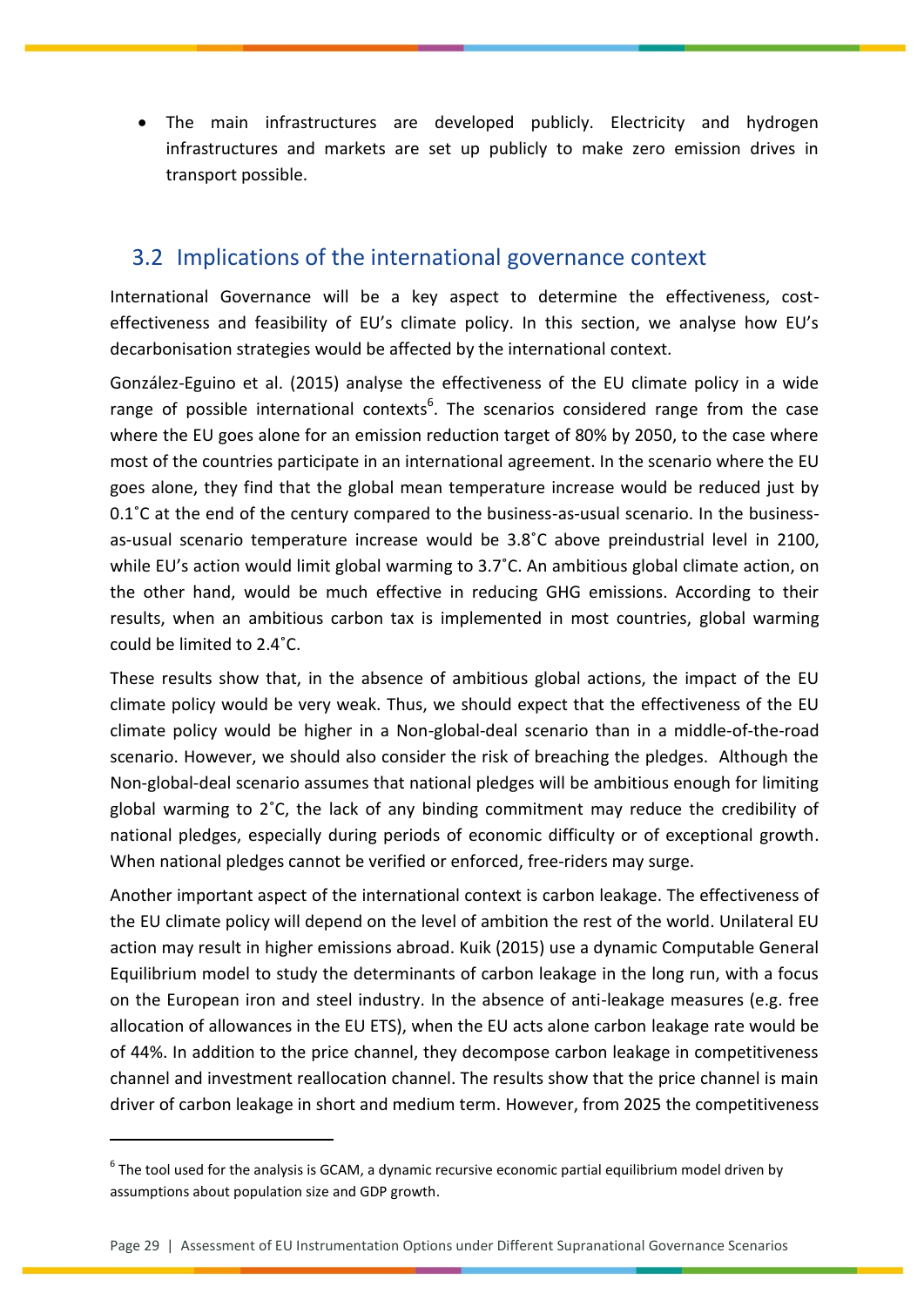and especially the investment channel gain importance. In 2050, almost 60% of carbon leakage is determined by the investment channel. González-Eguino et al (2015) reckon that the carbon leakage rate would be about 28% when EU acts alone<sup>7</sup>. This means that the rest of the world would increase emissions by 0.28 tCO<sub>2</sub> for each ton of CO<sub>2</sub> avoided in the EU. They find that carbon leakage is mainly triggered by land use changes. The lower energy demand in the EU The leakage rate declines as the size of the coalition implementing the international climate regime increases.

International governance is also crucial for the cost-effectiveness of EU climate policies. Several studies have assessed how global climate action, or inaction, will have an impact on the cost of meeting the EU targets. De Cian et al. (2013) show how EU's decarbonisation strategies would be affected by the international context. They use eight different models<sup>8</sup> to analyse four international scenarios. When the EU reduces emissions by 80%, and the rest of the world remains less ambitious, global GDP would decline between 0% and -10%, with a median value of -4.1%. Most of the economic losses take place in the EU and mainly from 2030 onwards. Not all sectors would be affected in the same way, while production of energy-intensive industries would decline up to -40%, the maximum decline in non-energy intensive industries would be -15%. When the rest of the world implements climate policies of similar stringency as in the EU, mitigation costs are reduced considerably. European energy-intensive industries would gain market share and total value added in Europe would be higher. In 2050 global consumption would increase up to 5% compared to the scenario with asymmetry between the efforts of the EU and the rest of the world. De Cian et al. (2013) also detect the importance of harmonizing climate policies. They find that linking emission trading markets could increase GDP up to 6% compared to a non-coordinated scenario. In the same vein, Antimiani et al. (2015) find that the EU economy would benefit and carbon leakage would decrease when similar mitigation efforts are carried out by other countries. They also highlight the positive effects of linking emission trading markets across countries. Meyer et al. (2014) find that the GDP average annual growth rate of the EU would be reduced less than 0.1% when there is global cooperation.

Political feasibility could also be affected by the international context. As argued by Munaretto and Walz (2015), the international climate debate plays a major role on the EU climate policy development. Climate actions in the rest of the world will influence decisions at the EU level. They carry out an analysis based a multi-method approach<sup>9</sup> and observe that

 $\overline{a}$ 

 $^7$  This study considers two sources of carbon leakage: one due to the different fuel prices in countries with a carbon target as opposed to countries without one, and the other resulting from a shift of biomass/food production that is carbon intensive out of regions with a carbon target to regions without one.

 $^8$  The set of models includes three Computable General Equilibrium models (EPPA, PACE, FARM-EU), three Energy System Models (POLES, TIAM-UCL, TIMES-VTT) and two Optimal Growth Models (WITCH, MERGE-CPB).

 $^9$  The multi-method approach includes semi-structured in-depth interviews, focus groups, an on-line survey and a policy simulation with relevant stakeholders in the EU climate policy domain.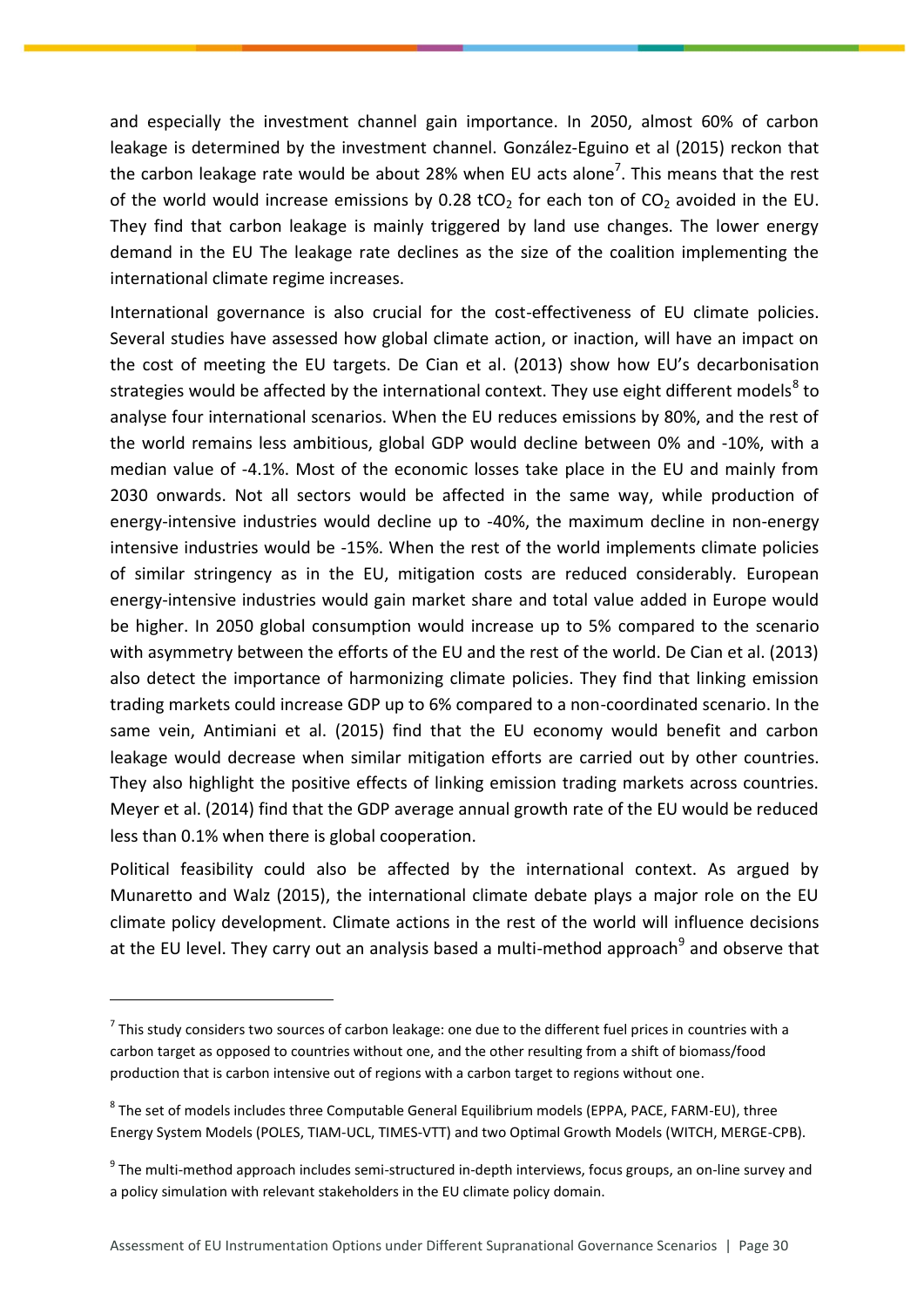interest groups would not agree on the EU to take ambitious actions when the rest of the world does not cooperate.

# <span id="page-31-0"></span>3.2.1 Climate instrumentation under a Non-global-deal scenario

Based on the analysis in previous section, we summarize the key aspects to consider when evaluating the EU climate instrumentation under a Non-global-deal scenario:

- The degree of global ambition is high. The efforts of the EU are similar to those of other countries.
- There are not binding international agreements which increase the risk of noncompliance.
- There is a low degree of convergence among national/regional climate instruments.

This international governance scenario would result in several challenges and opportunities for the EU climate policy. Probably the most important challenge is the one related with the risk of carbon leakage. As mentioned above, carbon leakage can occur through two channels: the price channel and the competitiveness channel (Kuik, 2014). The price channel works reducing the demand for fossil fuels in regulated countries and, thus, induces a drop in international prices, which could increase the demand in non-regulated countries. The competitiveness channel affects the competiveness of some sectors, especially the energyintensive and trade-exposed (EITE) industries that could be relocated to non-regulated countries. In the short term, this would imply a change of the utilization rate of existing capacities (operational leakage), while in the long-term, it would imply a change in production capacities (investment leakage).

In this scenario, the main risk of carbon leakage should occur through the competitiveness channel. Although high global ambition is assumed, the lack of international coordination can create divergences of the climate regulation in energy-intensive and trade-exposed industries. Some countries/regions may implement ambitious climate targets for most sectors of the economy, but protect those industries exposed to international competition. Or even if all countries implement ambitious regulation in trade-exposed industries, asymmetrical mitigation instruments can cause carbon leakage. As argued by Marcu et al. (2013), climate instruments impose a visible and a 'shadow' price for carbon. When the shadow price is not taken into account, asymmetric carbon constraints can be created, affecting industrial competitiveness. Thus, the lack of convergence between countries/region would increase the risk of carbon leakage in some EU industries.

Another challenge for the EU climate policy stems from the lack of binding international agreements. This scenario foresees an international commitment to reduce emissions and limit global warming to 2˚C. However, there is no international authority to sanction noncompliant parties. This increases the uncertainty related the actions of other countries/regions. In this context, flexibility and capacity for modification as new information emerges would become a valuable feature of the EU climate instrumentation.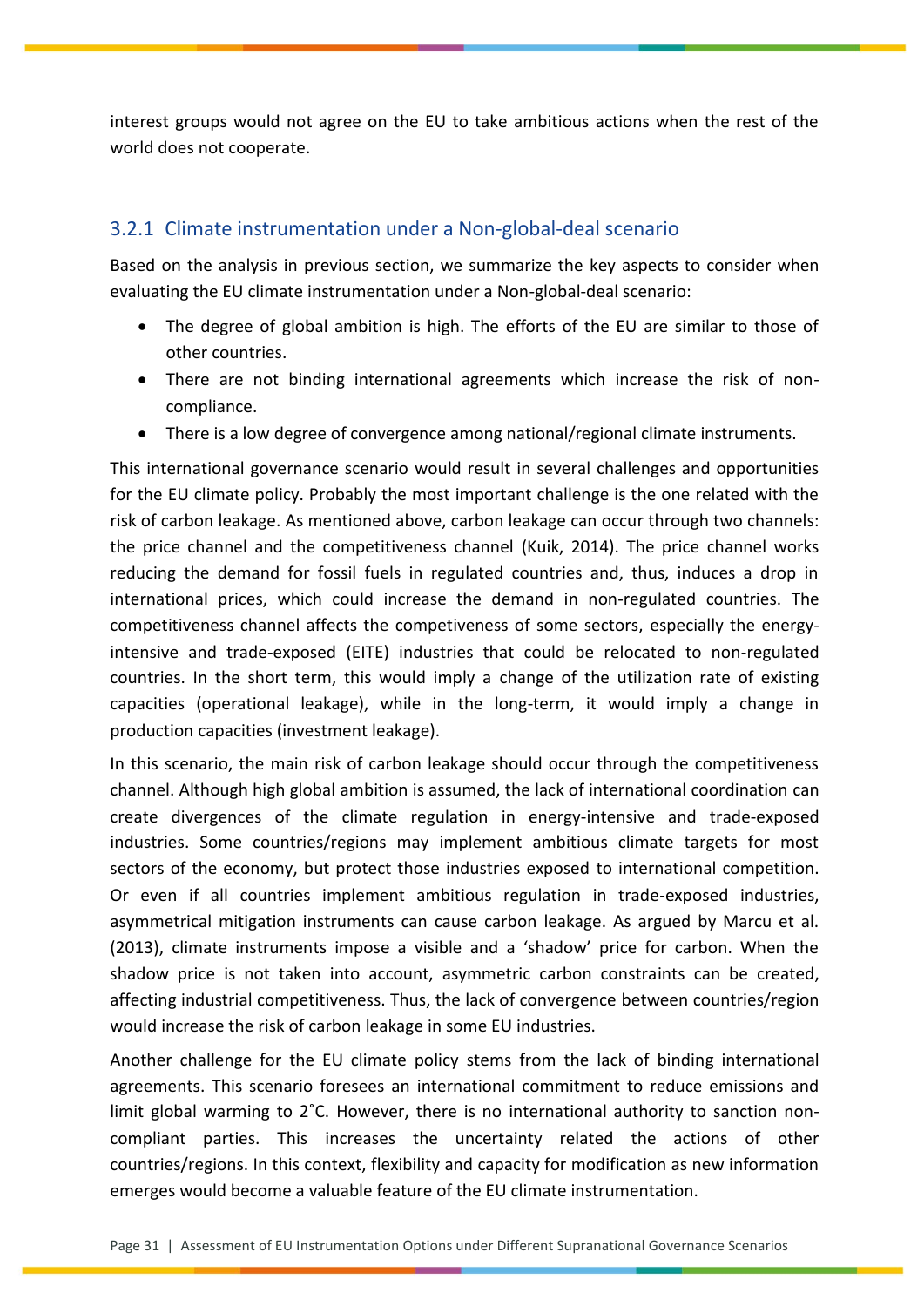On the other hand, this scenario presents an opportunity derived from the ambitious climate actions in the rest of the world. More stringent regulation should lead to a higher demand of low carbon technologies. Several EU industries could benefit from this international context.

## Challenges:

- The lack of international coordination and harmonization is a risk for carbon leakage, particularly through the competitiveness and the investment channel.
- The EU should deal with high uncertainty regarding the climate actions of other countries.

Opportunities:

Higher global demand of low carbon technologies.

## *Technology-specific pathway*

In this section we assess the performance of a technology-specific pathway under a Nonglobal-deal scenario which is characterized by high international ambition to reduce GHG emissions but without international cooperation and harmonization of climate policy instruments.

The international context will be a key determinant of the environmental effectiveness of the EU climate policy, since carbon leakage is determined by the different climate regulations across countries. A more stringent climate policy in the EU compared to the rest of the world could lead to a high carbon leakage rate, reducing the environmental effectiveness of the EU climate policy. As argued above, in a non-global-deal scenario there is a risk of carbon leakage through the competitiveness and the investment channel.

The effects of a technology-specific pathway on carbon leakage are ambiguous. In this policy instrumentation, climate regulation is implemented by subsidies and emission standards. The EU ETS is phased out. Thus, those industries exposed to a risk of carbon leakage benefit from a lower carbon price; however the effects of non-market based instruments on carbon leakage are ambiguous. Emission standards, for instance, work as implicit emission taxes on the input side where the fictitious tax revenues are recycled as implicit subsidies on the output side (Holland et al., 2009). While an emission tax induces emissions reduction through substitution effects, an output subsidy induces inefficiently high output. This mechanism may imply that, in a fragmented international scenario, emission standards can prevent carbon leakage and increase cost-effectiveness compared to carbon pricing (Holland, 2012). However, using a computable general equilibrium model, Böhringer et al. (2015) find that emission standards may increase rather than decrease carbon leakage compared to emission taxes or tradable emission allowances. Inappropriate stringency levels may impose a high burden on energy-intensive and trade-exposed industries, reducing international competitiveness and increasing carbon leakage.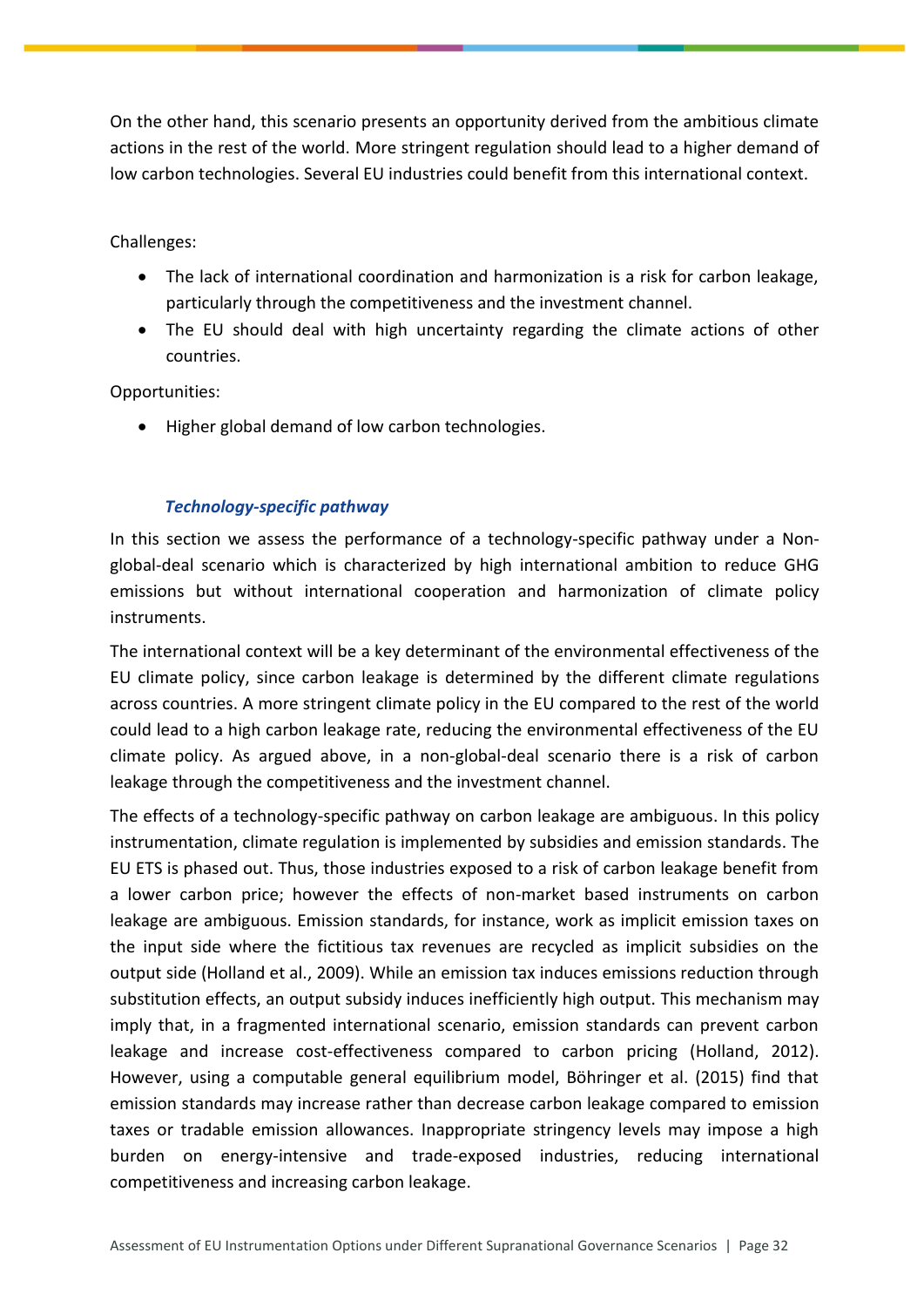Therefore, in the absence of international harmonization of climate policies, implementing non-market based instruments, which reduce (or eliminate) carbon pricing, may not reduce the risk of carbon leakage. In order to tackle the risk of carbon leakage and thus increase environmental effectiveness, additional anti-leakage measures should be included in this instrument package. Given that this climate instrumentation pathway avoids carbon pricing, granting exemptions to energy-intensive and trade-exposed industries could be implemented as an anti-leakage measure. This measure exempts those industries exposed to a risk of carbon leakage from emission regulation. Although less effective than border tariffs, Böhringer et al. (2012) find that exemptions are effective in reducing carbon leakage. However granting exemptions to some industries prevents equating marginal abatement cost across sectors, which may even increase rather than decrease emission reduction cost.

The lack of coordinated global actions not only may affect environmental effectiveness but also cost-effectiveness. Several studies find that the harmonization and coordination of national/regional climate policies reduces considerably mitigation costs (De Cian et al., 2013; Antimiani et al., 2015). These studies generally analyse the effects of linking market-based instruments such as emission taxes and emission trading systems and, although there is not empirical evidence on the global harmonization of non-market based instruments, we suspect that similar conclusions could be drawn.

In addition to the costs derived from non-coordinated global actions, implementing technology-specific instruments rather than market-based instruments in a scenario without cooperation can negatively affect the EU economy. Based on the standard economic postulate, which states that emission taxes or emission trading systems achieve emission reduction at lowest cost, technology-specific instruments may impose a high burden on local industries. Governments have limited information and their intervention may increase mitigation costs (Helm, 2010). Given that there are no coordinated global actions and competitors abroad may have a less costly regulation, European industries may face higher costs of compliance than their international competitors and this would lead to a comparative disadvantage for European industries. The electricity sector may also face a more costly regulation, increasing electricity prices and reducing the competitiveness of the EU economy.

On the other hand, in a scenario with high uncertainty regarding the climate actions of the rest of the world, a technology-specific pathway may create a stable framework for investment. As pointed out by IPCC (2014), uncertainty about the performance of new technologies is a major factor in their deployment. For instance, technology support policies such as feed-in-tariffs have been effective in promoting renewables in Germany and other countries. In this scenario, all emitting industries would also benefit from low carbon technology paths which would be developed and implemented through subsidies and standards. This regulatory framework can be more stable than a marked-based pathway, attracting low carbon investment to Europe.

The global ambition to reduce emissions would increase the demand of low carbon technologies, creating business opportunities for many industries. The development of the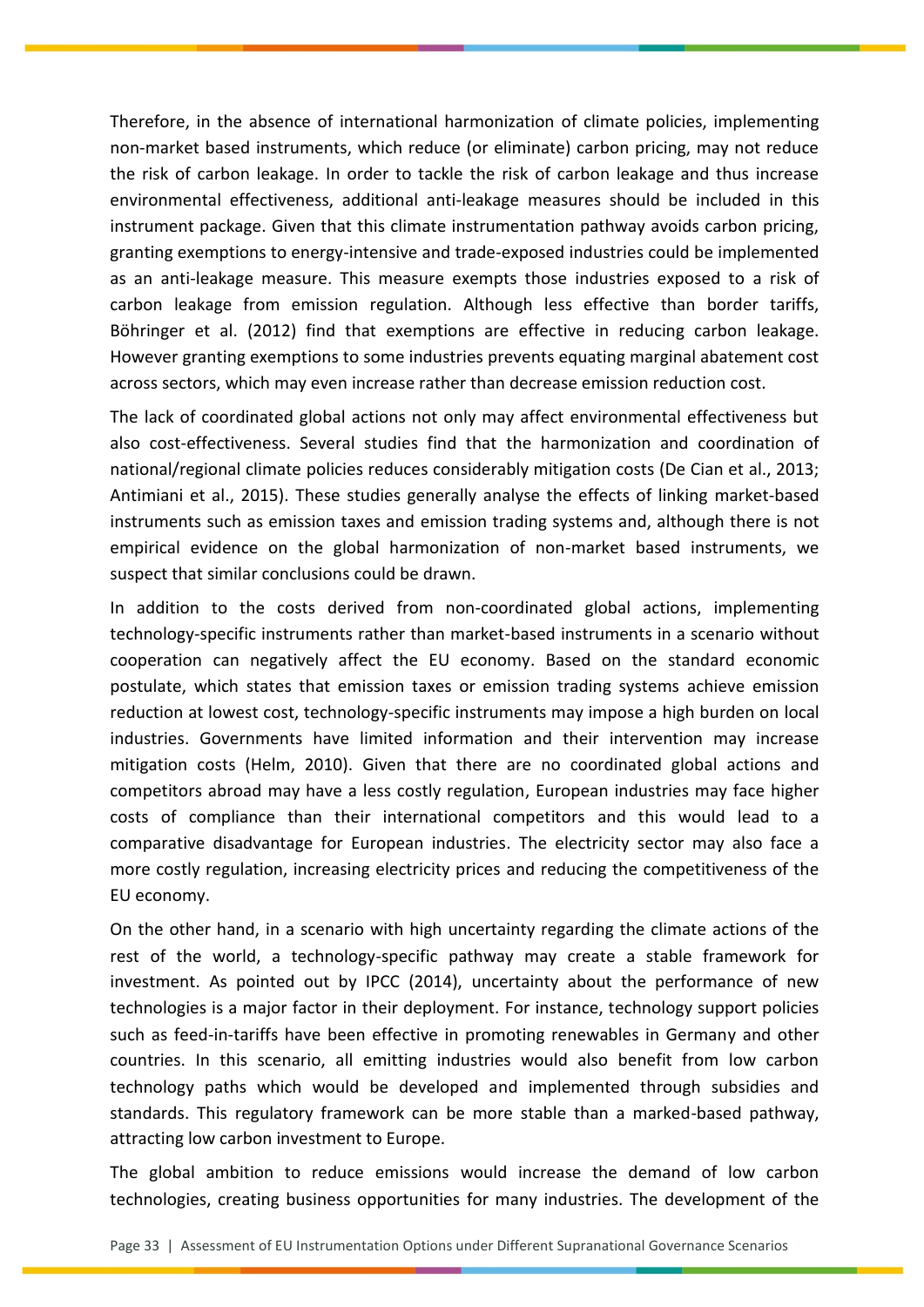right technologies will be crucial to gain market share in the world economy. In this context, research, technology development and innovation should play a crucial role. Given that there are several market failures associated with RD&D investment (IPCC, 2014), public intervention can be particularly convenient in this scenario. The technology-specific pathway which proposes the creation of learning curves and the public support for RD&D in most of the sectors can be superior to a pure market pathway.

In an uncertain international scenario, flexibility and capacity for modification are advantageous features of an instrumentation pathway. This may represent a disadvantage for a technology-specific pathway because some technology support instruments (e.g. emission standards) have been considered less flexible than market-based instruments (Burtraw et al., 2010).

This international governance scenario should not decrease the feasibility of this instrument package. However, the lack of a price signal may reduce the feasibility of this policy pathway. Most stakeholders consider that carbon pricing is an appropriate way of reducing GHG emissions and, thus, in the absence of a price signal, the acceptability of the instrument package would be lower. Moreover, the implementation of a technology-specific pathway is perceived too organizationally complex, which could reduce its administrative feasibility (Munaretto and Walz, 2015).

Summary:

- The implementation of technology-specific instruments would reduce carbon price; however this may not lead to a lower risk of carbon leakage. Inappropriate stringency levels may reduce the competitiveness of energy-intensive and trade-exposed industries.
- In this scenario, the instrument package would require additional anti-leakage measures such as exemptions.
- The lack of international harmonization on technology deployment increases the risk caused by picking up winners. Wrong regulatory policies may lead to high economic costs, reducing the competitiveness of European industry.
- In an international scenario with high uncertainty, technology-specific policies may encourage low-carbon investment.
- This international governance scenario should not decrease the feasibility of this instrument package. However, the lack of a price signal may reduce the feasibility of this policy pathway.

## *ETS pure-cap pathway*

In this section we assess the performance of an ETS pure-cap pathway under a Non-globaldeal scenario which is characterized by high international ambition to reduce GHG emissions but without international cooperation and harmonization of climate policy instruments.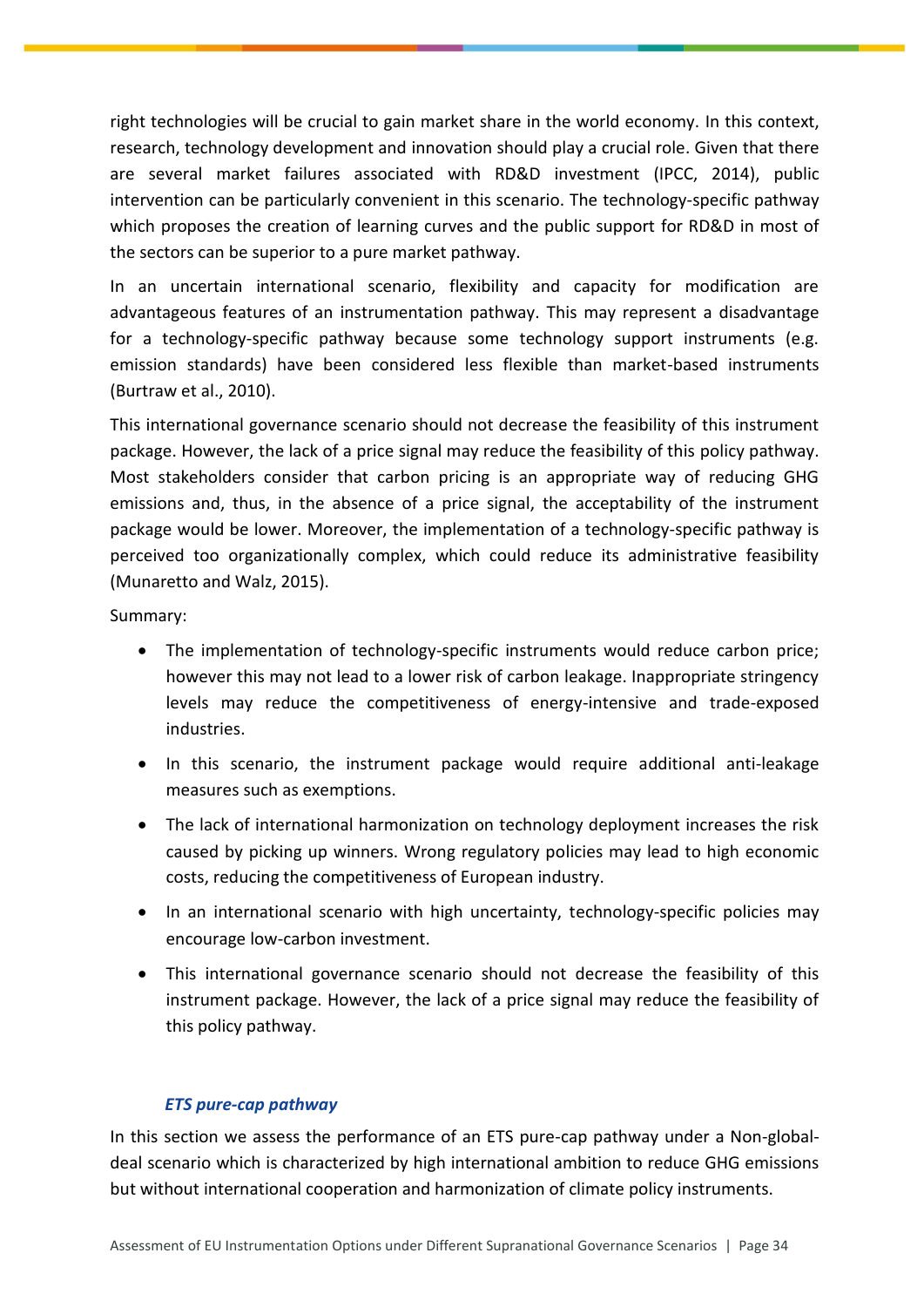As argued by Huppes (2015), this instrumentation pathway will have an average carbon price higher than the other two market-based pathways. This is because limited price predictability makes investment decisions more difficult. The carbon price must be higher to compensate for the higher uncertainty.

Therefore, this scenario is characterized by uncertain and non-coordinated international climate actions, and by an instrument package with a volatile and high carbon price. In this context, the risk of carbon leakage is very high. EU industries should deal with high and volatile carbon prices, and different international regulations. Energy-intensive and tradeexposed industries may move and/or invest in other countries/regions laxer and more stable regulation. This scenario would require anti-leakage measures.

The current mechanism for supporting those EU industries at risk of carbon leakage is free allocation of emission allowances<sup>10</sup>. The free allocation of allowances should not threaten the environmental effectiveness of the instrument package. Regardless of how allowances are allocated, an established cap should achieve a fix emission reduction level. This mechanism works as a production subsidy to recover (part of) losses in comparative advantage (Böhringer et al., 2012). Given that production is indirectly subsidised, it is not as effective as other anti-leakage measures such as border tariffs. In terms of dynamic efficiency, free allocation rewards encourage the emission-intensive installations to catch up the best available technologies (Turcea and Kalfagianni, 2015). However there is no evidence free allocation has induced technological innovation.

Carbon leakage can also be addressed through other anti-leakage measures such as border adjustments. Monjon and Quirion (2011) compare the performance of both borderadjustments and output-based allocations<sup>11</sup> to tackle carbon leakage in the EU ETS. They find that border-adjustments are more efficient in reducing carbon leakage. However, although output-based allocation is generally less effective in reducing carbon leakage, production losses affected by the EU ETS are lower. Moreover, when output-based allocation is properly implemented<sup>12</sup>, carbon leakage remains very limited. Turcea and Kalfagianni (2015) note that border-adjustment measures would require multilateral negotiations and, given that in this scenario international coordination is low, the political feasibility of border-adjustments is lower than that of output-based allocations. Therefore, the current mechanism of free allocation of emission allowances would be the best option to address carbon-leakage in this scenario.

The cost-effectiveness of this instrument package would be also affected by the high uncertainty of this scenario. As mentioned above, uncertainty can discourage RD&D

 $\overline{a}$ 

 $10$  Turcea and Kalfagianni (2015) offer a complete analysis of this anti-leakage measure.

 $11$  This measure is equivalent to the free allowance allocation (Böhringer et al., 2012).

 $12$  According to Monjon and Quirion (2011), this would imply auctioning allowances in the power sector and output‐based allocation in the cement, steel and aluminium sectors, covering both direct and indirect emissions.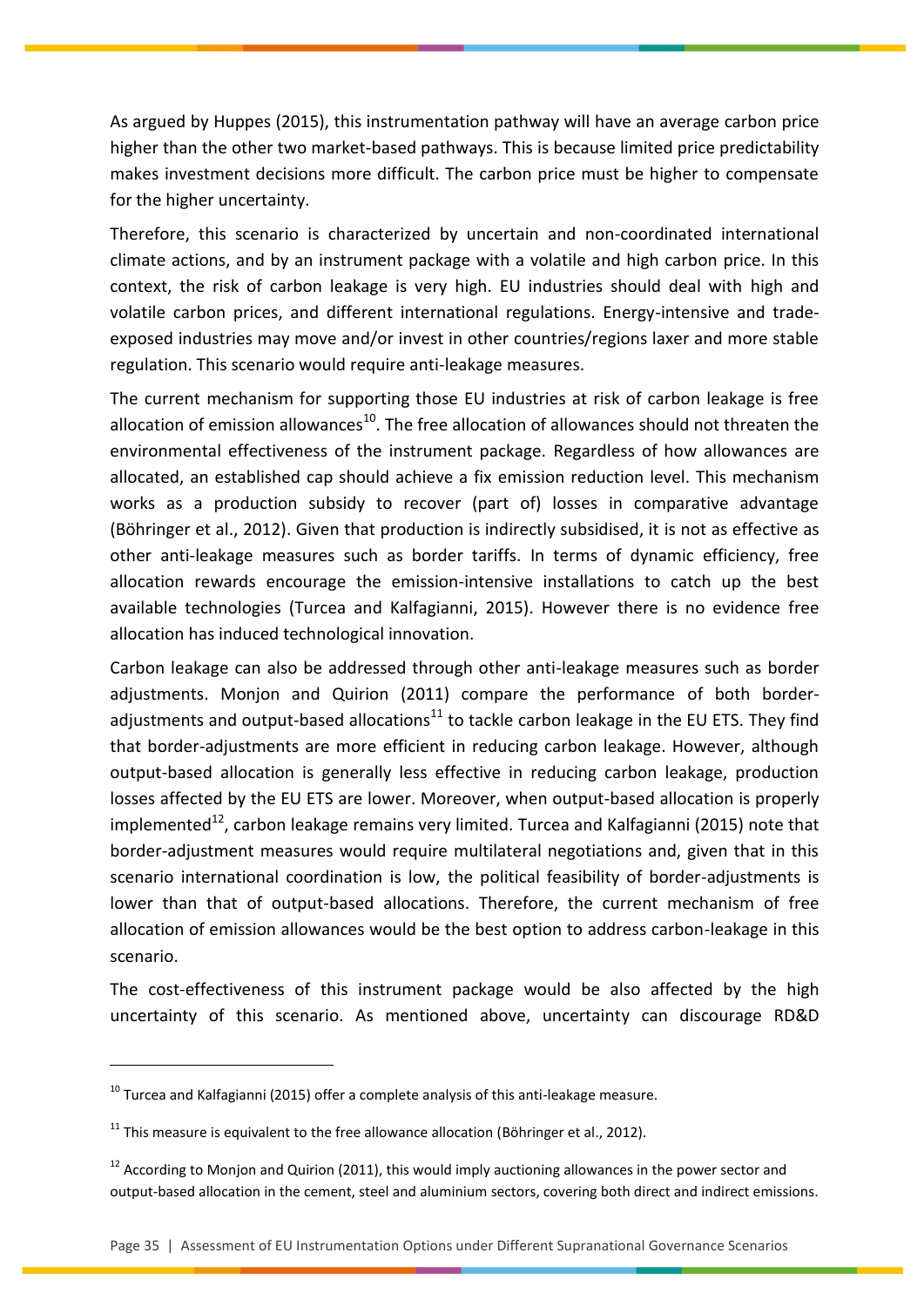investments in low carbon technologies, which may prevent reduce mitigation costs in the long-term. In order to increase the cost-effectiveness, additional technology support policies should be included in this instrument package. Public RD&D funding should be included to promote innovation in low carbon technologies. Other instruments such as subsidies on emission reducing investment should also encourage the development and deployment of new technologies. In addition to increasing cost-effectiveness, these instruments could also increase the international competitiveness of some EU industries, which could take advantage of the business opportunities identified in this scenario. However, as argues by Huppes (2015), successful technology-support instruments may erode the role of the pure cap system, and diminish the carbon price and make it irrelevant. Hence, when implementing additional measures, their impact on the EU ETS should be considered and emission cap should be set accordingly.

Although it is generally accepted that the EU ETS is not working properly, its political feasibility would be higher than that of other climate instruments because the EU ETS is already in place (Munaretto and Walz, 2015). Complementing the EU ETS with additional instruments could increase the acceptability of this instruments package. Munaretto and Walz (2015) find that industry and governmental officers tend to favour market based instruments, such as the EU ETS, complemented with technology-specific instruments.

Summary:

- Under high and volatile carbon prices, and non-coordinated international regulations, the risk of carbon leakage is very high.
- Anti-leakage measures would be required. The free allocation of allowances should be implemented to minimize the risk of carbon leakage.
- The high uncertainty could discourage investment in low carbon technologies and, thus, reduce the cost-effectiveness.
- Additional technology-support instruments could improve the performance of the instrument package. However, an inappropriate setting may erode the role of the pure cap system, increasing the risk of failure of this instrument package.
- Complementing the EU ETS with additional instruments could increase the acceptability of this instruments package.

## *ETS price stabilized pathway*

In this section we assess the performance of an ETS price stabilized pathway under a Nonglobal-deal scenario, that is, a scenario with high international ambition to reduce GHG emissions but without international cooperation and harmonization of climate policy instruments.

In contrast to a pure cap system, this pathway would deliver a stable carbon price, keeping permit prices between a floor and a ceiling. Besides, the longer predictability of the carbon price would allow carbon price set by the EU ETS to be reduced (Huppes, 2015).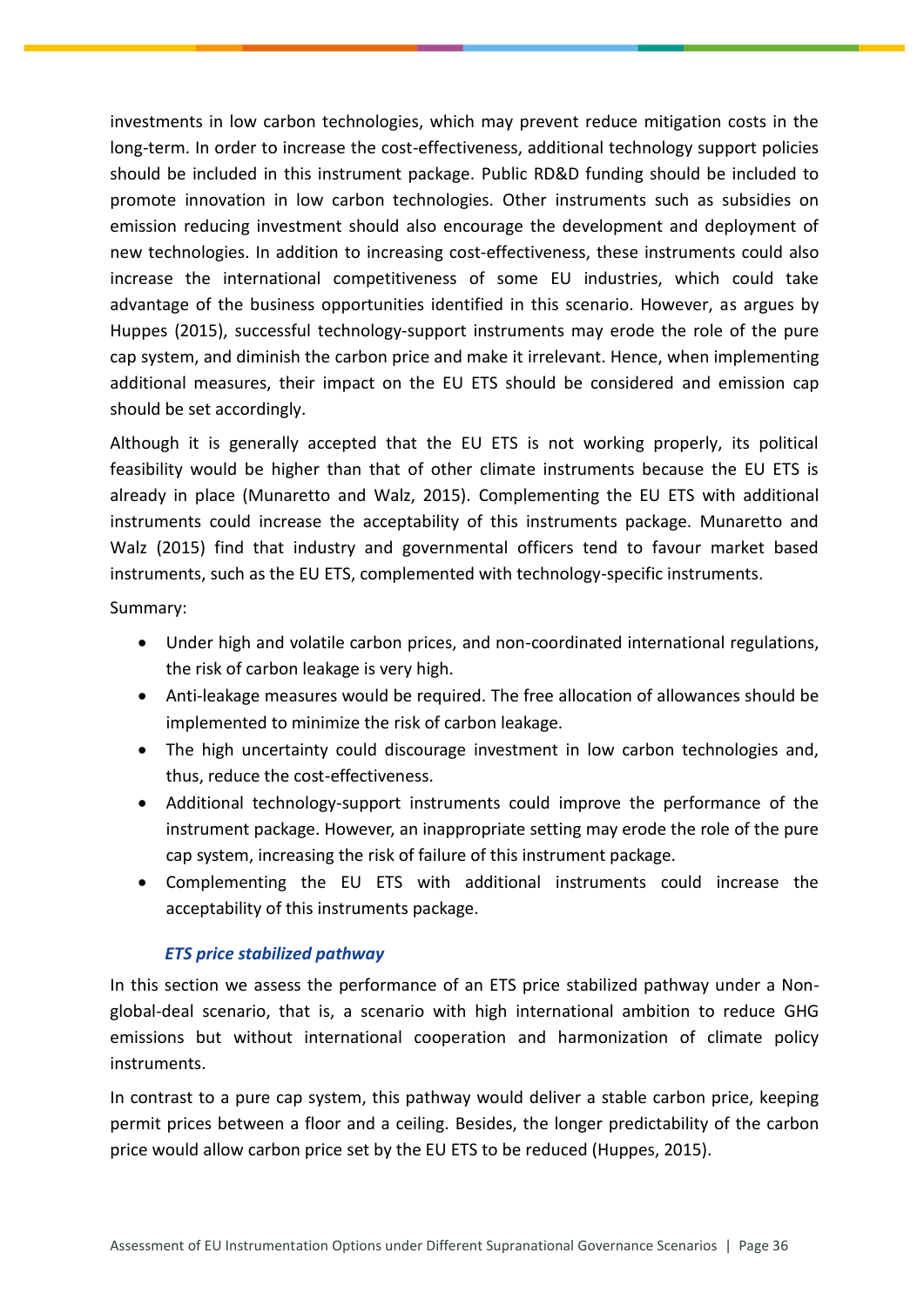Carbon price stabilization would be very beneficial to reduce the risk of carbon leakage. Not only is the carbon price path set by the EU ETS lower than that of the pure cap system, it also reduces uncertainty. Both aspects are key factors to reduce the risk of carbon leakage in an uncertain international context without non-coordinated climate actions. A price stabilization mechanism would reduce uncertainty for industry and allow permits supply to adjust to changing international circumstances (UK Government, 2015). Transparent rules and a predictable carbon price would provide a stable framework and dissuade energy-intensive industries reallocate production capacities in non-EU countries.

However, in a non-coordinated international scenario, a stabilized carbon price might not be enough to prevent carbon leakage. Additional anti-leakage measures should be included in the instrument package. The current mechanism of free allocation of allowances could be the most politically feasible anti-leakage measure. As mentioned above, the free allocation of allowances does not affect environmental effectiveness, but it can reduce the costeffectiveness of the instrument package. Given that the price stabilized pathway involves lower risk of carbon leakage than a pure cap pathway, those industries exposed to carbon leakage should be less and, therefore, the list of sectors receiving free allowances should be more targeted.

A price stabilization mechanism could also reduce the cost of emissions reduction, particularly, improving the dynamic efficiency of the EU ETS. The degree to which the EU ETS encourage low-carbon investment depends on the stability of the carbon price (Neuhoff et al., 2015). A price stabilization mechanism is a useful way to manage expectations of future prices. Keeping permit prices between a floor and a ceiling would incentivize investments in innovations that are required for cost-effective long-term decarbonisation (Knopf and Edenhofer, 2014). Moreover, this scheme is not incompatible with technology-support instruments, which in a pure cap system can make the carbon price so low as to become irrelevant. The subsidies proposed in this pathway would not undermine the EU ETS. This can be particularly important in this international scenario where ambitious climate actions would generate business opportunities for EU industries. Thus, subsidies and other technology-support instruments may incentivize innovation and increase the international competitiveness of EU industries.

In terms of flexibility, in an uncertain international environment, capacity for modification as new information emerges is a valuable feature of an instrument package. The price stabilization mechanism proposed in this policy pathway would allow permits supply to adjust to changing circumstances.

Although there is a general agreement that the EU ETS should be reformed, Knopf and Edenhofer (2014) consider that the political feasibility of a price stabilisation mechanism would be limited. A price collar is outside the structural reform proposed by the European Commission, which recommends a market stability reserve.

Summary:

The risk of carbon leakage would be reduced with predictable carbon prices.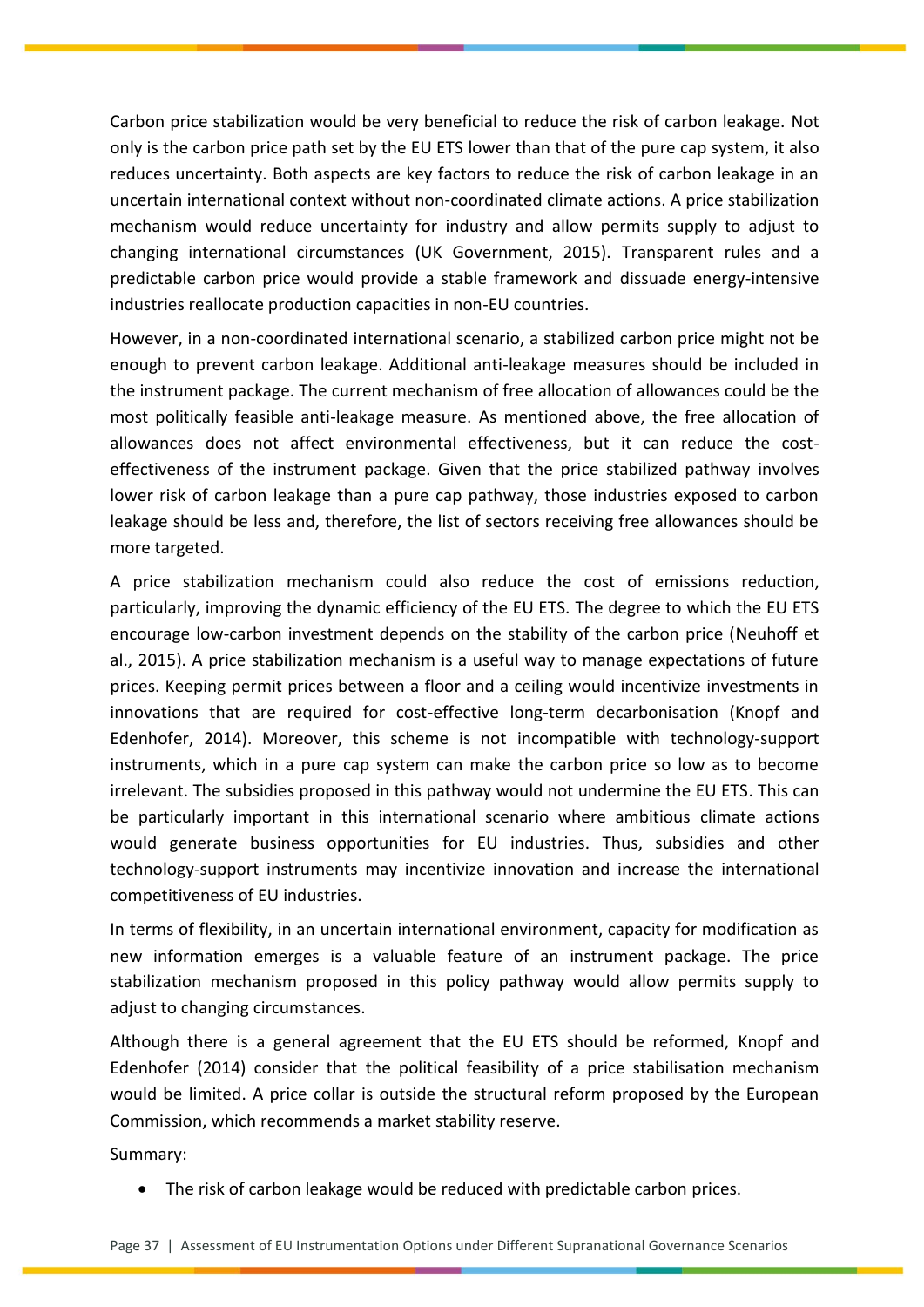- Still the free allocation of allowances might be necessary in some specific sectors.
- Lower uncertainty would increase the dynamic efficiency of the EU ETS.
- This instrument package would be compatible with technology-support instruments, which could be implemented to incentivize innovation and increase the international competitiveness of EU industries.
- The political feasibility is limited.

## *Emission tax pathway*

In this section we assess the performance of an emission tax pathway under a Non-globaldeal scenario which is characterized by high international ambition to reduce GHG emissions but without international cooperation and harmonization of climate policy instruments.

The EU ETS reform, which stabilizes allowance prices between a floor and a ceiling, could eventually lead to an emission tax. The price path set by the emission tax would rise linearly, and could reach €400 per tonne in 2050. According to Huppes (2015), the higher long term predictability of an emission tax would reduce the carbon price level compared to the price path set by the EU ETS.

Theoretically, emission taxes should not be superior to a trading system to address carbon leakage. In a first-best world both instruments are identical (Norregaard and Reppelin-Hill, 2000). However, there exist markets failures and barriers which discourage private investment. An important barrier is uncertainty; the lower predictability of the carbon price may induce energy-intensive and trade-exposed industries to move and/or invest in other countries and, thus, increase the risk of carbon leakage. Consequently, emission taxes should be superior to emissions trading in order to avoid carbon leakage.

Although emission taxes may induce lower carbon leakage than the EU ETS, this pathway may also require additional anti-leakage measures. This can be a disadvantage for emission taxes compared to a trading system. In the EU ETS the free allocation of permits can easily implemented. On the other hand, emission taxes would require other anti-leakage measure whose feasibility might be lower. An alternative anti-leakage measure is border carbon adjustment, which is the most effective instrument in cutting carbon leakage and reducing global costs (Böhringer et al., 2012). They can aggravate regional inequality but, given that this is non-cooperative international scenario, this might not be a problem. Besides, border adjustment measures would compatible with WTO law (Turcea and Kalfagianni, 2015). The feasibility of output-based allocation is also limited and exemptions may increase mitigation cost (Böhringer et al., 2012).

The higher predictability of carbon prices would also benefit the cost effectiveness of an emission tax pathway. First, carbon prices would be lower because there is no need to compensate for greater uncertainty. Second, lower uncertainty increases investment into low-carbon technology and makes technological learning easier (IPCC, 2014), increasing dynamic efficiency. Moreover, similarly to carbon price stabilization mechanisms, emission taxes can be implanted with other instruments without the risk of making them irrelevant. Although this instrument package is a pure market pathway, without technology-support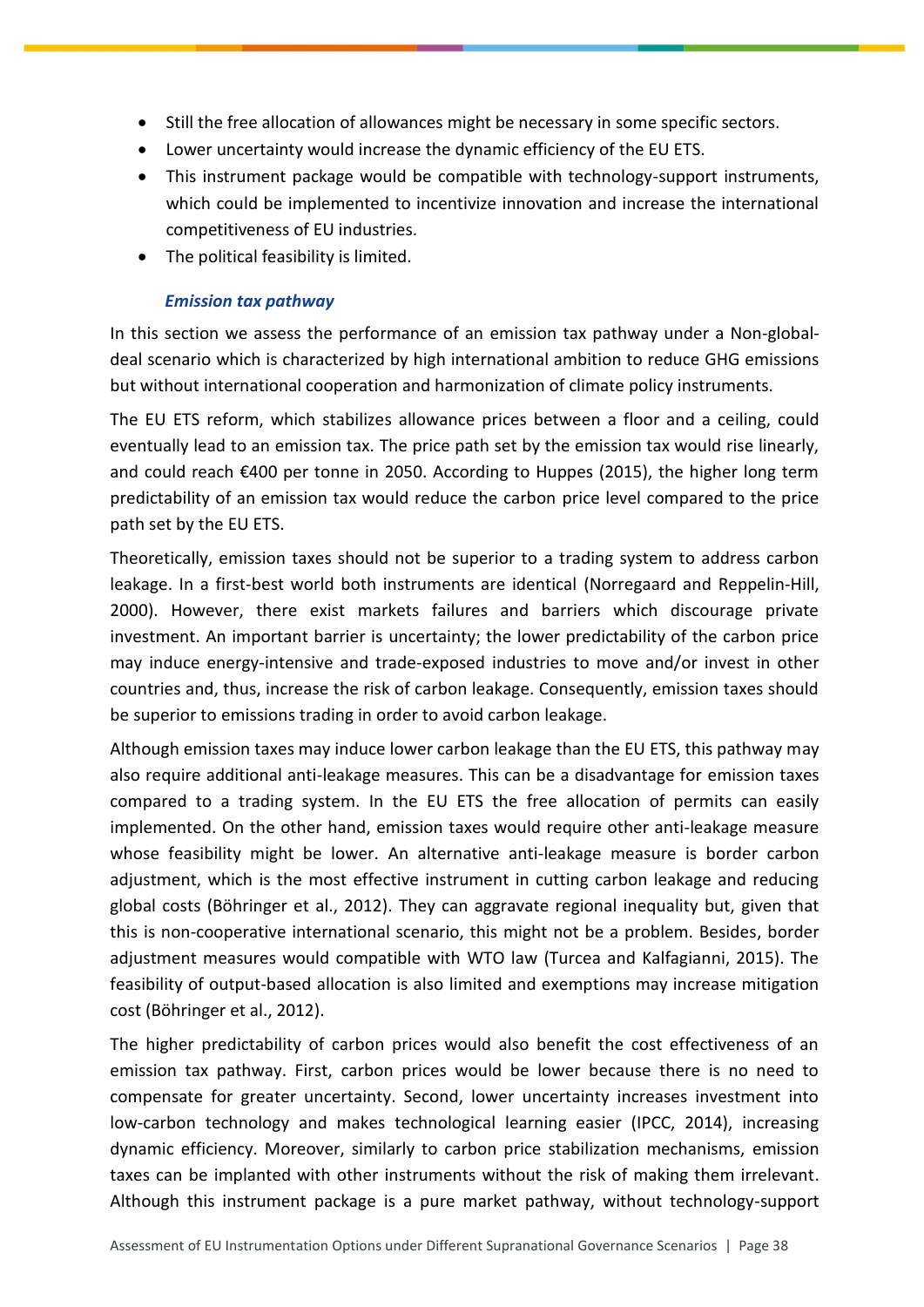instruments, in an uncertain international scenario, public subsidies on low-carbon technologies may convenient to make EU industries more competitive.

Regardless of the international scenario, the main obstacle for an emission tax pathway is political feasibility. Munaretto and Walz (2015) find that taxation is considered as politically infeasible by most stakeholders.

Summary:

- An emission tax pathway would deliver lower and more predictable carbon prices than the EU ETS, reducing the risk of carbon leakage.
- Although the feasibility is low, a border carbon adjustment would be beneficial to reduce the risk of carbon leakage.
- In an uncertain international scenario, public subsidies on low-carbon technologies may convenient to make EU industries more competitive.
- The political feasibility of emission tax is very limited.

# <span id="page-39-0"></span>3.2.2 Climate instrumentation under a Middle-of-the-road scenario

Based on the analysis in previous sections, there exist key aspects to consider when analysing the EU climate instrumentation under a Middle-of-the-road scenario:

- The degree of global ambition is low. This leads to a strong asymmetry between the efforts of the EU and the rest of the world.
- Although emission reduction targets are low, the compliance of the targets is guaranteed by binding agreements.
- The high degree of convergence makes possible the harmonization and coordination of climate policy instruments.

This international governance scenario would result in several challenges and opportunities for the EU climate policy. The most important challenge stems from the lack of international ambition to reduce GHG emissions. Given that the EU's targets are assumed to be met regardless of the climate actions of other countries, this would create large asymmetries between the EU and the rest of the world. The EU accounts for around 10% of global emissions and its actions would have little impact on limiting global warming. High mitigation costs with no effects would reduce legitimacy and political feasibility.

In this context, the EU climate policy should focus on strengthening the non-climate benefits of mitigation measures. The co-benefits of reducing emissions are generally realised in the short-term and in those countries that implement mitigation measures (New Climate Economy, 2014). This increases the feasibility of an ambitious EU instrument package in an asymmetric international scenario.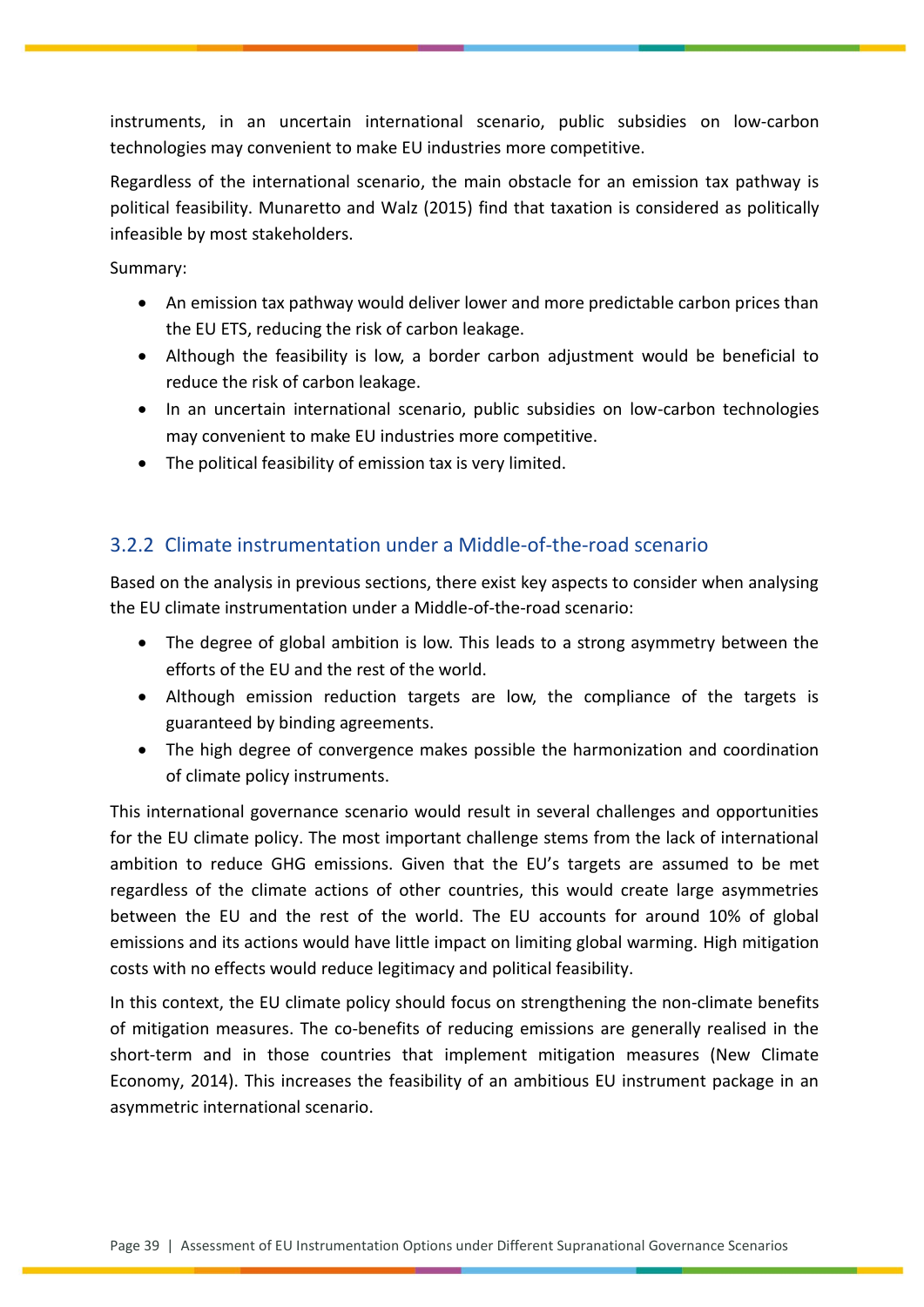There is extensive literature assessing the non-climate benefits of reducing emissions<sup>13</sup>. The health benefits, for instance, could account for  $$55-420/tCO$ , due to avoided mortality (West et al., 2013). Another important co-benefit is higher energy security. The deployment of renewables would increase national energy sufficiency and resilience. The lower dependence on fossil fuels would alleviate future energy price volatility which characterizes these energy sources. IPCC (2014) enumerates other non-climate benefits such as energy access, employment, biodiversity conservation and water use. Parry et al. (2014) calculate the carbon price for the top twenty emitting countries which should be set to maximize own national interest due to domestic co-benefits (e.g. health, traffic congestion). Co-benefits vary across countries depending on several factors (e.g. population density), but on average a carbon price of  $$57.5/tCO<sub>2</sub>$  could be justified on co-benefits alone, suggesting that there is no need for global actions to set such a carbon price because the domestic benefits.

In this international scenario, the convergence and harmonization of climate instruments would minimize the risk of carbon leakage through the competitiveness and investment channel. We assume that there is an international agreement which coordinates climate actions and, thus, energy-intensive and trade-exposed industries would be faced with similar climate regulation in all countries. However, the higher ambition of EU climate policy may increase the risk of carbon leakage through the price channel. The lower demand for fossil fuels in the EU would imply a fall in prices, which could increase the demand in the rest of the world. The  $CO<sub>2</sub>$  capture and storage (CCS) may be one of the few measures that can address the risk of carbon leakage caused by the price channel. In contrast to other climate instruments, CCS does not reduce the demand for fossil fuels and, consequently, does not affect international prices. Quirion et al. (2011) analyse the effects on carbon leakage of implementing CCS in OECD countries. They find that CCS may halve carbon leakage, even if it can increase abatement costs.

Higher international coordination would represent an opportunity to harmonize and link climate instruments across countries. Although EU's climate targets are more ambitious than in other countries, this is not an impediment to implement a set of coordinated instruments. This is particularly important for energy-intensive and trade-exposed industries, which would not deal with the risk of carbon leakage. The efficiency gains from globally coordinated actions have been widely analysed in the literature. De Cian et al. (2013) calculate the benefits of linking the EU ETS to a global carbon trading scheme. Although they analyse a scenario in which both the EU and the rest of the world implement ambitious targets, the efficiency gains from linking climate instrument are remarkable. They find that coordinated instruments could increase consumption and GDP by up to 8% and 6%, respectively.

Challenges:

 $\overline{a}$ 

 The lack of international ambition is a risk for carbon leakage, particularly through the price channel.

 $13$  Chapter 6 of IPCC (2014) reviews all the non-climate benefits of mitigation measures.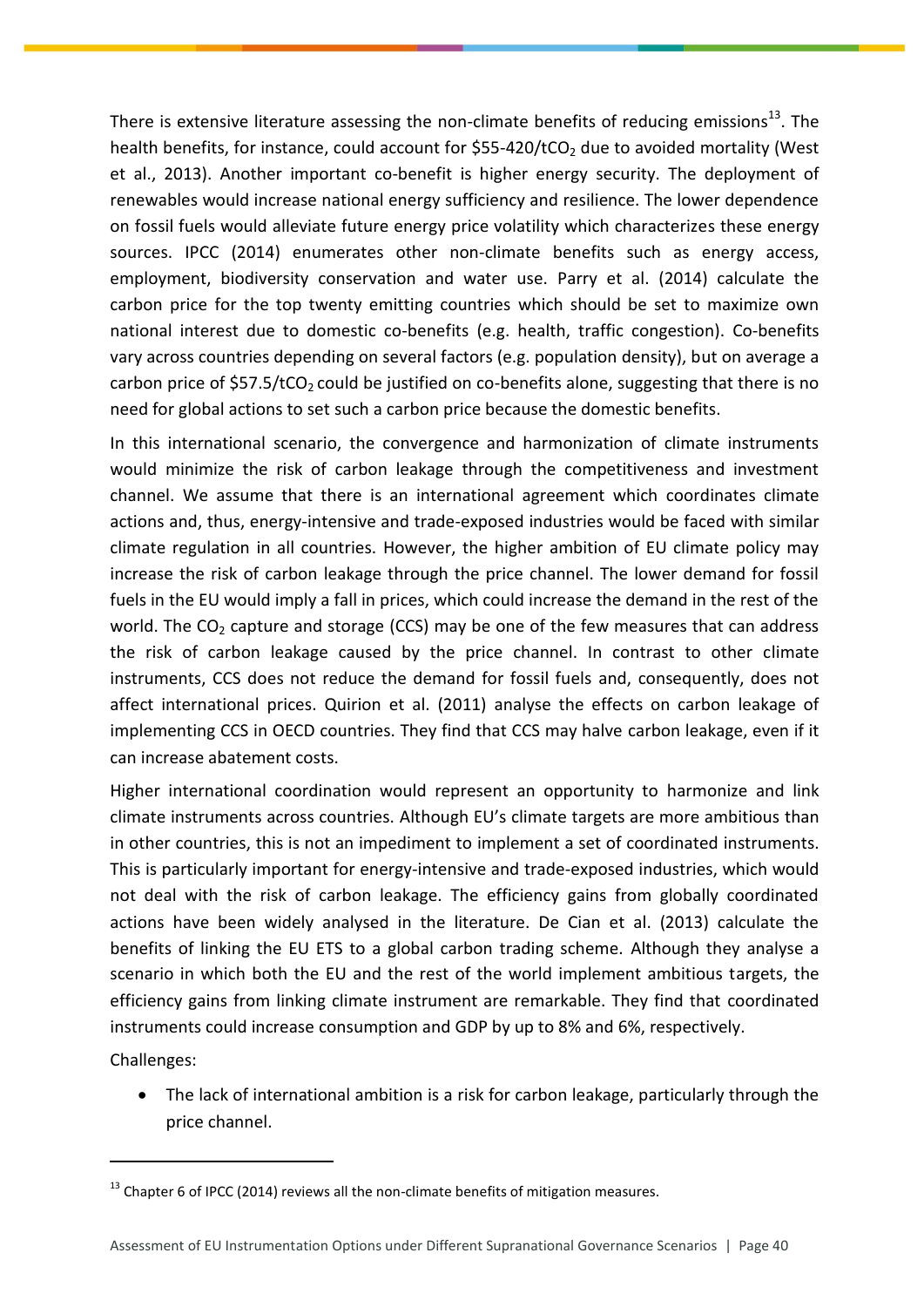Low international ambition may reduce the political feasibility of EU climate policy.

Opportunities:

 The EU climate instruments could be harmonized with other instruments across borders.

## *Technology-specific pathway*

In this section we assess the performance of a technology-specific pathway under a Middleof-the-road scenario which is characterized by low international ambition to reduce GHG emissions but with international cooperation and harmonization of climate policy instruments.

In this scenario, international cooperation allows participating countries to harmonize national/regional climate instruments. From the effectiveness perspective, this could prevent carbon leakage through the competitiveness and investment channel. Energy-intensive and trade-exposed industries would face similar regulation across countries, discouraging the reallocation of production capacities.

However a technology-specific pathway may hinder the harmonization of climate instruments. This pathway assumes that the EU ETS price would be very low and irrelevant which could finally lead the EU ETS to phase out. In the absence of a carbon price, it would be difficult to harmonize policy instrument between countries/regions. In this context, coordination policies should focus on those industries exposed to the risk of carbon leakage. The EU could implement carbon standards which limit the amount of emissions per unit of output, and negotiate the introduction of similar instruments in other countries. As an alternative to emission standards, international coordination could lead to the introduction of technology standards which impose specific abatement technologies on emitters. Thus, those industries exposed to the risk of carbon leakage should have a similar cost of compliance across countries. This would avoid the comparative disadvantage for regulated EU industries.

The higher international coordination will not reduce the risk of carbon leakage through the price channel. As mentioned above, the promotion of the CCS technology is one of the few measures that the EU could adopt to reduce this risk. The technology-specific pathway is particularly suitable for creating learning curves. The EU could implement feed-in tariffs or feed-in premiums which incentives the use of CCS technology. In addition to these subsidies, there should be public funding for R&D to promote innovation and reduce production costs of CCS.

In this pathway, the inability to cover most sectors under the same policy instrument and, thus, to link this instrument to other instruments across countries will reduce the costeffectiveness. Marginal abatement costs will vary across sectors and across emitters. This will prevent emitters to cut emissions where it costs least to do so. Additional measures to increase the cost-effectiveness of this instrument package would be convenient. For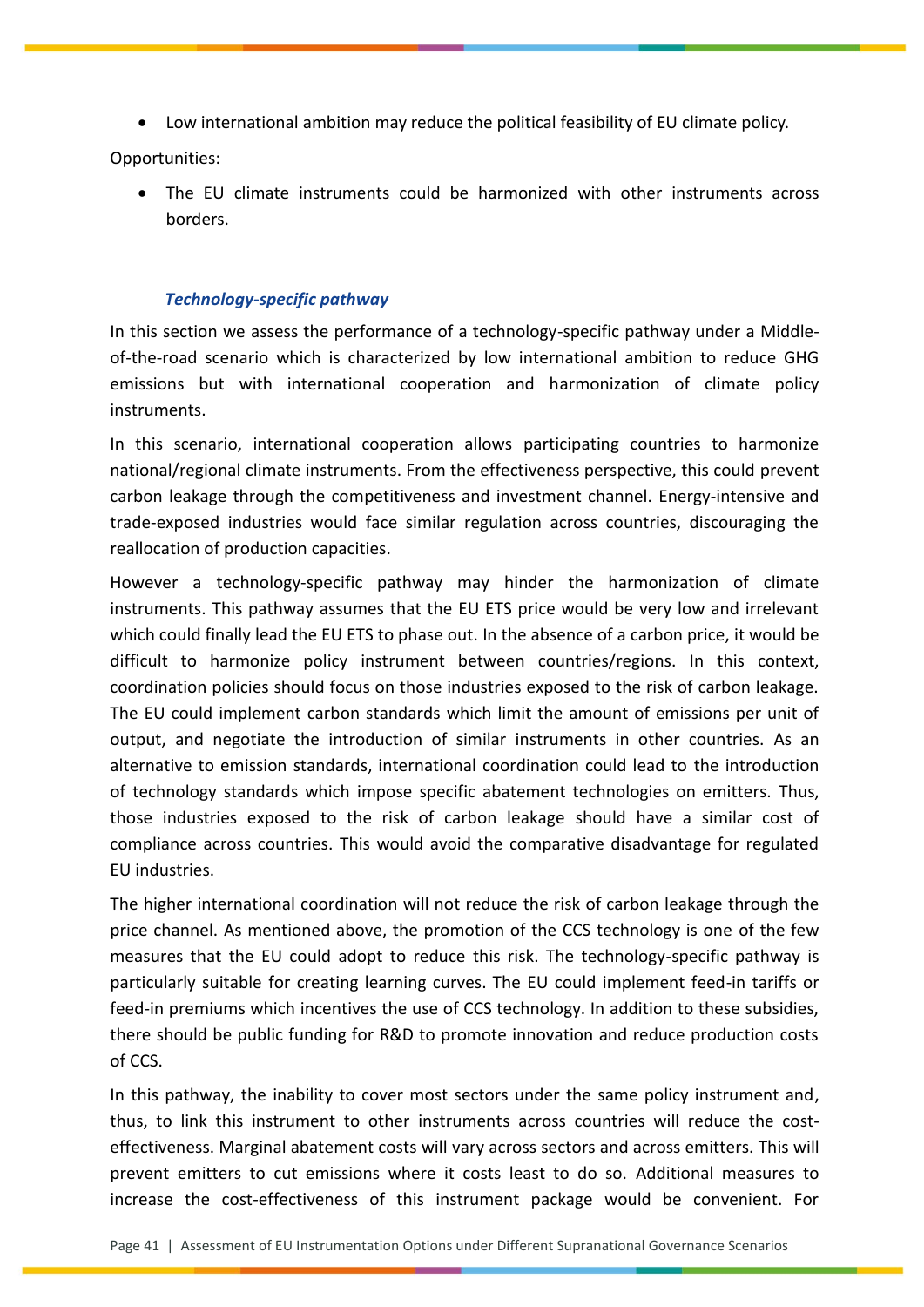example, if possible, a single instrument such as feed-in premiums should cover the entire EU electricity sector. This will allow renewable generators to site the capacity where the resource is highest.

The low international ambition to reduce emissions will be an obstacle for the feasibility of the EU climate policy. Emissions reduction should focus on those sectors which deliver high non-climate benefits of reducing emissions. A technology-specific pathway, which is more interventionist than other pathways, is particularly suitable for this purpose. Given that most co-benefits (e.g. health, energy security, traffic congestion) are related to the transport sector, technology regulation and subsidies should be particularly high in this sector. Emissions should be reduced drastically in cities. Hence, in addition to the fleet standards proposed for this pathway, a modal shift to cycling and walking should be incentivised. The construction of new infrastructure and subsidies for public transport should complement energy standards.

Summary:

 $\overline{a}$ 

- A technology-specific pathway may hinder the international harmonization of climate instruments across countries/regions.
- International coordination should lead to the introduction of emission standards which impose the same burden on energy-intensive and trade-exposed industries across countries.
- The promotion of CCS technology through feed-in premiums could reduce the risk of carbon leakage through the price channel.
- Marginal abatement costs would vary across sectors and across emitters, reducing the cost-effectiveness.
- Technology regulation and subsidies should focus on the transport sector to increase the non-climate benefits of emissions reduction.

## *ETS pure-cap pathway*

In this section we assess the performance of an ETS pure-cap pathway under a Middle-of-theroad scenario which is characterized by low international ambition to reduce GHG emissions but with international cooperation and harmonization of climate policy instruments.

Although the EU climate policy is more ambitious than in the rest of the world, international cooperation would allow the EU ETS to be linked to compatible emission trading systems<sup>14</sup>. Linking emission trading markets creates political, administrative and economic benefits (Kachi el al., 2015). In terms of effectiveness, when systems link, the risk of carbon leakage through the competitive and investment channel is reduced, given that carbon price will converge across countries. Thus, all emitters covered by the emission trading system would face the same price signal. This will eliminate the comparative disadvantage of EU firms, and alleviate reallocation pressures.

 $14$  See Kachi et al. (2015) for a complete literature review related to linking emissions trading systems.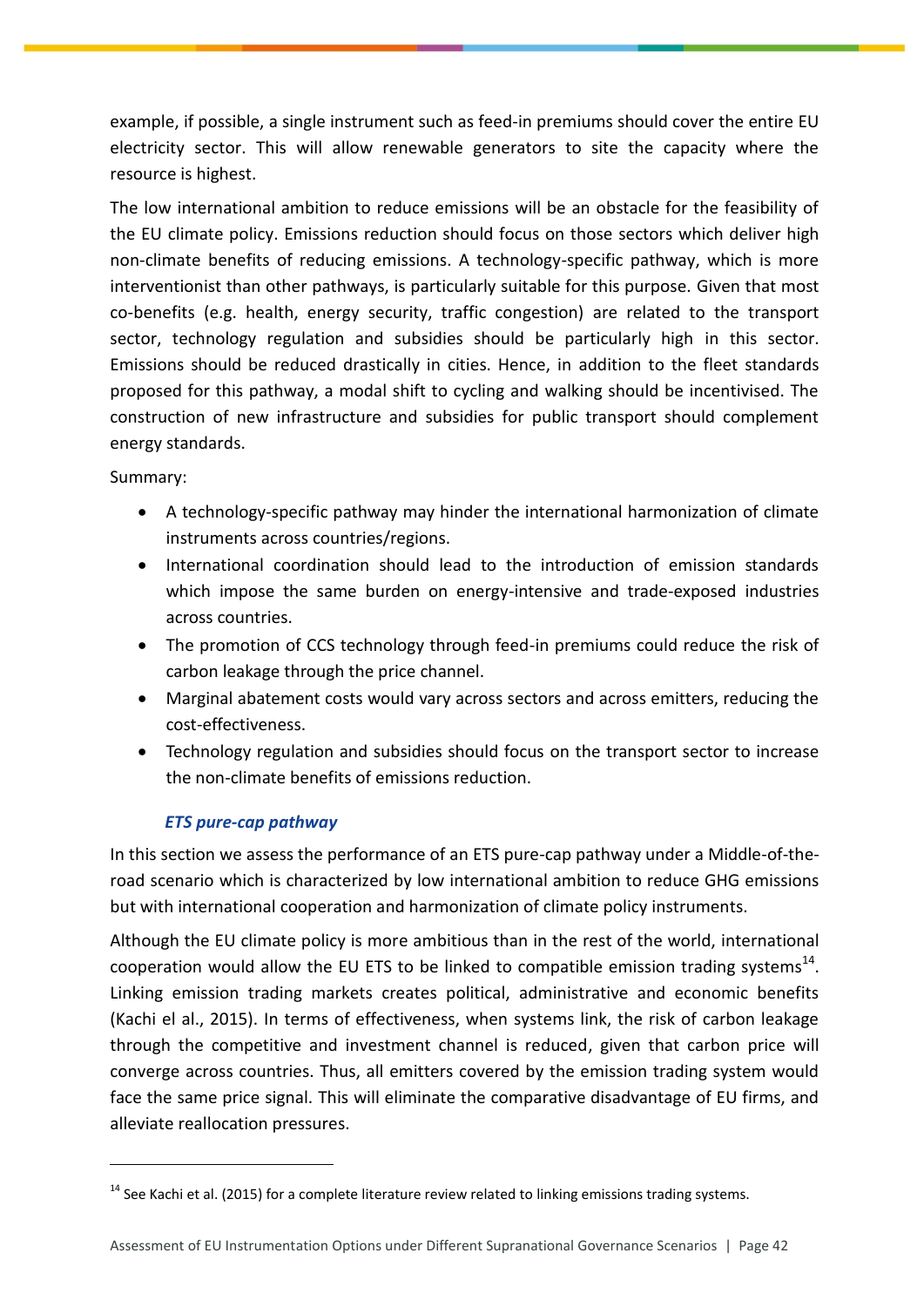A priori, larger linked markets would also increase liquidity and reduce price volatility (Ranson and Stavins, 2015). Given that uncertainty is one of the main drawbacks of the EU ETS, linking markets would involve a notable improvement for this policy pathway. Higher price predictability would make investment decision easier and boost innovation in lowcarbon technologies. In the short term, the efficiency gains of linked markets would depend on the heterogeneity of abatement options (Kachi et al., 2015). When the EU ETS is linked to other systems with similar abatement costs, the potential for efficiency gains are limited. More heterogeneity, on the contrary, would expand mitigation options and reduce abatement costs.

The main weakness of the policy pathway is the political feasibility. This scenario assumes that EU ambition is higher than in the rest of the world. In principle, linking emission trading systems with different stringency levels is feasible. However, a different ambition level is one of the main barriers to linking emission trading systems (Green et al., 2014). When two systems with different ambition levels (and different level of carbon price) are linked, carbon price declines in the more stringent system and rises in the less stringent system, until it becomes equal. This implies a money flow from the more stringent system to the less stringent system which can result in a political barrier (Zetterberg, 2012). Therefore, linking heterogeneous emission trading systems (i.e. with different abatement costs and carbon prices) benefits efficiency but may constitute a political barrier. Burtraw et al. (2013) state that linking emission trading systems may have political benefits because signals a common effort to reduce emissions.

Another disadvantage of the EU ETS pure-cap pathway under this international scenario is that EU climate policy could not focus on non-climate benefits of GHG emission reduction. When the EU ETS covers most emitters, including the transport and buildings sector (as proposed for this policy pathway), there is no room for sectoral discrimination. It would not be possible to reduce emissions in those sectors which deliver more non-climate benefits without affecting the performance of the EU ETS. Additional measures to reduce emissions in cities, for instance, will reduce allowance price, affecting the (dynamic) cost-effectiveness of the scheme.

In order to increase the feasibility of the EU ETS pure-cap pathway under this international scenario, the domain of application of the EU ETS could be limited to certain sectors. The EU ETS would cover those sectors exposed to the risk of carbon leakage and/or have similar ambition levels across countries. Although this will imply lower efficiency, it could increase political feasibility. Moreover, excluding the transport sector from the EU ETS, it would be possible to implement a relatively higher stringency level to this sector, and take advantage of the non-climate benefits due to emission reduction in this sector.

Summary:

• The EU ETS could be linked to compatible emission trading systems and, thus, reduce the risk of carbon leakage and improve the cost-effectiveness.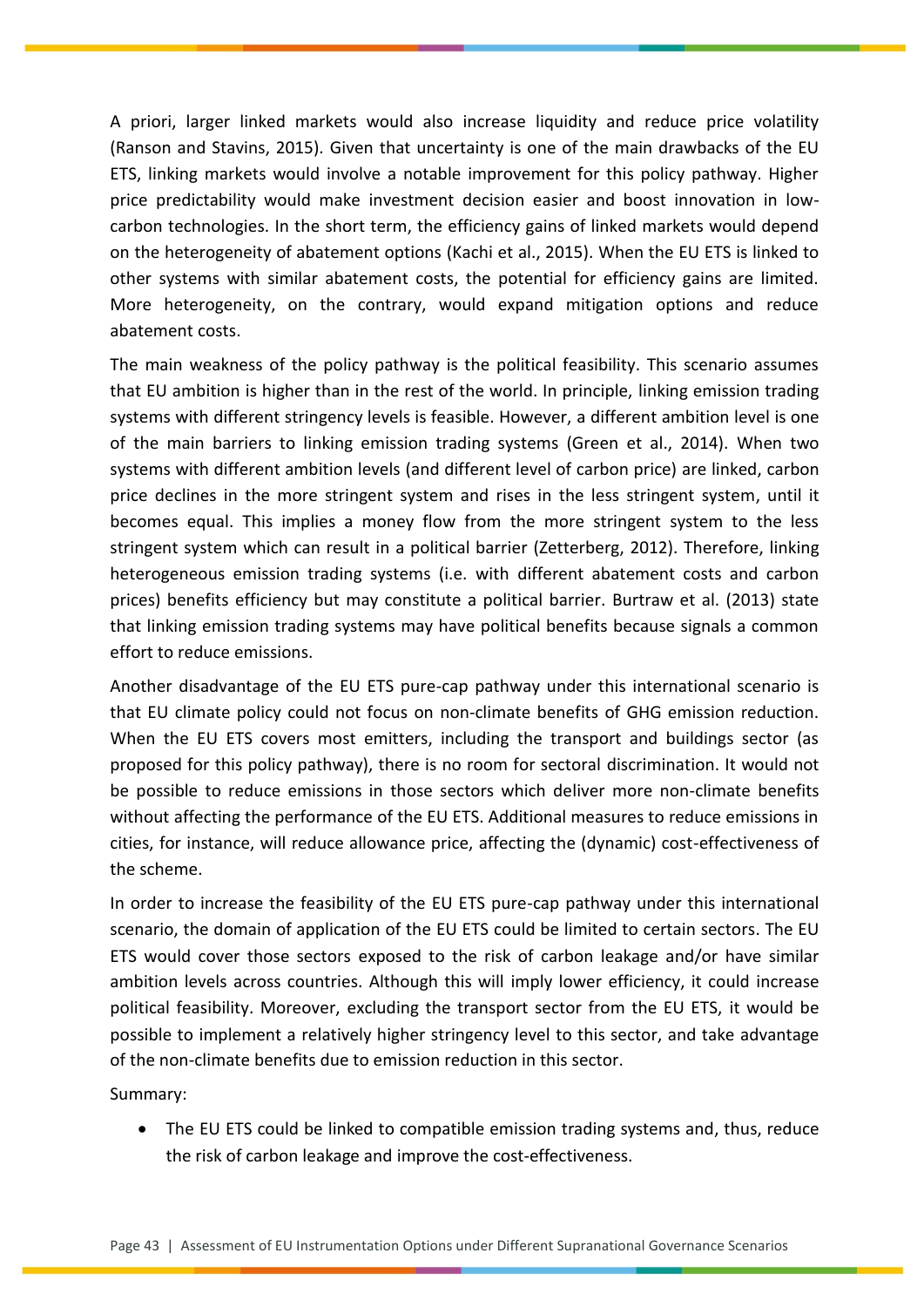- A larger emission trading market could reduce the high volatility associated to a purecap system. Higher price predictability would make investment decision easier.
- Linking emission trading systems with different stringency levels is feasible, but may constitute a political barrier.
- It might not be desirable to expand the EU ETS and cover all sectors.
- The transport sector could face relatively a higher stringent regulation to take advantage of the non-climate benefits.

## *ETS price stabilized pathway*

In this section we assess the performance of an ETS price stabilized pathway under a Middleof-the-road scenario which is characterized by low international ambition to reduce GHG emissions but with international cooperation and harmonization of climate policy instruments.

International cooperation would allow the EU to link the EU ETS to similar trading systems. As mentioned above, there are plenty of advantages associated to linking emission trading systems. In terms of effectiveness, it would reduce the risk of carbon leakage through the competitive and investment channel. Besides, from the cost-effectiveness perspective, it would expand mitigation options and, thus, reduce the cost of meeting the emission reduction target.

The main challenge is to align the EU ETS with other emission trading systems in the presence of a price floor and ceiling. Stavins (2007) highlights the difficulties of linking two trading systems when there are cost containment measures. For instance, when the supply of allowances is restricted if the price falls below a price floor, linked programs would be affected as well (Burtraw et al., 2013). Recently, the UK has introduced a carbon price floor in the power sector which is already covered by the EU ETS (UK Parliament, 2013). This action will reduce the demand for EU allowances and, consequently, the carbon price, but it will not achieve further emission reductions. A unilateral price floor causes the effective marginal cost of emissions reductions to differ across participants, reducing the efficiency of the system (Burtraw et al. 2014). Therefore, the efficiency gains of linking emission trading systems may vanish in the presence of a price floor and ceiling. Given the different international ambitious levels, in the short-term it may be best to use the Kyoto Protocol's Clean Development Mechanism (CDM). As pointed out by Stavins (2007), savings potential is larger, given the low-cost emissions reduction opportunities in developing countries. Besides, the EU ETS could set a price floor and ceiling, without reducing the efficiency of the scheme.

Thus, an ETS price stabilized pathway would not take full advantage of potential international agreements. Without linking emission trading systems, energy-intensive and trade-exposed industries, which are covered by the EU ETS, may face a more stringent climate regulation than their competitors abroad. Hence, it should be necessary to implement anti-leakage measures such as the free allocation of allowances.

In contrast to the ETS pure-cap pathway, this pathway could implement additional measures to focus its efforts on non-climate benefits of GHG emission reduction. Additional measures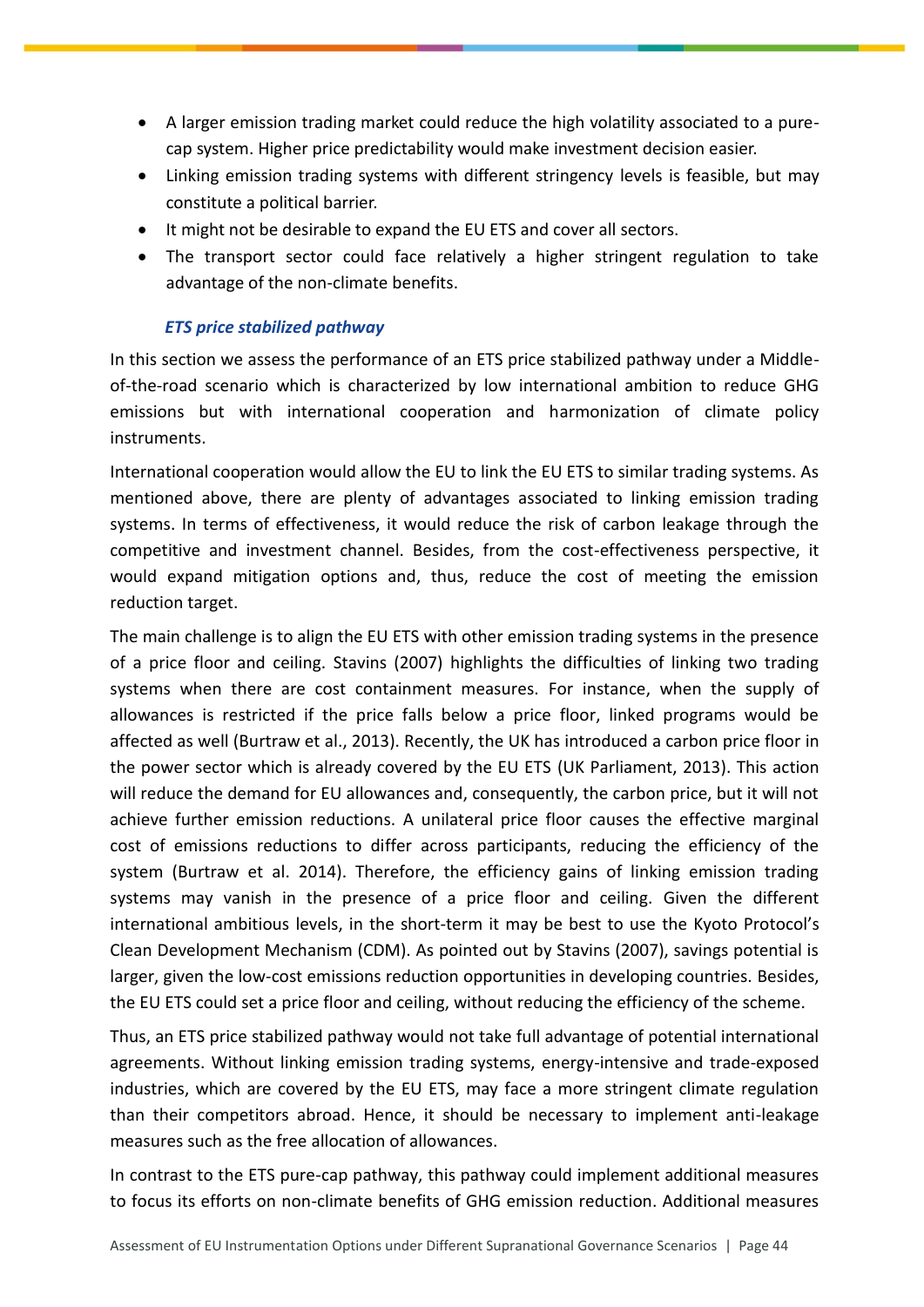will not affect allowances price, as this should be fluctuate between the carbon price floor and ceiling. The EU climate instrument mix could focus on the transport sector and minimize emission in cities with high population density. Subsidies for the deployment of zero emission cars could be implemented. The public sector should play an active role on the development of new infrastructure for a modal shift. In order to reduce the risk of carbon leakage through the price channel, CCS technology could be promoted by subsidies and public funds for R&D.

The difficulties in harmonizing the EU ETS with other emission trading systems would reduce the feasibility of this instrument package in this international context. There is a trade-off between stabilizing allowances price and linking the EU ETS with other trading systems. Given the low international ambition in reducing emission, EU climate policy should focus on the non-climate benefits of emission reduction. This could increase the public acceptability of emission reduction measures, even if the ambition in rest of the world is lower than in the EU.

## Summary:

- Although the international context would facilitate international agreements, setting a price floor and ceiling, the EU ETS could not be aligned with other emission trading systems abroad.
- In the short-term, it may be best to use the CDM to reduce emissions abroad and increase the efficiency of the scheme.
- Setting a price floor and ceiling, additional measures could be implemented with no risk of making the EU ETS price irrelevant. Thus, climate measures could be focused on maximizing non-climate benefits of emission reductions.
- Non-climate benefits of emission reductions should be highlighted to increase the public acceptability of the instrument mix.

## *Emission tax pathway*

In this section we assess the performance of an Emission tax pathway under a Middle-of-theroad scenario which is characterized by low international ambition to reduce GHG emissions but with international cooperation and harmonization of climate policy instruments.

As in previous policy pathways, the international context would facilitate international agreements to coordinate climate policy instruments. It is generally argued that an ETS is easier to link across borders than agree on a common tax (IPCC, 2014). This would imply that the EU ETS pathway may more desirable in this international scenario. Harmonization is advantageous since it gives flexibility in reducing emissions and thereby reduces costs. However, as argued above, international linkage of trading systems may lead to a loss of control over domestic design. Thus, the link of emission trading system may also present difficulties.

In this policy pathway driven by an emission tax, the EU could harmonize the carbon price with other countries. There could be a commitment to keep tax rates within some range (Metcalf, 2009). However, the different ambition levels between the EU and the rest of the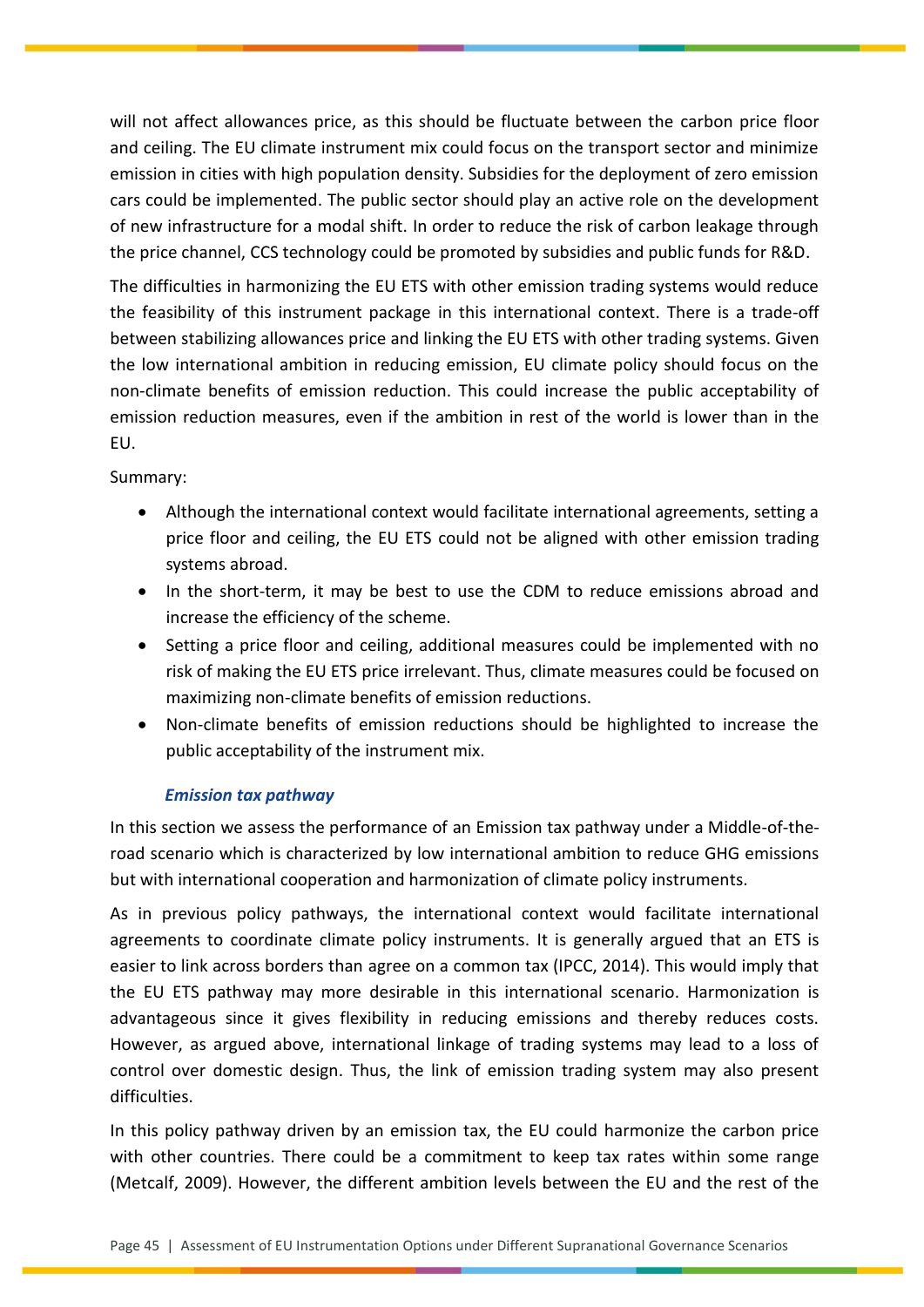world could make harmonization difficult. The EU would like to establish an emission tax higher than in the rest of world. One option could be to harmonize an emission tax only for those sectors exposed to international competitiveness and, thus, reduce the carbon leakage. This however would imply two different emission tax rates in the EU: a less stringent emission tax on energy-intensive and trade-exposed industries and a very ambitious tax rate on the rest of the sectors. Setting two different emission tax rates, the main benefits of an emission tax are vanished. From the administrative point of view, it would not be possible to set an upstream administration which covers all primary production and imports of fossils and fossil energy products. From the cost-effectiveness perspective, marginal abatement costs would differ across sectors, increasing mitigation cost.

In this international context, the EU could set a unique and less ambitious emission tax across all sectors. The tax rate should be harmonized with the rest of the world. There should be an international commitment to keep tax rates within some range. The harmonization of carbon prices would reduce the risk of carbon leakage through the competitive and investment channel. EU industries exposed to international competition would not face more stringent regulation than their competitors abroad. The EU should meet its more ambitious targets implementing additional measures. Energy-intensive and trade-exposed industries should be exempted from additional regulation. Additional measures should focus on those sectors in which emission reductions deliver non-climate benefits. An option would be reduce emissions from the transport sector. Decreasing oil consumption in the transport sector would deliver not only health benefits but also higher energy security due to lower dependence on fossil fuels. The instrument package should include subsidies to promote new technologies (e.g. electricity and hydrogen). The transition to low carbon transportation could be also incentivised with taxes on combustion motors. A shift to cycling and walking in cities should be a priority.

In contrast to the ETS pure-cap, adding instruments to an emission tax would not affect the price signal. Moreover, implementing additional measures, which take into account nonclimate benefits, could increase the cost-effectiveness of the instrument mix. In order to keep the dynamic efficiency of the instrument package, public funding on R&D projects should compensate for the lower carbon price signal. These public funds would not be only focused on basic research but also on the development of clean technologies.

A cooperative international scenario should increase the feasibility of implementing an emission tax. Private companies would offer less resistance to an emission tax when their competitors abroad have similar regulation. Moreover, implementing additional measures such as subsidies and reducing the rate of the emission tax should increase the acceptability of this instrument.

Summary:

 The different ambition levels between the EU and the rest of the world could make emission tax harmonization difficult.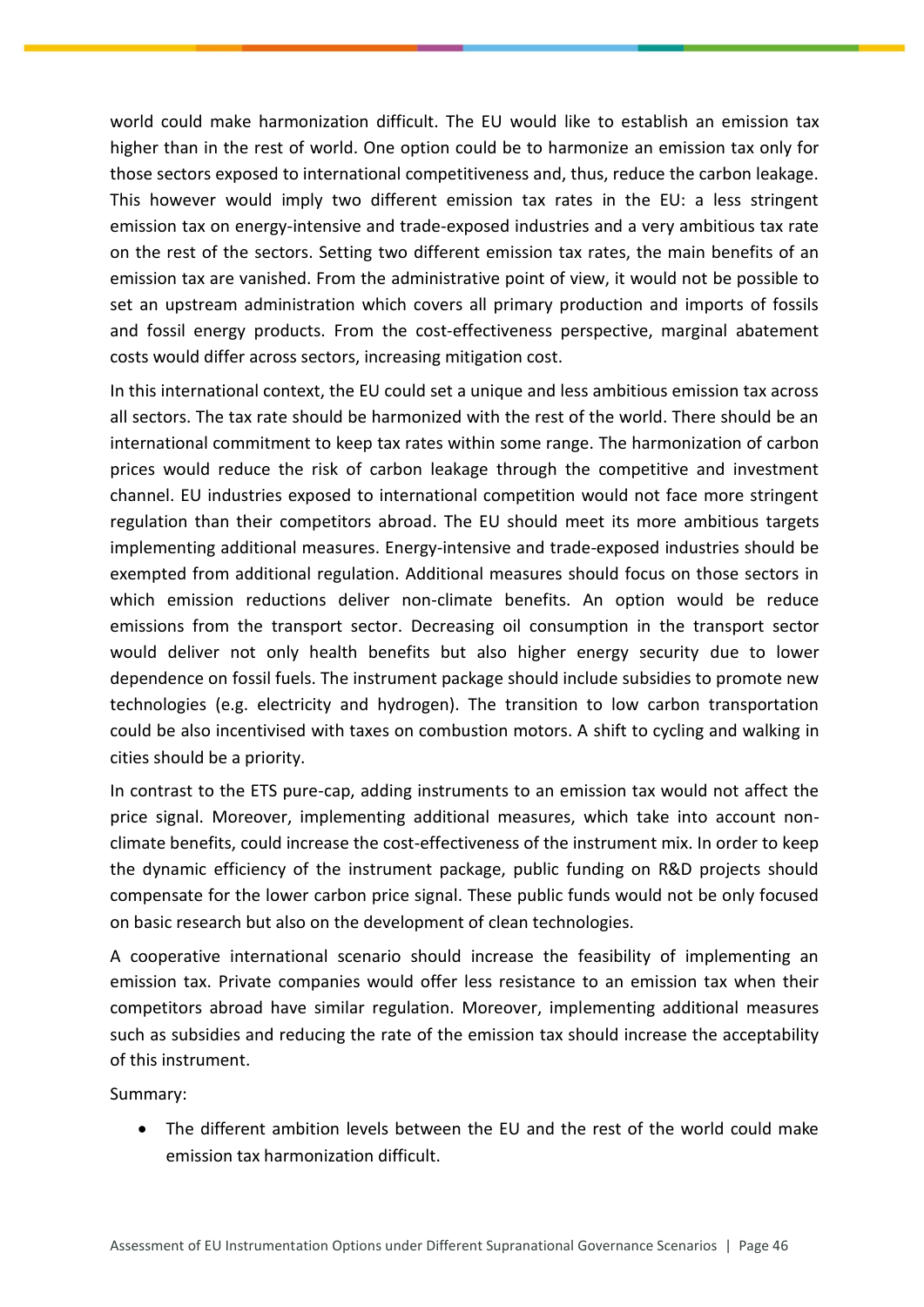- The EU could set a less stringent emission tax, which would be in line with the rest of the world. This would reduce the risk of carbon leakage.
- Additional measures should be implemented to meet the more ambitious EU targets. These measures could be focused on enlarging non-climate benefits of emission reduction.
- A cooperative international scenario should increase the feasibility of implementing an emission tax.

# <span id="page-47-0"></span>3.3 Implications of the EU governance

The development of the EU governance is going to be crucial for climate instrumentation. Similarly to the international governance, the EU governance will affect the effectiveness and cost-effectiveness of the EU climate policy. In addition to these, the EU governance will be particularly important for the feasibility of the different instrument packages. As argued in the analysis below, the feasibility of some instrumentation pathways will depend largely on the centralisation or decentralisation of the EU climate policy.

There is no optimal balance between centralised and decentralised climate policies (Bausch et al., 2015). Both centralisation and decentralisation trends have advantages and disadvantages. Some policy pathways may perform better in a centralised scenario while others in a decentralised scenario. Hence, it is important to first identify the general implications of the EU governance in order to then evaluate properly the instrument packages.

Firstly, the EU governance will affect the environmental effectiveness of the instrument package, that is, the likelihood of meeting the necessary emission reductions. From the effectiveness perspective, the EU governance should deal with the risk of carbon leakage. Similarly to the arguments applied to the international scenarios, the decentralisation of the EU climate policy may lead to different stringency levels of national climate instruments. This would affect the relative costs of energy-intensive and trade-exposed industries across Member States, which could eventually lead to the reallocation of production factors. In addition to the risk of carbon leakage, free-riders can arise. In the absence of legally binding agreement, some Member States may not address the challenge of climate change. On the other hand, a strong centralisation may prevent the adoption of ambitious targets. There is usually a trade-off between convergence and ambition and, therefore, higher centralisation may be at the expense of laxer mitigation targets. For example, the EU ETS is a centralised instrument; however the EU and its Member States were not able to find a sufficiently ambitious solution to solve the problem of the surplus of allowances (Bausch et al., 2015). Moreover, strong centralisation may discourage front-runners which could facilitate meeting mitigation emission targets.

Secondly, the cost-effectiveness of the EU climate policy will be affected by the centralisation or decentralisation of EU governance. Several studies have analysed the economic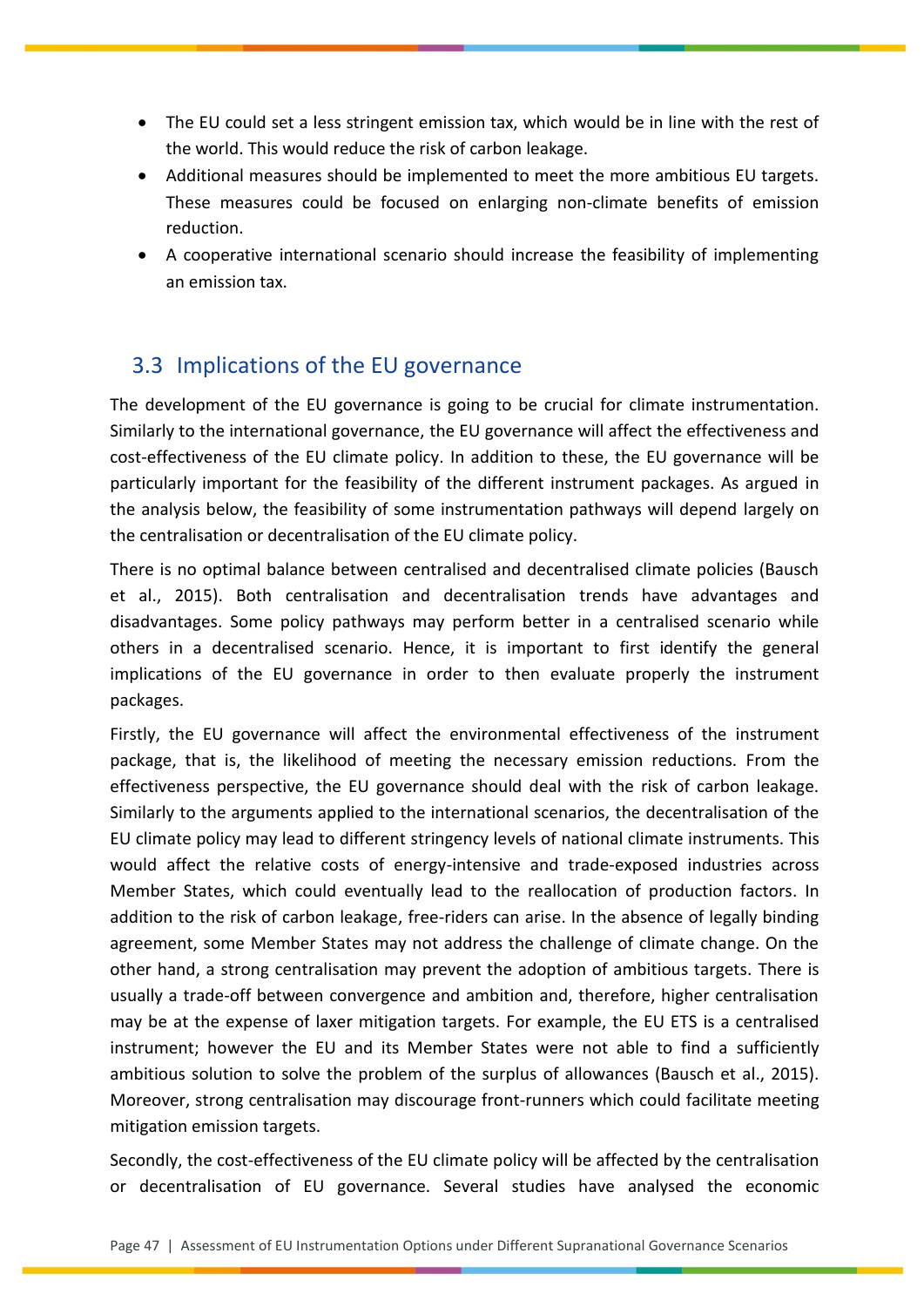consequences of coordinating climate instruments such as carbon taxes and the promotion of renewables. ECP (2013), for instance, analyses the benefits from siting renewable generation where the resource availability is highest. They find that a non-coordinated deployment of renewables could require 20% more investments in the period 2020-2030. An internal electricity market may also generate economic benefits given that it would increase competition, optimize transmission investment, interconnect national markets and allow increasing the capacity of renewables (Zachmann, 2013). In a study for the European Commission, Booz & Co. (2013) estimate that market integration would generate benefits of up to €30 billion per year for the EU27. The economic benefit would come from price effects and from increased security of supply. A common market for renewables, which locates renewable generation capacity in locations that are most effective for it, would generate extra gains in the range of €15 billion to €30 billion per year by 2030. The centralization of the EU climate policy may also have negative effects on the cost-effectiveness, particularly in the long-term. Bausch et al. (2015) state that too much harmonisation may increase the risk of losing room for learning and innovation, given that it could impede some Member States serve as policy laboratories.

Finally, as mentioned above, EU governance will be a key aspect for the feasibility of the instrument packages. Some instrument packages require a very specific framework and, therefore, their feasibility will depend on the EU governance. As mentioned in section 2.2, the EU governance will determine the structural reform of the EU ETS, the harmonisation of renewable support schemes, the Energy Union, etc. When some of these conditions are not met, the feasibility of some instrument packages would very low.

# <span id="page-48-0"></span>3.3.1 Climate instrumentation under a EU centralised scenario

Based on the analysis in section 2.2.2, there exist key aspects to consider when analysing the EU climate instrumentation under an EU centralised scenario:

- A centralized EU creates the institutional capacity to reform the EU ETS.
- An internal energy market is created.
- A European body is created for infrastructure planning and financing.
- The EU can set legally binding national targets

A centralised scenario increases the feasibility of most instrument packages; however it will also deal with important challenges. As mentioned above, higher convergence may lead to lower ambition. A centralised scenario would involve higher competences for the EU and a loss of sovereignty of Member States. The transfer of competence should not result in less ambitious climate instruments. In other words, there is a risk of adopting the smallest common denominator (Bausch et al., 2015).

The centralisation of the EU climate policy may increase the rigidity of the instruments. It could increase the bureaucracy and make policy processes less dynamic. This is an important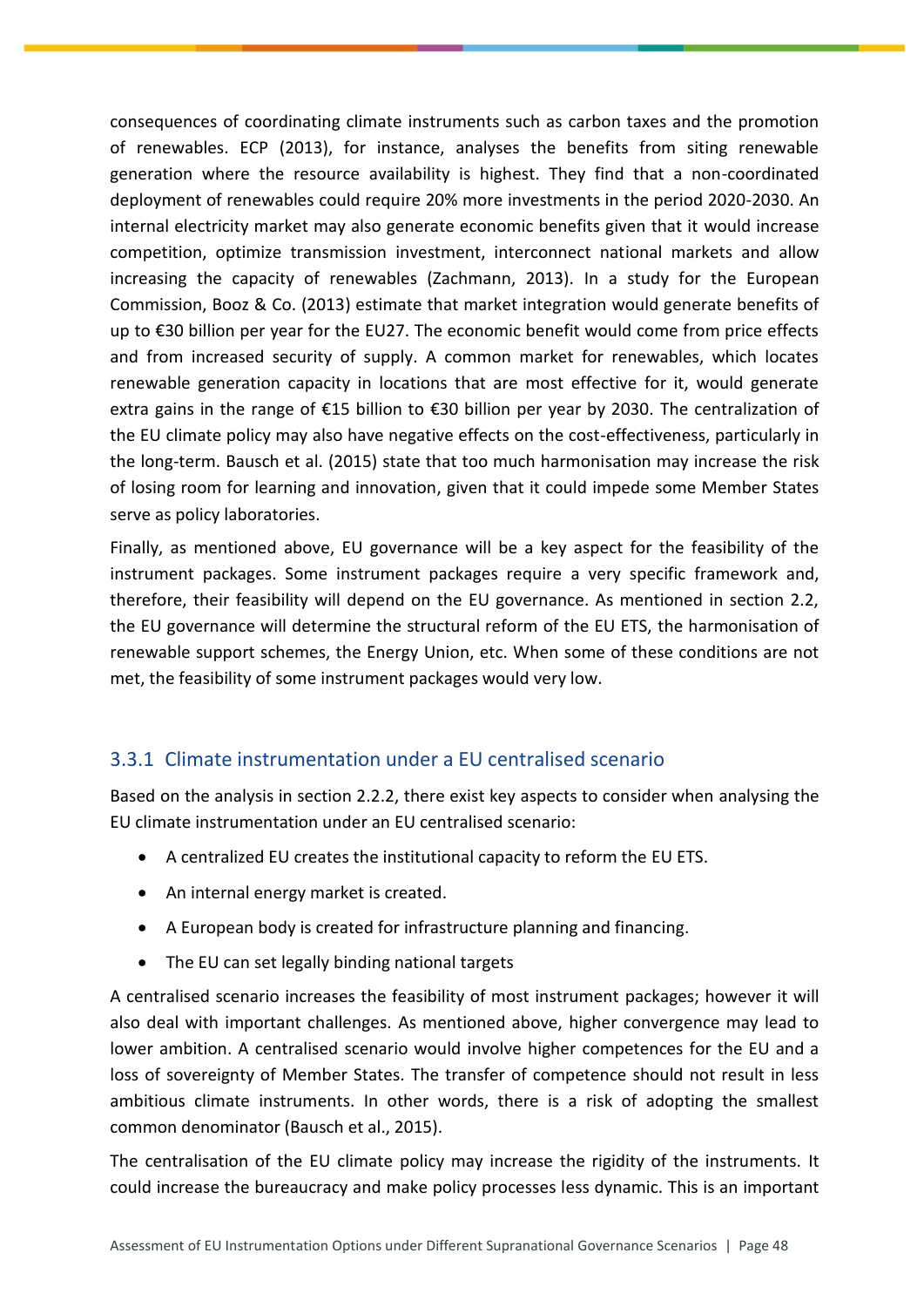challenge because given the huge uncertainty associated to the technological development, flexible mechanisms are necessary. The challenge is to create a flexible enough instrument package to react as new information emerges.

Too much centralisation can discourage national initiatives. In this scenario, an optimal instrument package should leave room for front-runners. Some Member States may want more ambitious emission reduction targets than those imposed at the EU level. They should have the freedom to implement additional measures and make them effective.

A centralised instrument package may not take into account national idiosyncrasies. While some measures perform very well in some countries, they might have a negative impact on others. This has consequences on the acceptability of climate instruments. In the long-term conflicts may arise between the EU and some Member States.

We have already enumerated some of the opportunities stemming from more EU centralisation: EU ETS reform, Energy Union, etc. The harmonization of renewable energy support schemes is another opportunity in this scenario. In recent years, the promotion of renewables has been driven by national instruments. The development of new electricity grid infrastructure with more interconnections would facilitate the expansion of renewables. Moreover, the centralisation of renewable support schemes would increase efficiency, locating renewable generation capacity in locations that are most effective for it.

R&D policy can also take advantage of a centralised scenario. The EU could facilitate cooperation and coordination of national research programmes. Moreover, the development of some technologies will require abundant investment, which may not be raised at national level. In a centralised scenario, a supranational body could finance projects for capital intensive technologies such as CCS.

Challenges:

- Higher convergence should not lead to lower ambition.
- Avoid bureaucracy to make instrument package more flexible.
- Allow front-runners implement additional and ambitious instruments.
- Adapt instrument package to national idiosyncrasies.

Opportunities:

- Harmonise national policy instruments such as taxes and renewables support schemes.
- Facilitate cooperation and coordination of R&D policies.

## *Technology-specific pathway*

In this section we will assess the performance of a technology-specific pathway under an EU centralised scenario which is characterized by high centralisation of EU climate policy.

A priori, the design of this instrument package includes both EU instruments and national instruments (Huppes, 2015). However, the centralisation of the climate policy would lead to a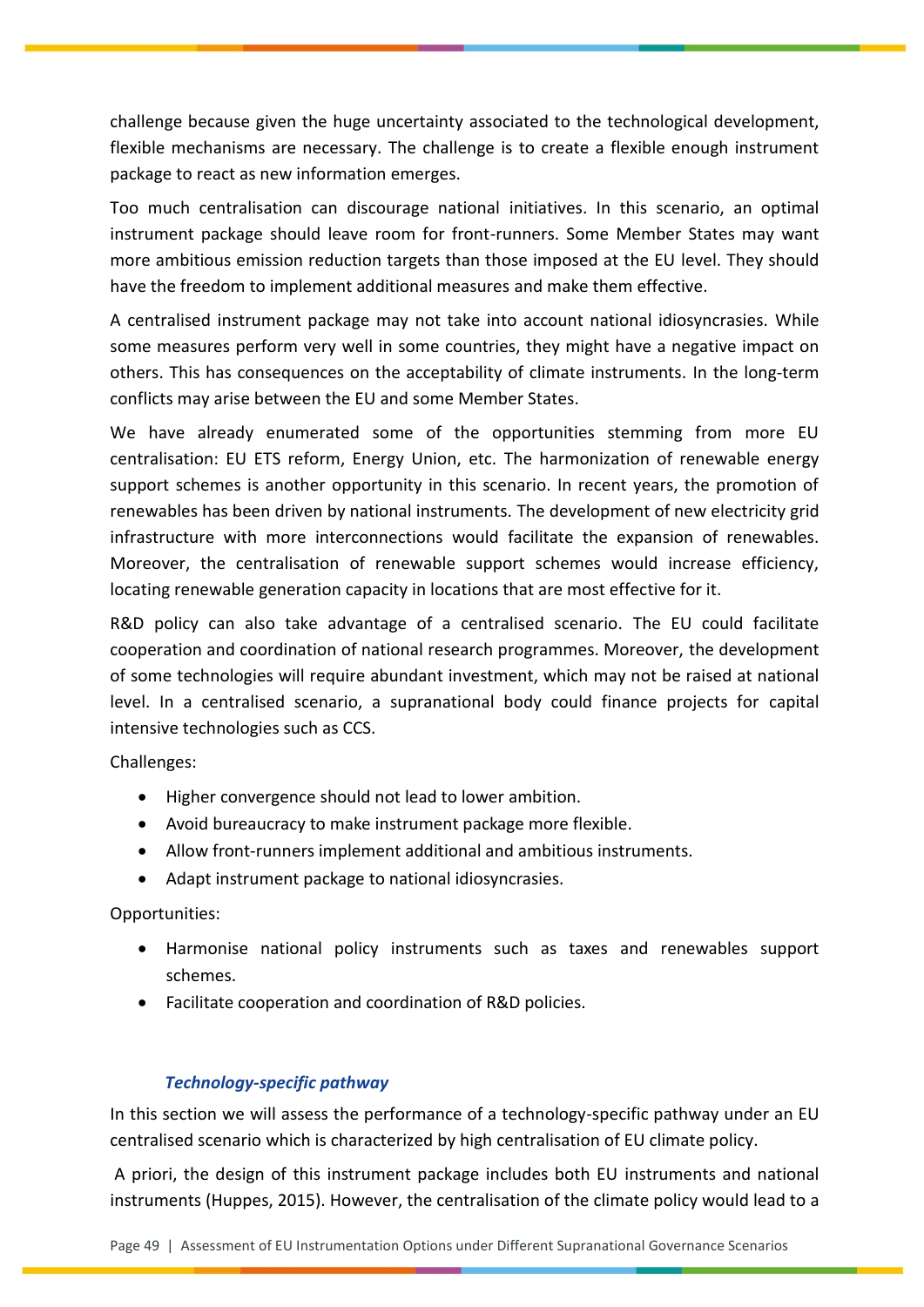greater weight of EU instruments. Emissions standards and subsidies would be designed and implemented at EU level. For instance, in order to promote renewables in the electricity sector, feed-in-premiums would be implemented at EU level. The Energy Union would facilitate the centralisation of the climate policy. Current standards on vehicles and buildings would be strengthened and a subsidy scheme designed at EU level would be implemented to promote low carbon technologies.

High stringency levels on emission standards should guarantee the environmental effectiveness of this policy pathway. In principle, the likelihood of meeting EU targets should be high. Nevertheless the absence of a price signal may lead to rebound effects. The EU centralisation would facilitate the control and verification of national emissions. There are binding national targets and the EU has the competence to monitor the compliance of this targets. Moreover, a common climate policy would avoid comparative disadvantages between countries due to laxer regulation in some Member States. On the other hand, a high centralisation of the climate policy may hinder national initiatives to reduce emissions. This may prevent front-runners implement additional and more ambitious instruments. Hence, EU instruments should be flexible enough to allow national initiatives. Emission standards, for instance, should set minimum requirements to enable tougher stringency levels. Similarly, EU subsidies should be coordinated with national initiatives to allow Member States to complement these subsidies with national funds.

The centralisation of those instruments in the promotion of renewables would have some positive economic consequences. Current national schemes would phase out and a unique EU-wide instrument (e.g. feed-in-premiums) would be implemented. Thus, renewable generation would take place where it is cheaper. Investors in solar panels, for instance, would be encouraged to place their production in South Europe where the resource availability is highest. This could generate gains between €15 billion to €30 billion per year by 2030 (Booz & Co., 2013). The centralisation of technology-specific instruments may also have negative economic impact. Too much centralisation may disincentives national initiatives which could work as laboratories to enhance innovation and learning potential (Bausch et al., 2015). As mention above, the EU could set minimum requirement which should be complemented with national measures. This could increase not only the effectiveness but also the efficiency of the instrument package.

In comparison with other instrument packages, a technology-specific pathway may increase the cost of mitigation in some sectors. The most common argument states that governments have limited information and its intervention can increase mitigation costs (Helm, 2010). An inappropriate design of energy standards, for instance, may not lead to find the cheapest ways of reducing emissions. This could particularly important in a centralised scenario, where climate instruments are implemented at EU level. While some subsidies and/or standards may be appropriate for a country, the same measure can have negative effects on others. There are, however, some positive economic impacts of technology-specific instruments. In the buildings and transport sector, there is evidence that energy efficiency policies (e.g. appliance standards and fuel economy standards) have negative private costs (IPCC, 2014).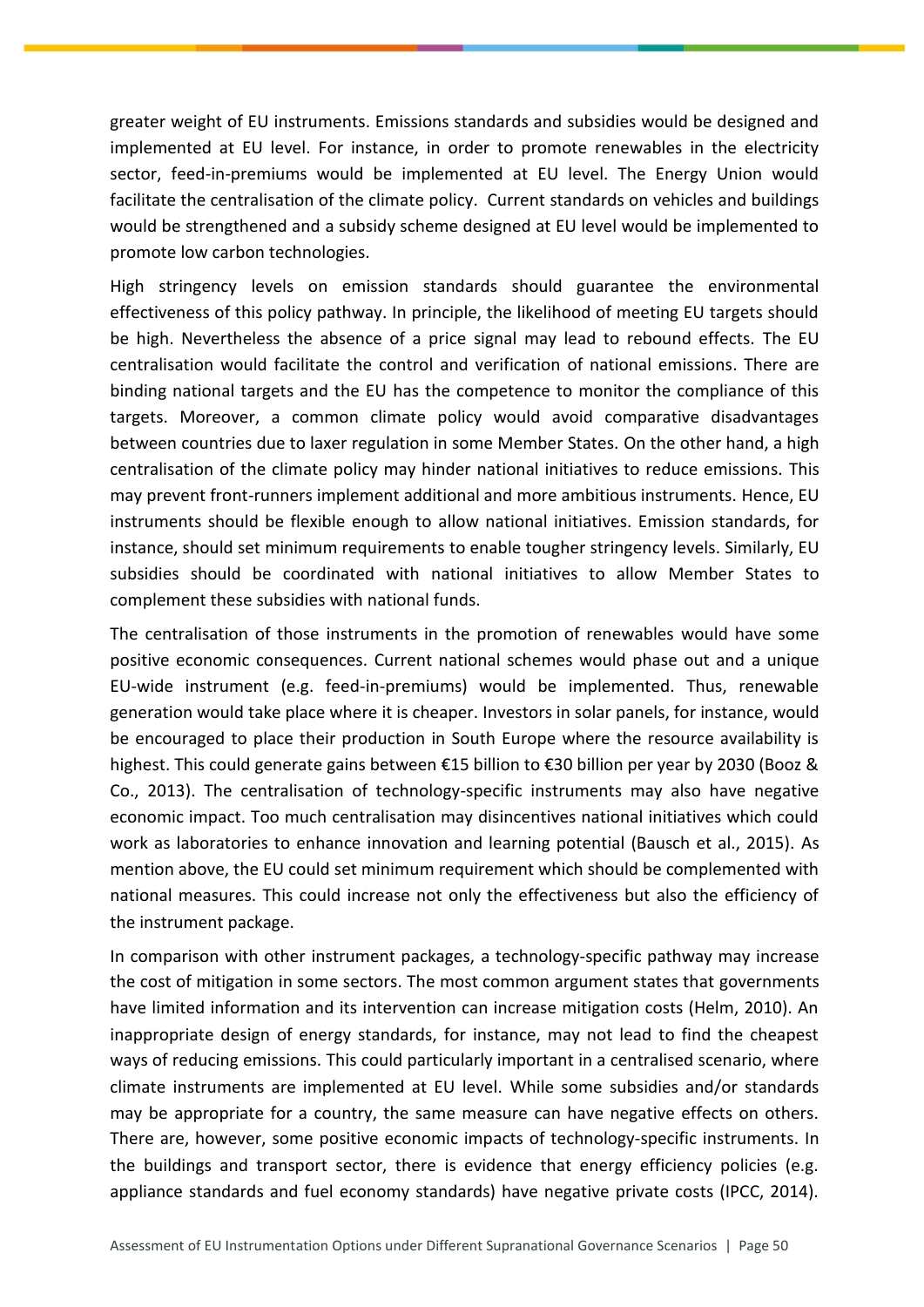Efficiency standards have been proved to be efficient in presence of information asymmetry and other market failures.

A technology-specific pathway requires high public intervention and public spending. Although this governance scenario assumes high EU centralisation, some Member States may be reluctant to increase the budget of the EU. This can be a disadvantage of a technologyspecific pathway compared to a market-based pathway, where investment funds stem mainly from the private sector. Centralisation may also lead to higher bureaucracy, which reduces the capacity for modification as new information emerges.

Summary:

- More centralization should not hinder the implementation of this policy pathway.
- High stringency levels on emission standards should guarantee the environmental effectiveness of this policy pathway.
- In the absence of a price signal, the risk of rebound effects increases.
- EU instruments should be flexible enough to facilitate national initiatives. This could increase not only the effectiveness but also the efficiency of the instrument package.
- This policy pathway would require a considerable increase in the EU budget, which could face opposition from some Member States.
- Centralisation could increase bureaucracy and reduce the capacity for modification as new information emerges.

## *ETS pure-cap pathway*

In this section we will assess the performance of an ETS pure-cap pathway under an EU centralised scenario which is characterized by high centralisation of EU climate policy.

This policy pathway is in line with current instrument mix. More centralisation would allow increasing the coverage of the EU ETS, including the transport and the buildings sector. The administrative implementation is moved upstream. The cap includes all primary production and imports of fossil fuels. The environmental effectiveness of this pathway would depend on the stringency level of the emission cap. According to Huppes (2015), a substantial increase in yearly emission reduction rate would be required. From 2030 emissions cap should be reduced by 8.5% per year, which would lead to very substantial price rises.

Expanding the coverage of the EU ETS, the cost-effectiveness of the scheme should increase. Marginal abatement costs would become equal across sectors and, thus, emission cuts would take place where it is cheapest. Apart from that, the EU ETS should face the same weaknesses shown in the first trading periods. One of the most important is the limited price predictability which makes long-term investment decisions very difficult. The price of allowances depends on several external factors such as the economic situation; an economic downturn as in 2008 could lead the carbon price to collapse. The expansion of the EU ETS should help to reduce volatility. As pointed out by Ranson and Stavins (2015), larger trading markets reduce volatility. However, substantial price fluctuations could remain. In order to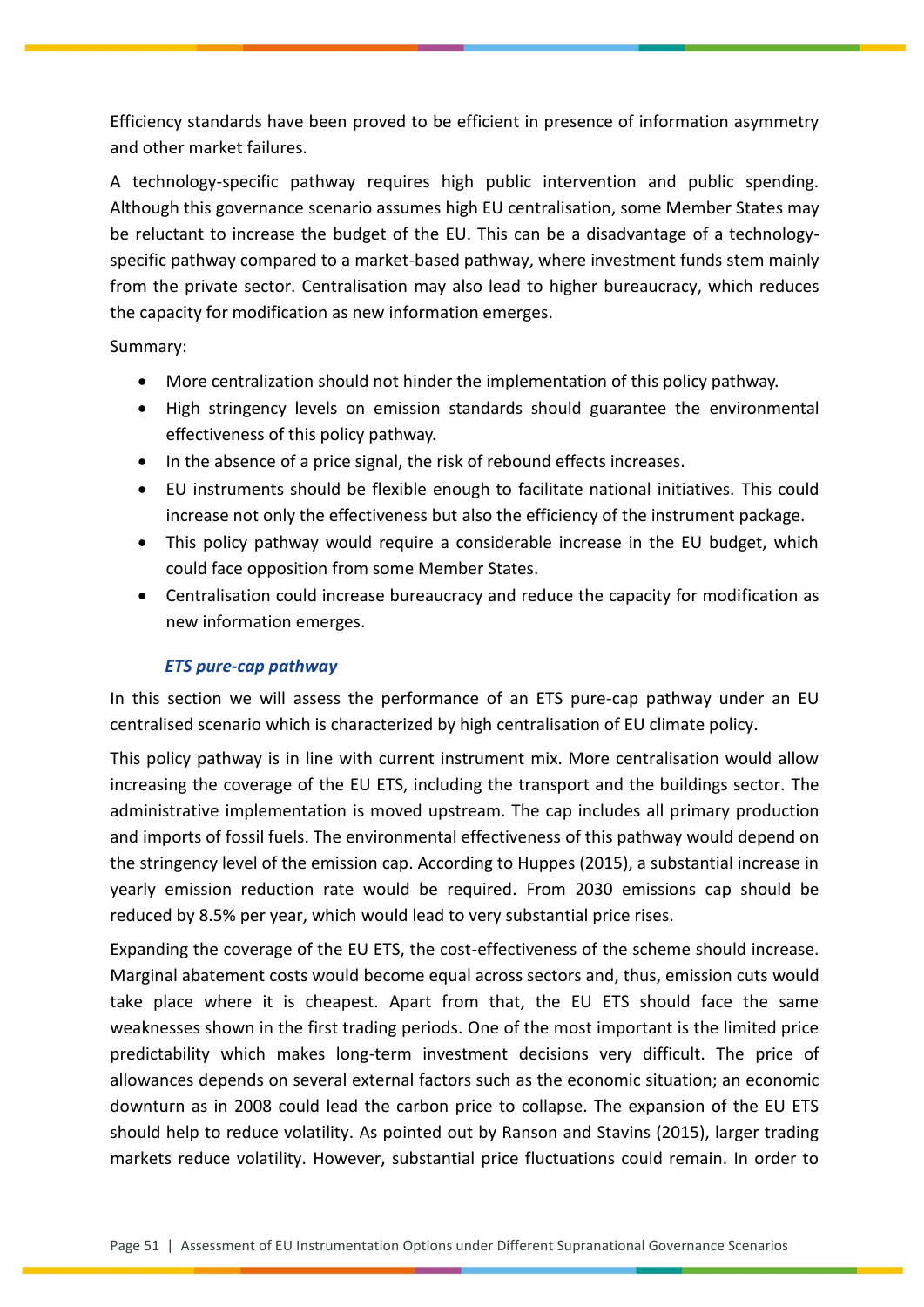promote investment in low carbon technologies, a higher carbon price should compensate for the higher uncertainty (Huppes, 2015). This could face high opposition from emitters.

The performance of an ETS pure-cap could be improved implementing additional climate instruments. This should be addressed carefully because the first trading periods of the EU ETS shown that the interactions with other climate instruments may affect the price signal. When other instruments performance is above expectations, the price of the EU ETS declines. In recent years the effectiveness of national policies in promoting renewable energy is a main cause of the low carbon price of the EU ETS (Point Carbon, 2013). Hence, when implementing additional instruments, the impact of other instruments on the EU ETS should be considered. An EU centralised scenario could facilitate the coordination between instruments. Most of the measures would be designed and implemented at the EU level, which would make coordination easier. These additional instruments should focus on reducing uncertainty for investors and overcoming market failures. An EU-wide feed-in-premiums scheme could be implemented in the electricity sector to make investment revenues in renewables more predictable. Subsidies and BAT specifications as an information instrument could help industry sector to deal with high uncertainty. In the buildings and the transport sector, energy sufficiency standards would complement the EU ETS, as it has been proved that they reduce information asymmetries and other market failures (IPCC, 2014).

As argued above, too much centralisation discourages front-runners and national initiatives which could improve efficiency in the long-term. However, uncoordinated national measures may affect the functioning of the EU ETS. Thus, this pathway may face a trade-off between the benefits of national initiatives and a proper functioning of the EU ETS. Given the poor performance of the EU ETS in recent years, it seems more appropriate to limit national initiatives. Additional measures could be implemented when they are designed at EU at level and their impact on the EU ETS is assessed.

The proposed instrument package is not very different from the existing package and, therefore, its feasibility should be high. This pathway implies a loss of national sovereignty but, given that we assume the centralisation of the EU governance, this should not be an obstacle. To be effective, emission cap should be reduced considerably, which could be rejected by emitters and reduce its social feasibility. Additional instruments may help to reduce the carbon price.

Summary:

- Expanding the coverage of the EU ETS, the cost-effectiveness of the scheme should increase.
- The EU ETS should face the same weaknesses shown in the first trading periods.
- This pathway may face a trade-off between the benefits of national initiatives and a proper functioning of the EU ETS.
- Additional measures could be implemented when they are designed at EU at level and their impact on the EU ETS is assessed.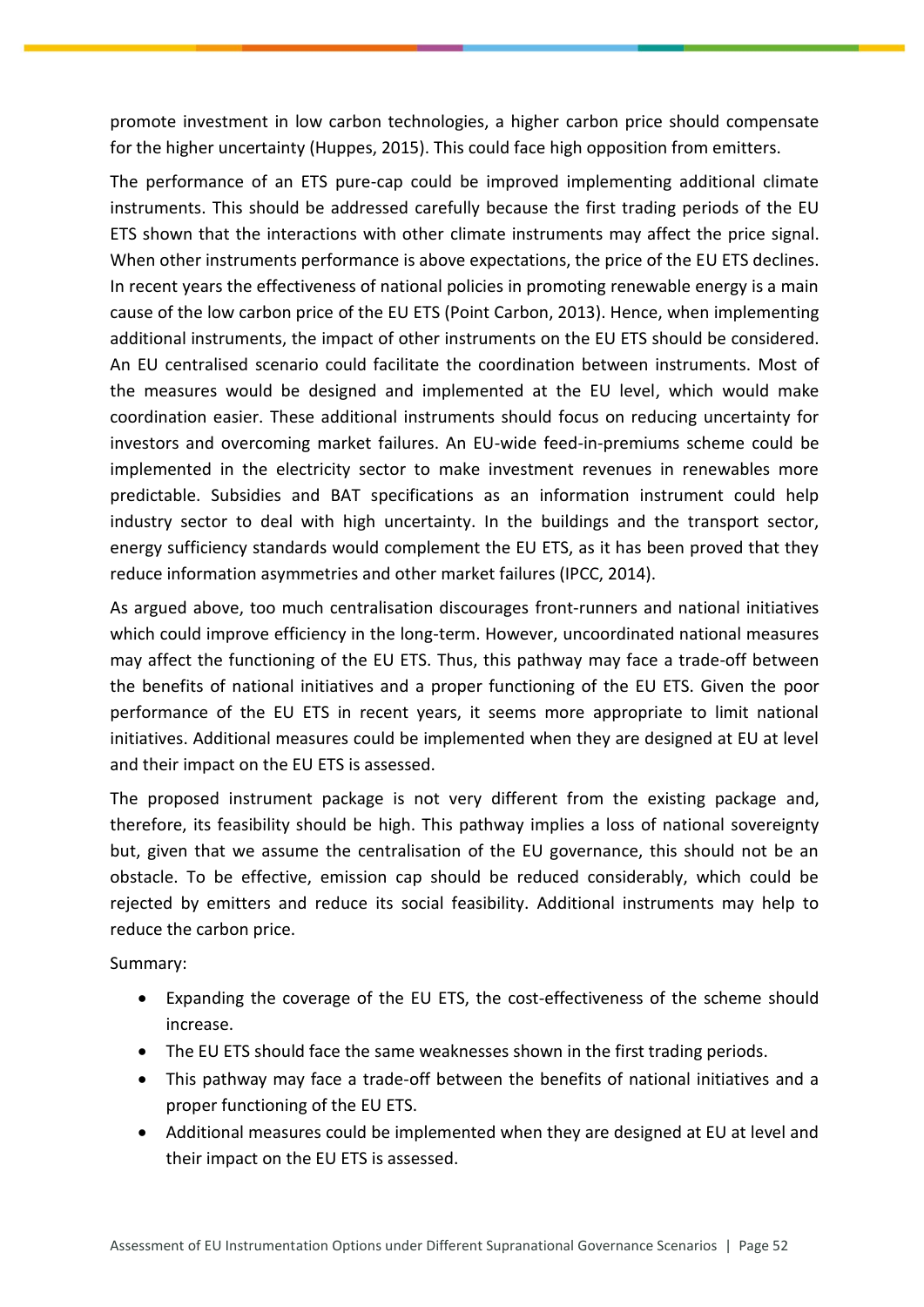The proposed instrument package is not very different from the current one and, therefore, its feasibility should be high.

#### *ETS price stabilized pathway*

In this section we assess the performance of an ETS price stabilized pathway under an EU centralised scenario which is characterized by high centralisation of EU climate policy.

The centralisation of the EU climate policy would allow a structural reform of the EU ETS. In this pathway, a price floor and ceiling would be set, so that, the cap volume would be adjusted to keep the carbon price of the EU ETS between these two values. The coverage of the EU ETS is expanded to include the transport and the buildings sector. The administrative implementation is moved upstream. The cap includes all primary production and imports of fossil fuels. The environmental effectiveness of this pathway would depend on the stringency level of the emission cap. According to Huppes (2015), in order to achieve the same emission cuts, the carbon price would be lower than that in an ETS pure-cap scheme, given the higher predictability of the carbon price.

Although setting a floor and a ceiling may alter the nature of the current EU ETS (i.e. a quantity-based market instrument), there are several arguments in the literature in favour for having a price management mechanism. Price floors may have advantages for technological innovation, price volatility and management of cost uncertainty (Wood and Jotzo, 2011). In recent years, the EU ETS has been characterized for delivering low carbon prices. Knopf and Edenhofer (2014) argue that the EU ETS has not incentivised optimally mitigation efforts and innovation over time. According to them, the problem is the low credibility of the long-term scarcity. A price stabilization mechanism would deliver a stable and sufficiently high carbon price, which could improve the dynamic efficiency of the EU ETS. In a quantitative analysis, Philibert (2009) confirms that price floors and ceiling can reduce uncertainty caused by unpredictable economic growth and energy prices. As a consequence, a price stabilization mechanism improves welfare and the performance of an emission trading system (Burtrow et al. 2009). But not only the effectiveness and the efficiency would increase but also the political feasibility (Knopf and Edenhofer, 2014). A price ceiling would prevent unsustainable economic costs, raising the acceptance by private companies.

One of the challenges in this governance scenario is to take into account national interests in a centralised framework. Unlike an ETS pure-cap, this pathway could make the EU ETS compatible with national initiatives, without affecting the price signal. Even if the EU ETS would cover most of the emissions, adding other instruments may improve the performance of the instrument package. A stable price pathway should make private investment decisions easier and, therefore, additional measures should focus on overcoming market failures, particularly for households. Information asymmetries could be alleviated with energy efficiency standards in the transport and the buildings sector. Member States should have the possibility to set more stringent standard levels and/or include other measures which mean additional emission cuts.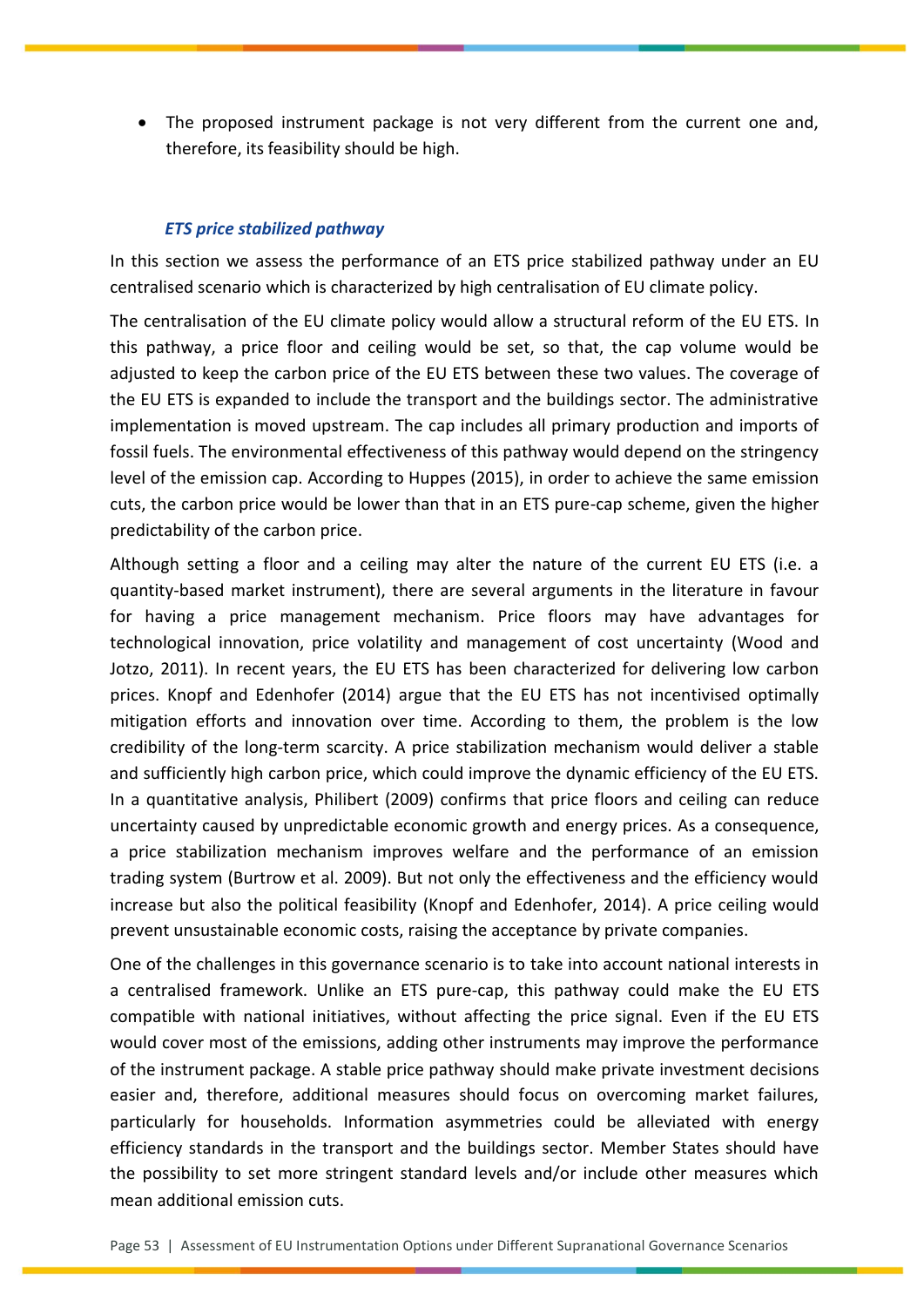As argued above, a stabilized carbon price path may increase the acceptability of the climate instrument mix by private companies. Higher predictability would facilitate their investment decisions. Besides, a price ceiling would prevent unbearable economic costs. The main weakness could be the administrative feasibility. A well-functioning EU ETS may require huge and complex administrative task. Too much bureaucracy may reduce the flexibility of the instrument package and reduce the capacity for modification as new information emerges.

## Summary:

- The centralisation of the EU climate policy would allow a structural reform of the EU ETS, setting a price floor and ceiling.
- Price floors may have advantages for technological innovation, price volatility and management of cost uncertainty.
- Not only the effectiveness and the efficiency would increase but also the political feasibility.
- Unlike an ETS pure-cap, this pathway could make the EU ETS compatible with national initiatives, without affecting the price signal.
- A well-functioning EU ETS may require huge and complex administrative task.

## *Emission tax pathway*

In this section we assess the performance of an emission tax pathway under an EU centralised scenario which is characterized by high centralisation of EU climate policy.

In this pathway, there is a structural reform of the EU ETS, which is facilitated by the centralisation of the EU climate policy. Initially a price stabilization mechanism is introduced to fix the allowance price between a floor and a ceiling. The EU ETS would eventually evolve into an emission tax. The price path set by the emission tax would rise linearly, and could reach €400 per tonne in 2050. According to Huppes (2015), the higher long term predictability of an emission tax would reduce the carbon price level compared to the price path set by the EU ETS. In addition to an emission tax, this pathway requires the development of a single European electricity market. Electricity will become more central in primary energy production and throughout the use chain.

The effectiveness of the instrument mix will depend on the stringency level of the emission tax rate. This pathway does not consider implementing technology-specific instruments. Thus, emission reduction would be driven by the emission tax. In presence of market failures or barriers, a single emission tax may not lead to the expected emission reduction. Information asymmetry, for instance, may result in underinvestment in energy efficiency (Gillingham et al., 2009). Goulder and Parry (2008) also point out that consumers may underestimate future gains from purchasing more energy efficient automobiles and appliances. Due to the principal-agent problem, Murtishaw and Sathaye (2006) find that energy use is above the social optimum. All this cases show that a single emission tax may not be as effective in reducing emissions as theoretical models predict.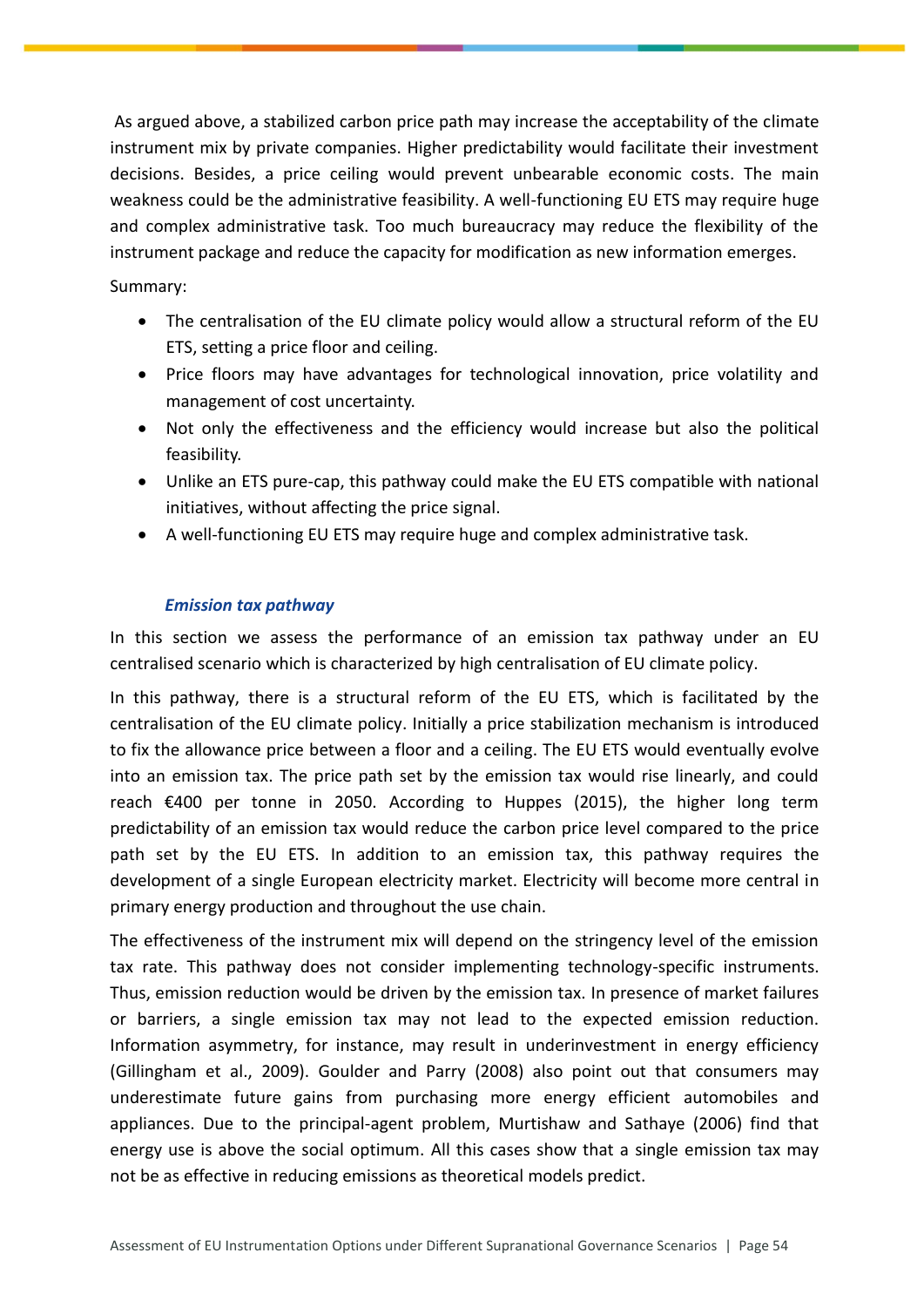Not only the environmental effectiveness but also the cost-effectiveness could be negatively affected by market failures. The cost of reducing emissions is minimized equating marginal abatement costs across sectors and emitters. In principle, this is achieved when all emitters face a common price, for example, through an emission tax. Hence, in presence of rational consumers, firms, and complete markets, tax emissions are generally considered the most cost-effective way of reducing emissions (IPCC, 2014). In reality, there are market failures and barriers which reduce the efficiency of emission taxes. Energy efficiency measures, for instance, are generally considered as the most cost-effective ones. However, the level of investment on these measures is below the levels which would correspond to such benefits (Linares and Labandeira, 2010). In this context, the interaction of emission taxes with other instruments may be beneficial for reducing mitigation costs. The combination of an emission tax and an energy efficiency standard may overcome the market failure associated with consumer purchases of more energy efficient durables (e.g. vehicles and appliances) and, thus, promote cost-effectiveness (IPCC, 2014). Dynamic efficiency could also be improved addressing the innovation market failure<sup>15</sup>. Combining an emission tax and R&D subsidies can promote innovation of low-carbon technologies (IPCC, 2014), which would reduce mitigation costs in the future.

From the feasibility perspective, administrative costs are reduced given that they are moved upstream. The emission tax covers all primary production and imports of fossil fuels. The administrative implementation is at member state level and existing revenue collection systems could be used. New administrative machinery would not be required. Compared to an emission trading system, an emission tax may meet more opposition from industry (IPCC, 2014). Besides, the 1990s attempt to establish an emission tax at EU level shows the difficulties of implementing. However, in this governance scenario with high centralisation, the political feasibility of implementing an emission tax should be high.

Summary:

 $\overline{a}$ 

- The EU ETS would eventually evolve into an emission tax. Given the higher predictability, the price path of an emission tax would be lower than that in the EU ETS.
- The effectiveness of the instrument mix will depend on the stringency level of the emission tax rate. However, in presence of market failures, a single emission tax may not lead to the expected emission reduction.
- Market failures and barriers could also affect the static and dynamic efficiency of an emission tax. The implementation of additional measures should be considered.
- The centralisation of the EU climate policy should facilitate the administrative and political feasibility of the policy pathway.

<sup>&</sup>lt;sup>15</sup> When innovators cannot capture all social benefits from their new clean technologies, the level of investment in innovation might be below the optimum.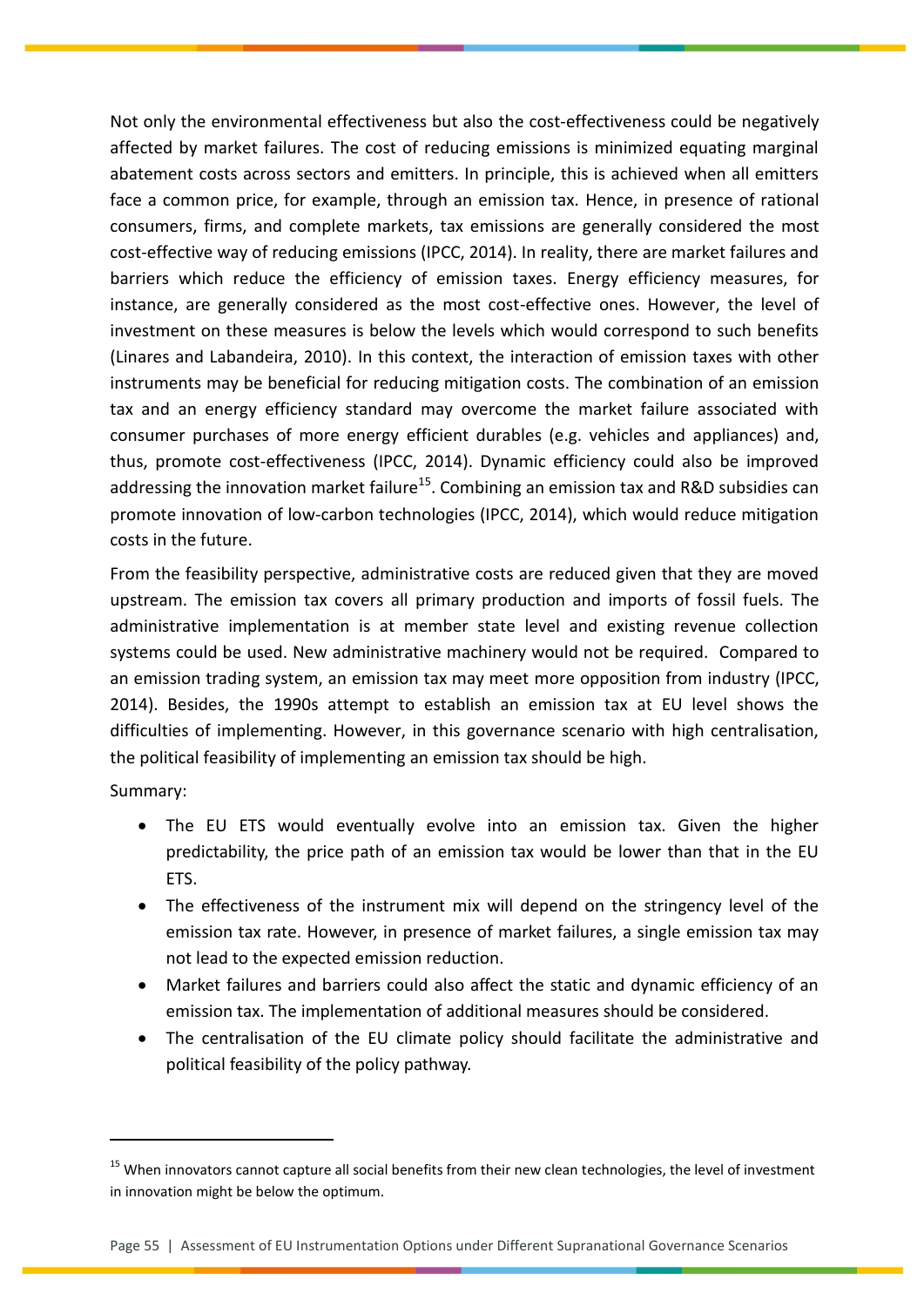# <span id="page-56-0"></span>3.3.2 Climate instrumentation under a EU decentralised scenario

Based on the analysis in section 2.2.3, there exist key aspects to consider when analysing the EU climate instrumentation under an EU decentralised scenario:

- National interests dominate the development of the EU ETS, which cannot be reformed.
- There are no major changes from current energy market which is ruled at national level.
- Infrastructures and main investment projects are planned and financed at national level.
- The EU cannot set binding technology standards.
- There are not specific targets for Member States.

In the absence of a centralised authority, climate policy is stablished at national level. This scenario presents many challenges for the feasibility of instrument packages. Most of the initiatives are implemented without a formal status in European law and the main challenge for the EU would be the coordination of national instruments. Both market-based instruments and technology support measures are implemented at national level. Thus, the EU can establish the mechanism to facilitate agreements on coordination between national pricing systems. Technology standards could be implemented but for guidance only.

Uncoordinated national policies may increase the risk of carbon leakage between Member States. The EU would face the challenge of keeping the EU single market without affecting the effectiveness of national climate policies. The coordination of those instruments affecting energy-intensive and trade-exposed industries would be essential for the effectiveness of the climate policy.

In this scenario, the regulatory framework is more uncertain given that national government have the competence to implement climate instruments. Political change in a country can lead to amend existing climate regulation and loss of credibility.

A decentralised scenario also presents some opportunities. Instruments are designed at national level which allows policy-makers to adapt them to national circumstances. More local regulation can increase the acceptability of the instrument package. This could also facilitate the implantation of more ambitious targets.

Decentralisation will also increase the variety of instruments. There will be different mitigation schemes across countries. This can serve to learn from good practices. Thus, successful national initiatives can be emulated in other countries.

Challenges:

- Coordinate national climate instruments.
- Keep the EU single market without affecting the effectiveness of national climate policies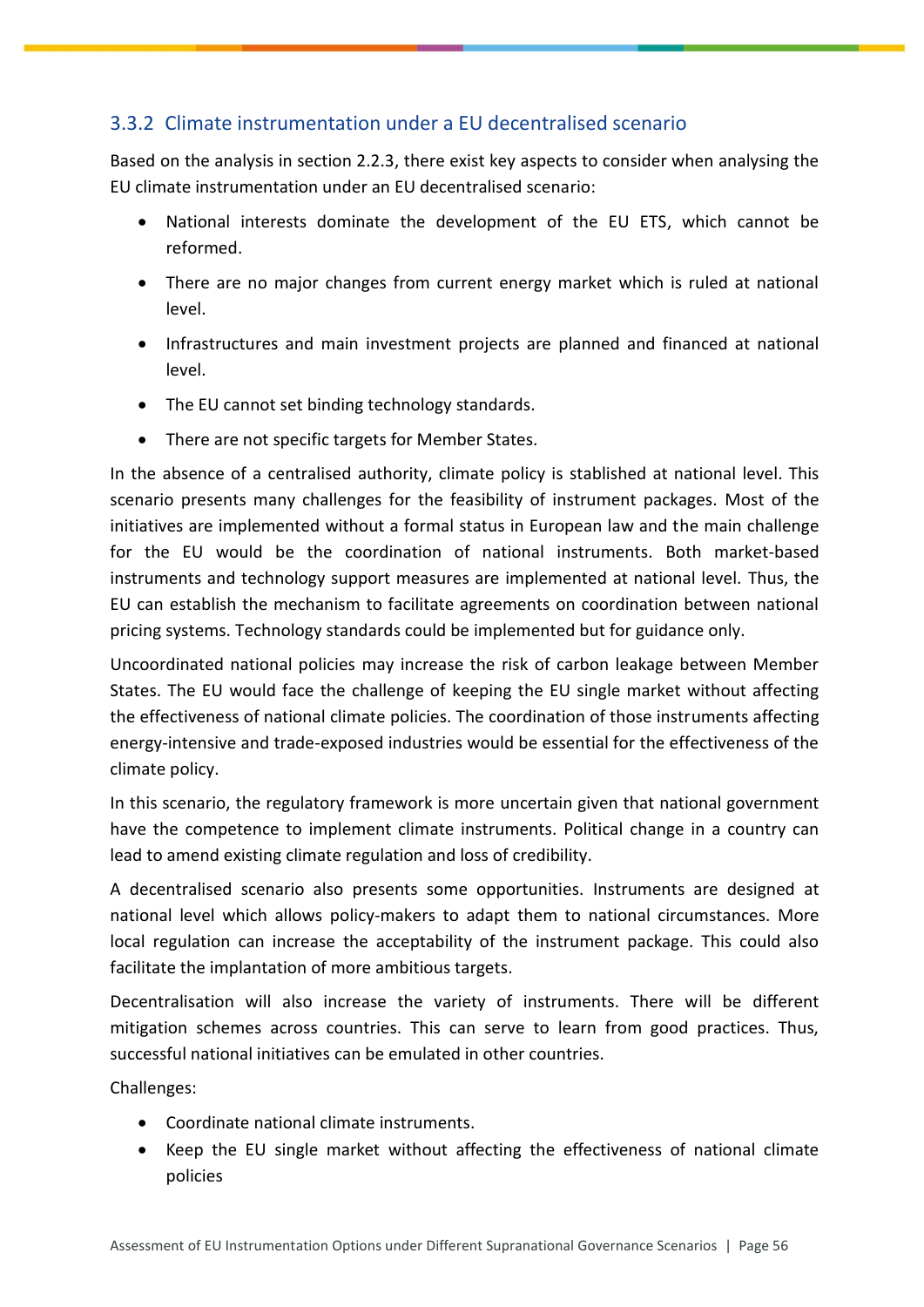Policy uncertainty and regulatory instability. National policies tend to be more unstable because of government changes.

## Opportunities:

- Climate instruments could be adapted to national circumstances.
- Higher acceptability may allow for more ambitious targets.
- Successful national initiatives can be emulated in other countries.

## *Technology-specific pathway*

In this section we assess the performance of a technology-specific pathway under an EU decentralised scenario which is characterized by high decentralisation of EU climate policy.

The basis of this policy pathway is on national climate instruments and thereby the decentralisation of the EU governance should not be a problem for its feasibility. The role play by market-based instruments is irrelevant and emissions reduction is driven by technology-specific instruments. The higher decentralisation and the predominance of technology-specific instruments would hasten the phase out of the EU ETS. The development of an Energy Union would not be possible and, therefore, there are no major changes from current energy market. Each Member State would have its own regulatory framework and the energy mix would be determined at national level.

In the absence of binding emission reduction targets, the environmental effectiveness of this policy pathway would depend on the national efforts to reduce emissions. The role of the EU would focus on coordinating national policies and recommending effective pathways in emission reduction. An emission standards system is proposed by the EU to cover all sectors. Member States would be free to implement emission standards and set the stringency level. The EU should harmonise emission standards in some sector, particularly energy-intensive and trade-exposed industries, to avoid comparative disadvantages between Member States. Otherwise, the different regulations between Member States may lead some companies to move production capacities to those countries with laxer regulation (i.e. carbon leakage).

This governance scenario allows Member States to implement their own instruments. Thus, more ambitious countries could serve as role models for the rest of the countries. The EU should facilitate a forum to share national practices. The most successful measures could be imitated by other countries. This could encourage investment and innovation in low carbon technologies. On the other hand, in a fragmented EU the risk of free riders is very high. In the absence of binding targets, some Member States may not address the challenge of climate change. They could implement measures with very lax stringency levels. In general, Member States could be focused on maximizing non-climate benefits of emission reductions. This would eventually reduce the effectiveness in mitigation actions.

In a decentralised scenario, the coordination of national climate policies would be important to promote cost-effectiveness. Even if there is not an Energy Union, bilateral agreements to connect national electricity market may reduce mitigation costs. In order to deal with the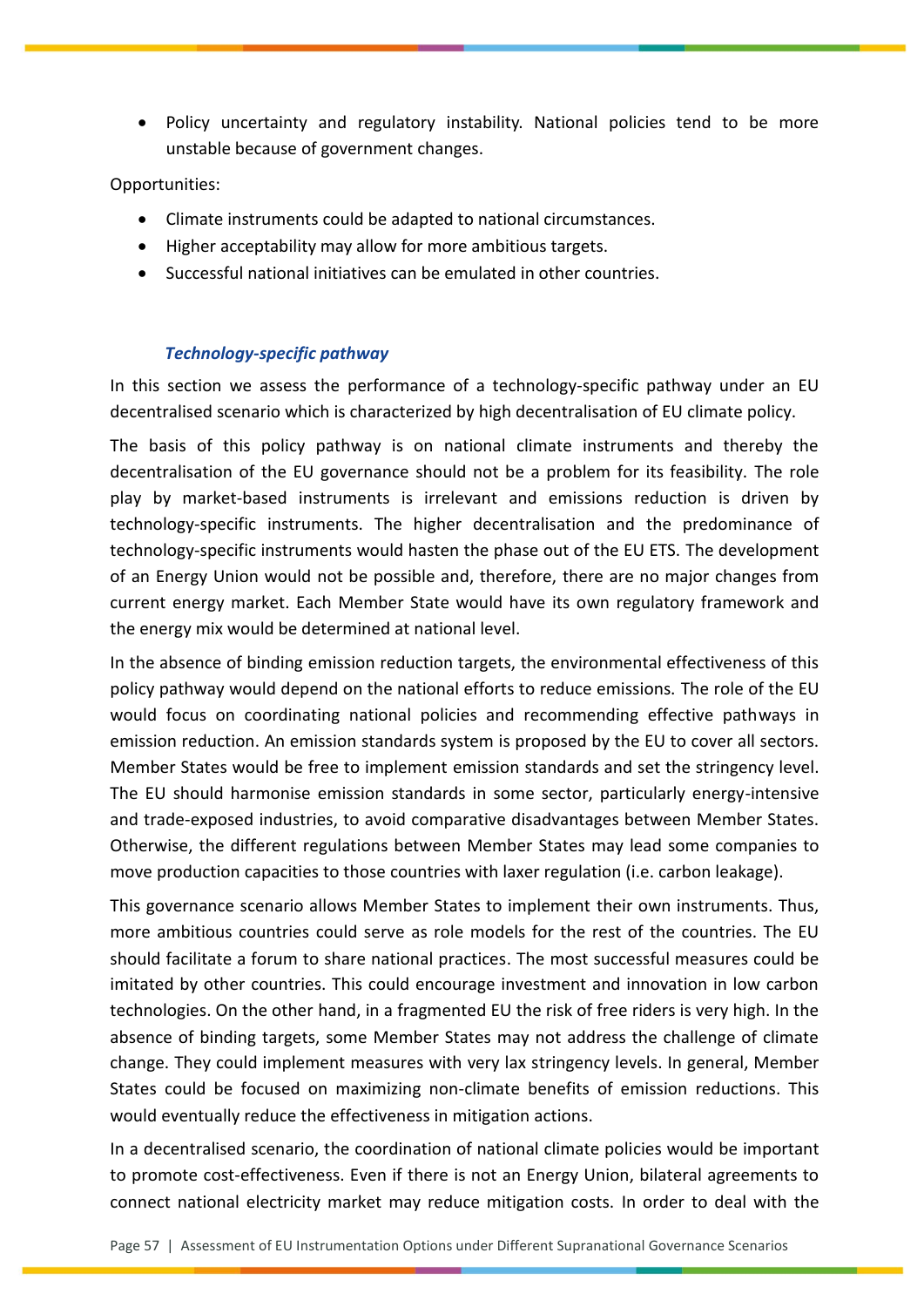intermittency in most renewables, the role of the EU could be focused on reducing barriers to international trade in electricity. National instruments in the promotion of renewables would be benefited from EU coordination.

The decentralisation of the climate policy could help to increase its acceptability by the general public. Climate instruments would be more flexible to take into account national characteristics. The design of instruments would be made according to national circumstances. In contrast to market-based pathways, the political and administrative feasibility of this policy pathway should not be reduced by the decentralisation of the climate policy.

## Summary:

- The higher EU decentralisation and the predominance of technology-specific instruments would hasten the phase out of the EU ETS.
- The EU should facilitate a forum to share national practices. The most successful measures could be imitated by other countries.
- The EU should harmonise emission standards in energy-intensive and trade-exposed industries to avoid comparative disadvantages between Member States.
- In contrast to market-based pathways, the political and administrative feasibility of this policy pathway should not be reduced by the decentralisation of the climate policy.
- In order to deal with the intermittency in most renewables, the role of the EU could be focused on reducing barriers to international trade in electricity.

## *ETS pure-cap pathway*

In this section we assess the performance of an ETS pure-cap pathway under an EU decentralised scenario which is characterized by high decentralisation of EU climate policy.

In a decentralised scenario, it looks unrealistic that the EU ETS could play a leading role. When a stringent cap is set to keep high the price of allowances, national measures would lose their influence. It makes no sense to implement national measures because their environmental effectiveness would be very limited. On the other hand, when national instruments are successful, they would reduce the price of allowances and make the EU ETS irrelevant. Thus, without a centralised coordination, the combination of a pure cap scheme and national instruments would be ineffective.

A structural reform of the EU ETS would be very unlikely. It would not be possible to include other sectors or make the emission cap level more stringent. In this governance scenario the EU ETS could remain to keep an emission reduction track, but it would be irrelevant. Emission reduction would be driven by national instruments. A carbon price floor, such as the one introduced by the UK in the power sector (UK Parliament, 2013), could be implemented to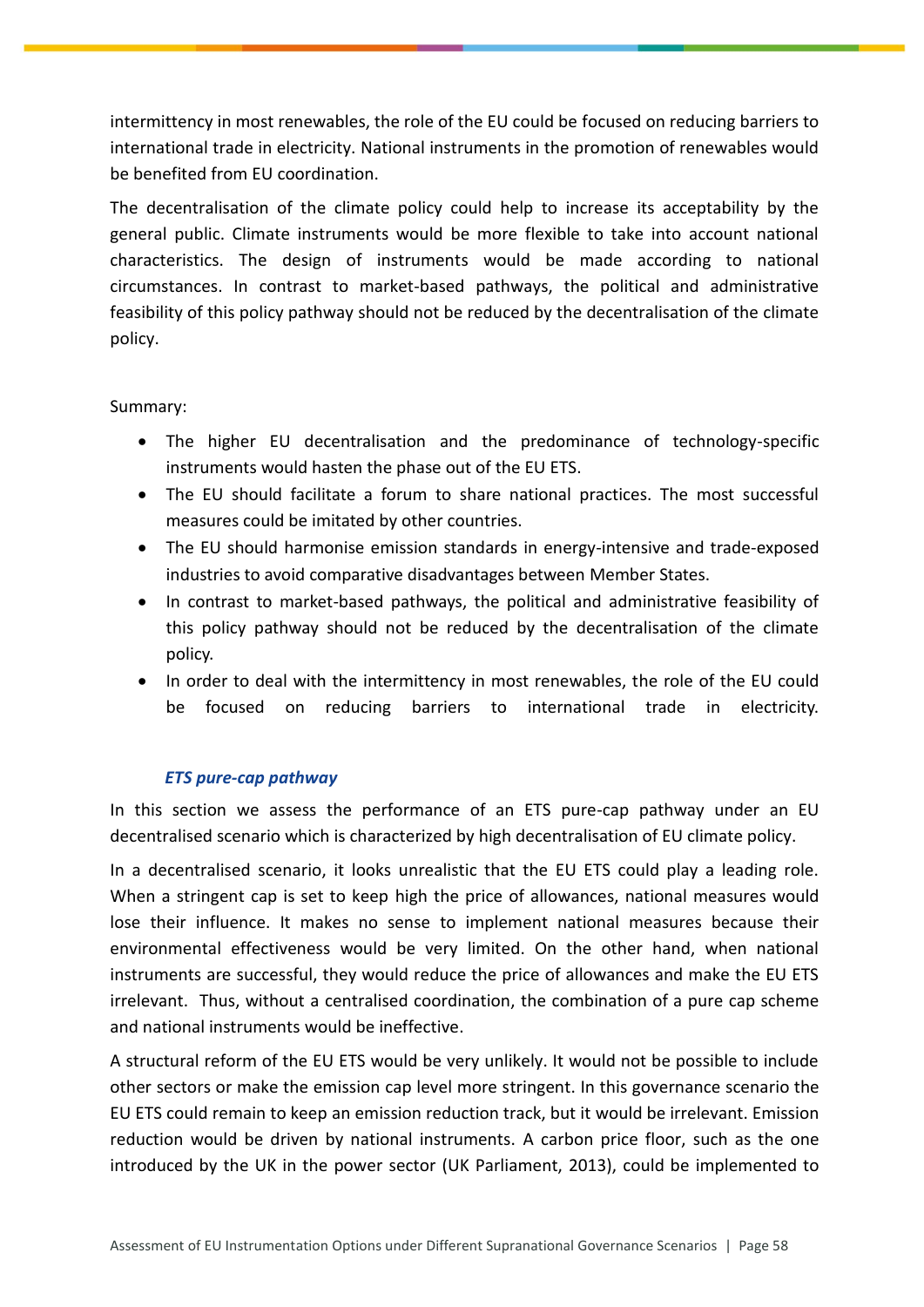keep the price signal of the EU ETS meaningful. However, these initiatives would be promoted at national level.

Summary:

- Without a centralised coordination, the combination of a pure cap scheme and national instruments would be ineffective.
- The EU ETS could remain to keep an emission reduction track, but it would be irrelevant.
- Member States could introduce a carbon price floor to maintain the price signal of the EU ETS meaningful.

## *ETS price stabilized pathway*

This policy pathway would be infeasible in a decentralised scenario.

## *Emission tax pathway*

This policy pathway would be infeasible in a decentralised scenario.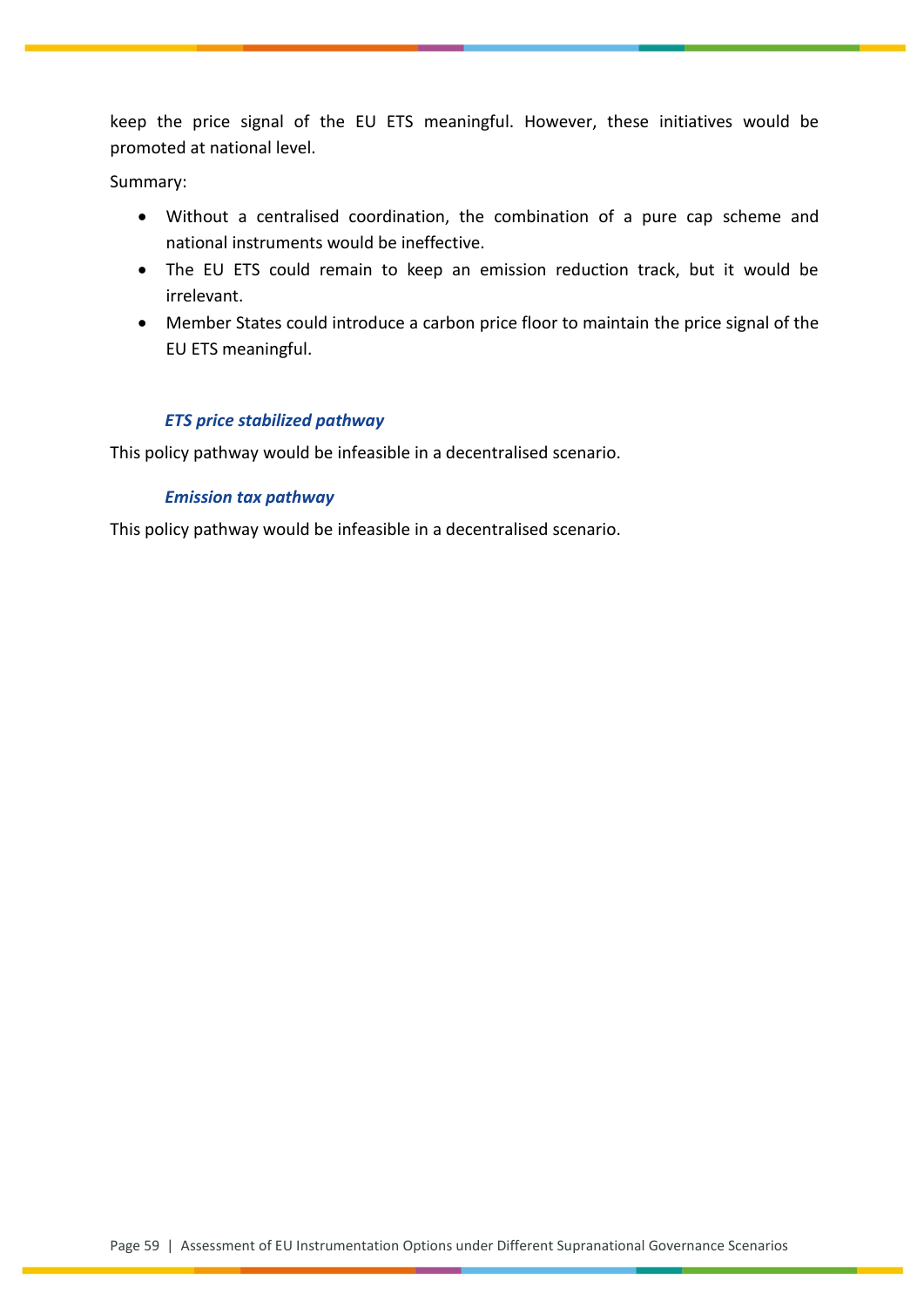#### **Table 3 Key results for each supranational governance scenario**

|                        |                         | <b>International Governance</b>                                                                                                                                                                                                                                                                                                                                                |                                                                                                                                                                                                                                                                                                                                                                                 | <b>EU Governance</b>                                                                                                                                                                                                                                                                                                                                                           |                                                                                                                                                                                                                                                                                                                                                                                                             |
|------------------------|-------------------------|--------------------------------------------------------------------------------------------------------------------------------------------------------------------------------------------------------------------------------------------------------------------------------------------------------------------------------------------------------------------------------|---------------------------------------------------------------------------------------------------------------------------------------------------------------------------------------------------------------------------------------------------------------------------------------------------------------------------------------------------------------------------------|--------------------------------------------------------------------------------------------------------------------------------------------------------------------------------------------------------------------------------------------------------------------------------------------------------------------------------------------------------------------------------|-------------------------------------------------------------------------------------------------------------------------------------------------------------------------------------------------------------------------------------------------------------------------------------------------------------------------------------------------------------------------------------------------------------|
|                        |                         | Non-Global-deal scenario                                                                                                                                                                                                                                                                                                                                                       | Middle-of-the-road<br>scenario                                                                                                                                                                                                                                                                                                                                                  | EU centralized scenario                                                                                                                                                                                                                                                                                                                                                        | EU decentralized scenario                                                                                                                                                                                                                                                                                                                                                                                   |
| <b>Features</b>        |                         | • The degree of global ambition is<br>high.<br>• There are not binding international<br>agreements and convergence is<br>low. High international uncertainty.<br>• High risk of carbon leakage, through<br>the competitiveness and the<br>investment channel.<br>• The higher demand of low carbon<br>technologies would create business<br>opportunities for many industries. | • The degree of global ambition is<br>low.<br>• The compliance of the targets is<br>guaranteed by binding agreements.<br>• Climate<br>instruments<br>are<br>harmonized across borders.<br>• Risk of carbon leakage through the<br>price channel.<br>• Low feasibility of ambitious climate<br>instruments because of the laxer<br>regulation abroad.                            | • Institutional capacity to reform the<br>EU ETS.<br>• An internal energy market is<br>created.<br>· Infrastructure are planned and<br>financed at the EU level.<br>• The EU can set legally binding<br>national targets.                                                                                                                                                      | • The EU ETS cannot be reformed.<br>• Energy markets are ruled at<br>national level.<br>· Infrastructures are planned and<br>financed at national level.<br>. The EU cannot set binding<br>technology standards, it should<br>limited to recommendations.<br>• There are not specific targets for<br>Member States.                                                                                         |
|                        | Technology-<br>specific | • Inappropriate stringency levels may<br>reduce the EU competitiveness.<br>· Additional anti-leakage measures<br>such as exemptions are required.<br>• The risk caused of picking up<br>winners may lead to high economic<br>costs.<br>• A stable regulatory framework may<br>encourage low-carbon investment.<br>• The lack of a price signal may<br>reduce the feasibility   | • With<br>technology-specific<br>international<br>instruments,<br>harmonization<br>be<br>may<br>more<br>difficult.<br>• The promotion of CCS technology<br>could reduce the risk of carbon<br>leakage through the price channel.<br>• Technology regulation should focus<br>on the transport sector to increase<br>of<br>non-climate<br>benefits<br>the<br>emissions reduction. | • High stringency levels on emission<br>standards should guarantee the<br>environmental effectiveness.<br>• EU instruments should be flexible<br>enough to<br>facilitate national<br>initiatives.<br>• Technology-specific instrument and<br>higher centralisation could increase<br>bureaucracy and reduce<br>the<br>capacity for modification as new<br>information emerges. | · Higher nationalization and the<br>of technology-<br>predominance<br>specific instruments would hasten<br>the phase out of the EU ETS.<br>• The EU should harmonise emission<br>standards to avoid comparative<br>disadvantages between Member<br>States.<br>• The EU should facilitate a forum to<br>share national practices.<br>• The EU could reduce barriers to link<br>national electricity markets. |
| <b>Policy Pathways</b> | ETS pure-cap            | • The risk of carbon leakage is very<br>high; free allocation of allowances<br>should be implemented.                                                                                                                                                                                                                                                                          | . The EU ETS could be linked to<br>compatible<br>emission<br>trading<br>systems and, thus, reduce the risk                                                                                                                                                                                                                                                                      | • Expanding the EU ETS the cost-<br>effectiveness should increase.<br>· Technology-specific measure may                                                                                                                                                                                                                                                                        | • The combination of a pure cap<br>scheme and national instruments<br>would be ineffective.                                                                                                                                                                                                                                                                                                                 |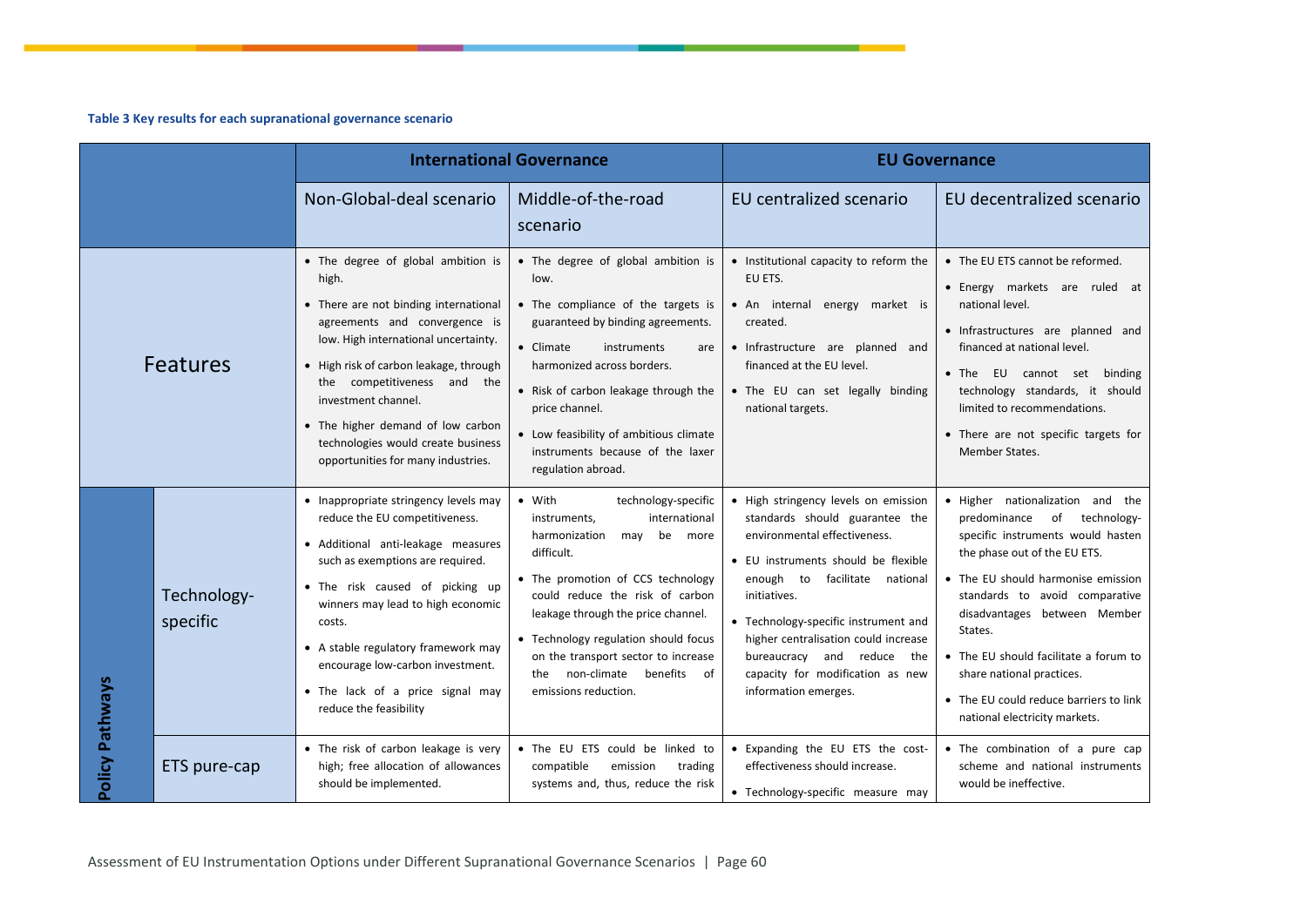|                                   | $\bullet$ The<br>high<br>uncertainty<br>could<br>discourage investment and reduce<br>the cost-effectiveness.<br>• Additional<br>technology-support<br>instruments could improve the<br>performance of the instrument<br>package.<br>• Complementing the EU ETS with<br>additional<br>instruments<br>could<br>increase the acceptability.                                                                              | of carbon leakage.<br>• A larger emission trading market<br>could reduce the high volatility<br>associated to a pure-cap system.<br>• It might not be desirable to expand<br>the EU ETS and cover all sectors.<br>. The transport sector could face<br>relatively a higher stringent<br>regulation to take advantage of the<br>non-climate benefits. | required<br>be<br>to<br>encourage<br>investment.<br>• Additional measures could be<br>implemented when<br>they are<br>designed at EU at level and their<br>impact on the EU ETS is assessed.<br>• The instrument package is not very<br>different from the current one and,<br>therefore, its feasibility should be<br>high.                                                                                                   | • The EU ETS could remain to keep an<br>emission reduction track, but it<br>would be irrelevant.<br>• Member States could introduce a<br>carbon price floor to maintain the<br>of the EU ETS<br>price signal<br>meaningful. |
|-----------------------------------|-----------------------------------------------------------------------------------------------------------------------------------------------------------------------------------------------------------------------------------------------------------------------------------------------------------------------------------------------------------------------------------------------------------------------|------------------------------------------------------------------------------------------------------------------------------------------------------------------------------------------------------------------------------------------------------------------------------------------------------------------------------------------------------|--------------------------------------------------------------------------------------------------------------------------------------------------------------------------------------------------------------------------------------------------------------------------------------------------------------------------------------------------------------------------------------------------------------------------------|-----------------------------------------------------------------------------------------------------------------------------------------------------------------------------------------------------------------------------|
| <b>ETS</b><br>price<br>stabilized | • The risk of carbon leakage would be<br>reduced with predictable carbon<br>prices.<br>• Lower uncertainty would increase<br>the dynamic efficiency of the EU<br>ETS.<br>• The EU ETS would be compatible<br>with<br>technology-support<br>which<br>instruments,<br>could<br>incentivize innovation and increase<br>the international competitiveness<br>of EU industries.<br>• The political feasibility is limited. | • A price collar may be incompatible<br>with linking the EU ETS to other<br>trading systems abroad.<br>• It may be best to use the CDM to<br>reduce emissions abroad and<br>increase the efficiency of the<br>scheme.<br>• Additional<br>measures could be<br>implemented to maximize non-<br>climate benefits<br>of<br>emission<br>reductions.      | • The centralisation of the EU climate<br>policy would allow setting a price<br>collar.<br>• With a price collar, not only the<br>effectiveness and the efficiency<br>would increase but also the political<br>feasibility.<br>• The EU ETS would be compatible<br>with national initiatives, without<br>affecting the price signal.<br>• A well-functioning EU ETS may<br>require huge and<br>complex<br>administrative task. | . This policy pathway would be<br>infeasible<br>decentralised<br>in<br>a<br>scenario.                                                                                                                                       |
| <b>Emission tax</b>               | · Predictable carbon price would<br>reduce the risk of carbon leakage.<br>• Although the feasibility is low, a<br>border carbon adjustment would<br>be beneficial to reduce the risk of<br>carbon leakage.<br>• Public subsidies on low-carbon<br>technologies may convenient.<br>• The political feasibility of emission<br>tax is very limited.                                                                     | • The different ambition levels<br>between the EU and the rest of the<br>world could make emission tax<br>harmonization difficult.<br>• The international harmonization<br>should focus on some sectors.<br>• Additional measures should be<br>implemented to meet the more<br>ambitious EU targets and maximize<br>non-climate benefits.            | . The higher predictability of an<br>emission tax would reduce the<br>carbon price level.<br>• In presence of market failures, a<br>single emission tax may not lead to<br>the expected emission reduction.<br>• The implementation of additional<br>measures should be considered to<br>efficiency<br>increase<br>the<br>and<br>feasibility                                                                                   | . This policy pathway would be<br>infeasible<br>decentralised<br>in<br>a<br>scenario.                                                                                                                                       |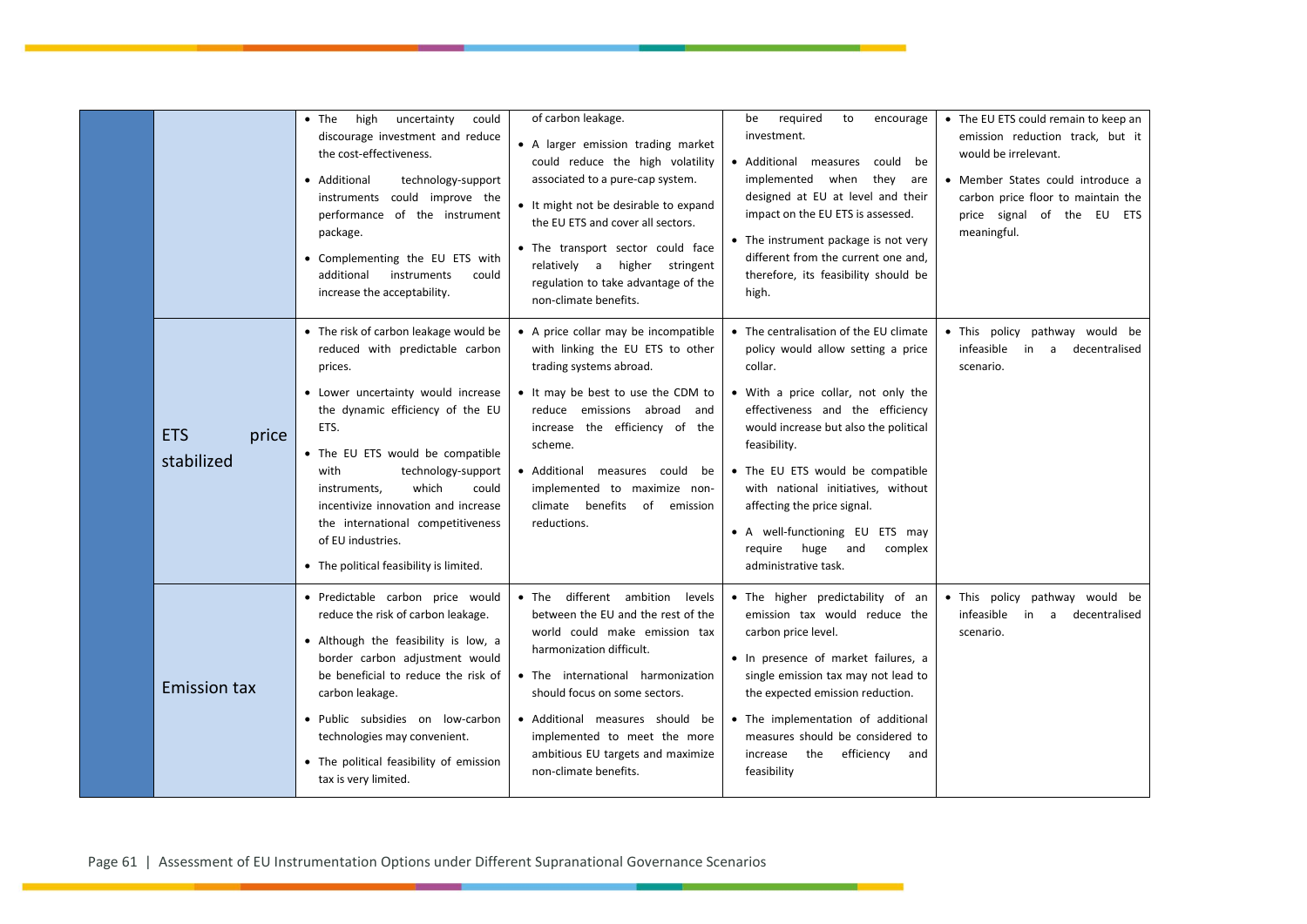# <span id="page-62-0"></span>**4 Conclusions**

The aim of this document is to investigate different options for EU climate policy in four supranational governance scenarios. We analyse climate instrumentation in two international governance scenarios:

- i. No-global-deal scenario, which assumes very ambitious international commitments but without legally binding agreements and a low degree of convergence and harmonization of climate instruments, and
- ii. A middle-of-the-road scenario, which assumes a high degree of policy convergence but a lack of ambition in emission reduction.

We also analyse climate instrumentation in two EU governance scenarios:

- i. An EU centralised scenario, which assumes most of the climate decisions are established at the EU level and, therefore, where there is a centralisation of EU governance structure, and
- ii. An EU decentralised scenario, which assumes a re-nationalisation of climate policy and thereby climate instruments that are designed and implemented at national level.

These are the key results of the report:

## **Non-global-deal scenario**

- In a non-global-deal scenario, carbon leakage remains as a big challenge for EU climate policy. The lack of international coordination and harmonization of climate instruments may create divergences between countries.
- A technology-specific pathway may not be superior to market-based pathways in order to avoid carbon leakage. Inappropriate stringency levels of standards may reduce the EU competitiveness. The volatility and uncertainty associated to a pure cap ETS system is also an obstacle to reduce carbon leakage.
- Regardless of the policy pathway, additional anti-leakage measures should be implemented in the energy-intensive and trade-exposed industries. The free allocation of allowances is the most effective and feasible option to avoid carbon leakage in those sectors covered by the EU ETS. Exemptions could be applied to those sectors subject to standards. When an emission tax is implemented, border carbon adjustment is the best option, but its feasibility may be low.
- In presence of market failures (e.g. principal agent problem), market-based pathways could be benefited from technology-specific instruments, which could promote investment and innovation in low carbon technologies. This is particularly important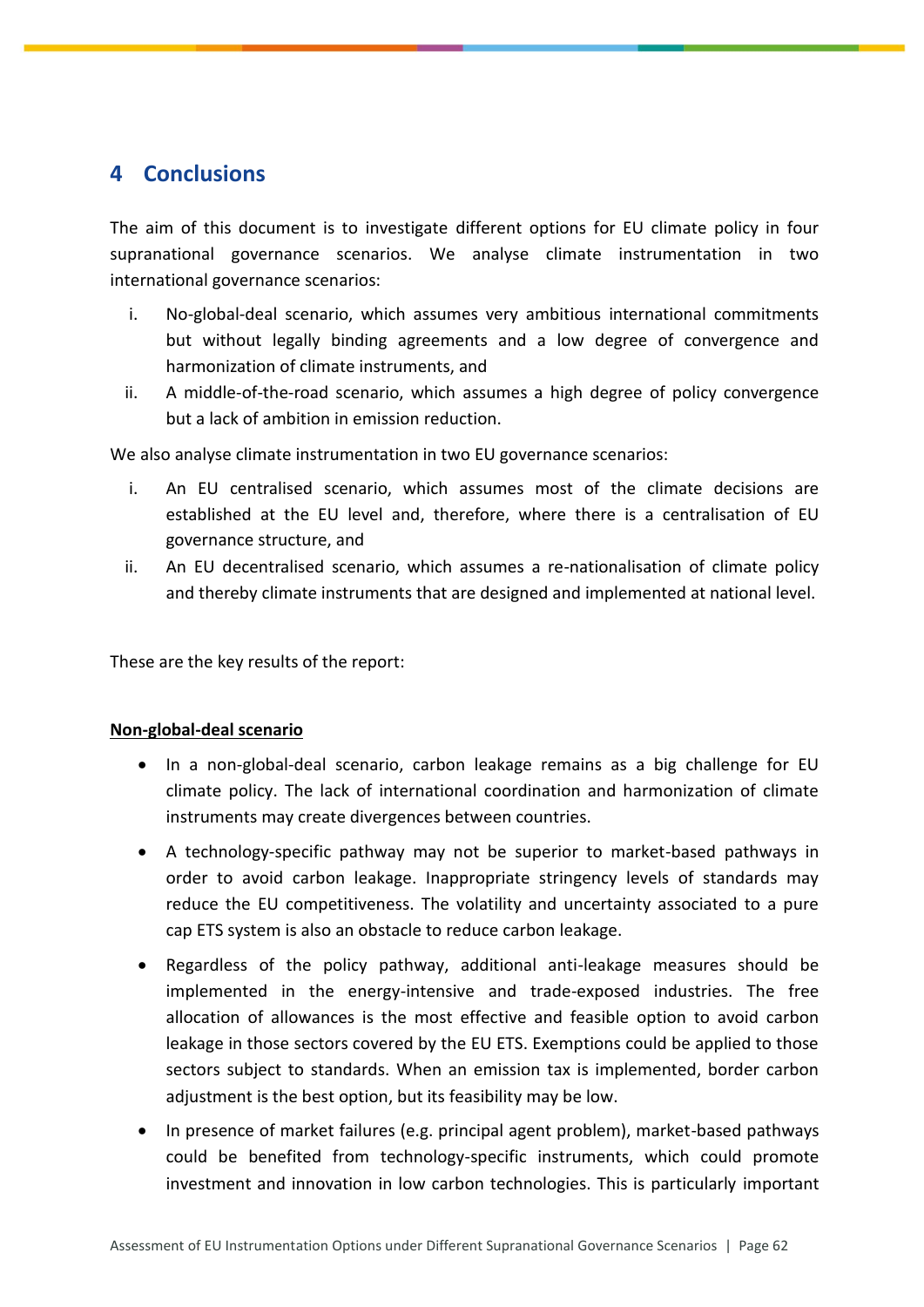in the ETS pure-cap pathway, where the price signal may be very uncertain and volatile.

 A price stabilization reform of the EU ETS would decrease price uncertainty. Moreover, the reform would allow implementing additional instruments without affecting the price signal. However, a price collar is outside the structural reform proposed by the European Commission and its political feasibility may be low. Likewise, an emission tax could also face feasibility problems.

## **Middle-the-road scenario**

- The low international ambition may reduce the political feasibility of EU climate policy. In this international context, EU climate policy should focus on maximizing non-climate benefits of emissions reduction.
- The static efficiency of market-based pathways is generally high because marginal abatement cost is equal across sectors and emitters. However, emission price may not internalise non-climate benefits. Emissions are reduced regardless of the co-benefits. Hence, a technology-specific pathway may be superior to market-based pathways in this international context. Market-based pathways could be improved adding technologic-specific instruments to those sectors which can deliver high non-climate benefits.
- Although International coordination offers the opportunity to harmonize climate instruments across borders, some pathways may have difficulties to take advantage of this international context. For instance, there is a trade-off between stabilizing allowances price and linking the EU ETS with other trading systems.
- Regardless of the specific policy pathway taken, non-climate benefits of emission reductions should be highlighted to increase the public acceptability of instrument mixes.

## **EU centralised scenario**

- This scenario would increase the political feasibility of all pathways. The centralisation of the EU climate policy would allow a structural reform of the EU ETS and expand the coverage of the EU ETS, including the transport and the buildings sector.
- The effectiveness of the instrument packages will depend on the stringency levels. However, in the absence of a price signal, a technology-specific pathway may subject to rebound effects. Likewise, market failures (e.g. principal agent problem) may reduce the effectiveness of market-based pathways.
- A price stabilization reform may be beneficial to reduce price uncertainty and encourage investment and innovation in those sectors covered by the EU ETS. Besides, the EU ETS could compatible with national initiatives, without affecting the price signal. Although this scenario assumes a centralisation of climate policy, national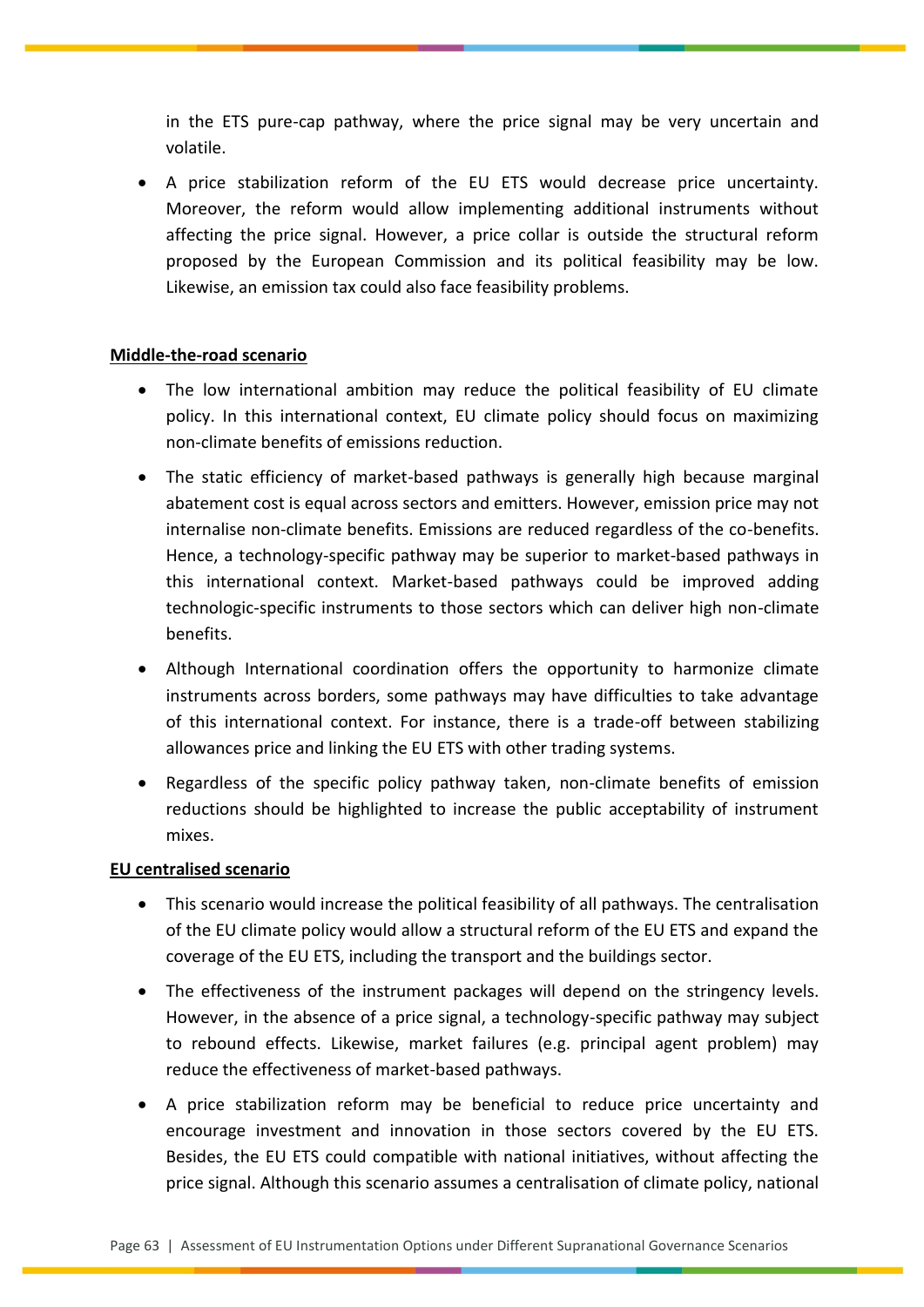and/or sub-national measures could be useful to take into account national idiosyncrasies. Moreover, they could encourage front-runners and increase the feasibility of the instrument package.

• In a technology-specific pathway, higher centralisation could increase bureaucracy and reduce the capacity for modification as new information emerges.

## **EU decentralised scenario**

- This scenario would limit the number of pathways that the EU climate policy could take. The most feasible pathway would be the technologic-specific pathway.
- The role of the EU would focus on coordinating national policies and recommending effective pathways in emission reduction. The EU should harmonise emission standards in some sector, particularly energy-intensive and trade-exposed industries, to avoid comparative disadvantages between Member States.
- In order to deal with the intermittency in most renewables, the role of the EU could be focused on reducing barriers to link national electricity markets.
- In a decentralised scenario, it looks unrealistic that the EU ETS could play a leading role. The EU ETS could remain to keep an emission reduction track. Member States could introduce a carbon price floor to maintain the price signal meaningful.
- A price stabilization reform and emission tax pathway would require a high centralisation of EU climate policy and, therefore, they are infeasible in this scenario.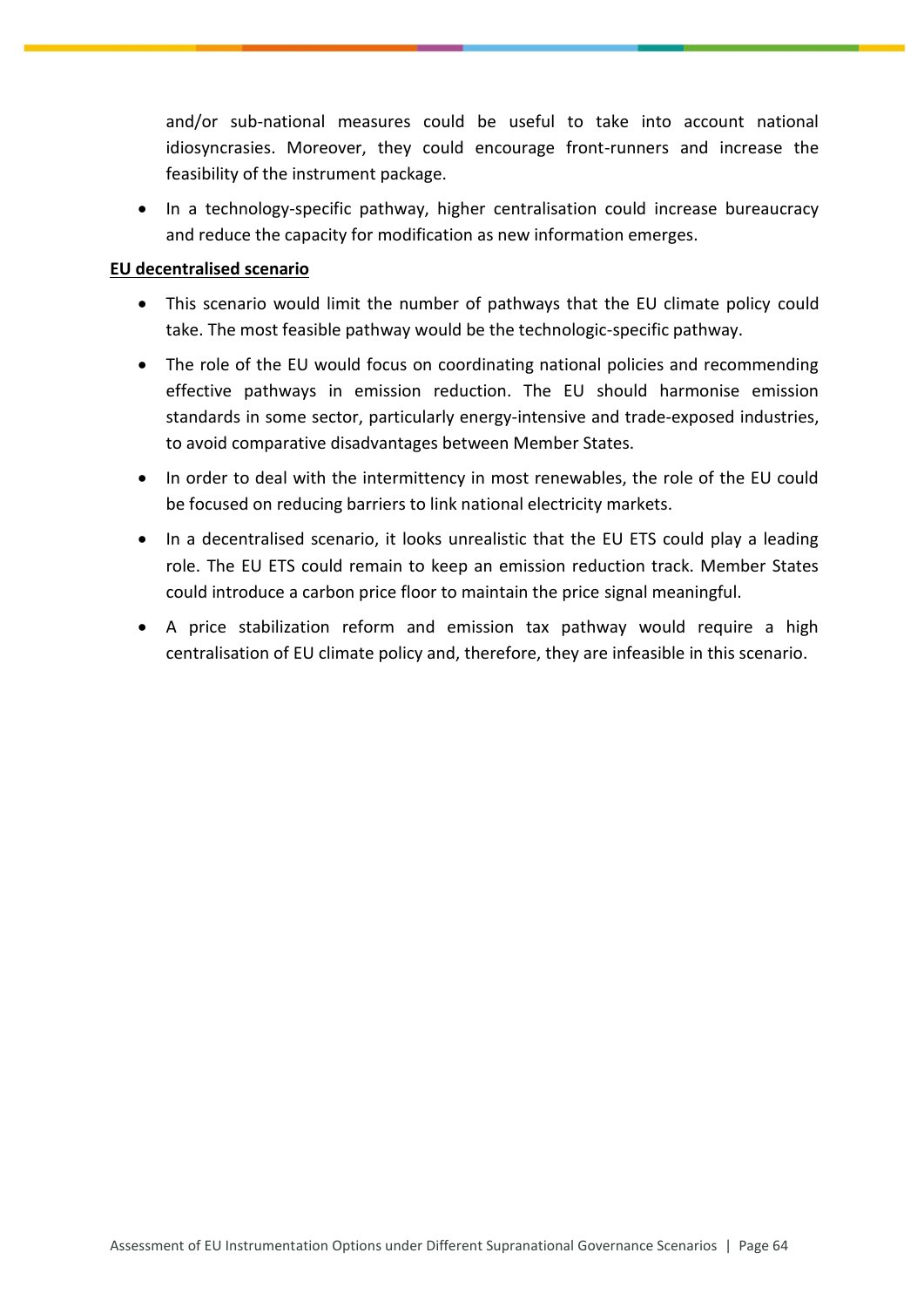## <span id="page-65-0"></span>**References**

- Antimiani, A., Contantini, V., Paglialunga, E., Kuik, O., Branger, F., and Quirion, F. (2015). The sun also rises: Policy instruments to mitigate the adverse effects on competitiveness and leakage. CECILIA2050 project, Deliverable 5.3b.
- Bausch, C., Roberts, E., Donat, L., and Lucha, C. (2015). European governance and the low-carbon pathway: Analysis of challenges and opportunities arising from overlaps between climate and energy policy as well as from centralisation of climate policies. CECILIA2050 project, Deliverable 4.2, Berlin.
- Böhringer, C., Carbone, J. C., and Rutherford, T. F. (2012). Unilateral climate policy design: Efficiency and equity implications of alternative instruments to reduce carbon leakage. Energy Economics, 34, S208-S217.
- Böhringer, C., Garcia-Muros, X., Gonzalez-Eguino, M., and Rey, L. (2015). US Climate Policy: A Critical Assessment of Intensity Standards. BC3 Working Paper.
- Booz & Co. (2013). Benefits of an Integrated European Energy Market, Final Report, prepared for the Directorate-General Energy, European Commission, Brussels, 20 July.
- Bosetti, V., and J. Frankel (2011). Politically Feasible Emission Target Formulas to Attain 460 ppm CO2 Concentrations. HKS Faculty Research Working Paper Series RWP11-016, John F. Kennedy School of Government, Harvard University.
- Burtraw, D., Palmer, K., and Kahn, D. (2010). A symmetric safety valve. Energy Policy, 38(9), 4921- 4932.
- Burtraw, D., Palmer, K. L., Munnings, C., Weber, P., and Woerman, M. (2013). Linking by degrees: Incremental alignment of cap-and-trade markets. Resources for the Future DP, 13-04.
- Burtraw, D., Löfgren, Å., and Zetterberg, L. (2014). A Price Floor Solution to the Allowance Surplus in the EU Emissions Trading System.
- Copeland, Brian R., and M. Scott Taylor (2004). "Trade, Growth, and the Environment." Journal of Economic Literature, 42(1): 7-71.
- De Cian et al. (2013). European-led climate policy versus global mitigation action: Implications on trade, technology, and energy. Climate Change Economics, Vol. 4, Suppl. 1.
- Drummond, P. (2015). Short-term Development Options for the EU Climate Policy Mix. CECILIA2050 project, Deliverable 6.2.
- European Commission (2014a). Report from the Commission to the European Parliament and the Council. The state of the European carbon market in 2012. COM(2012) 652.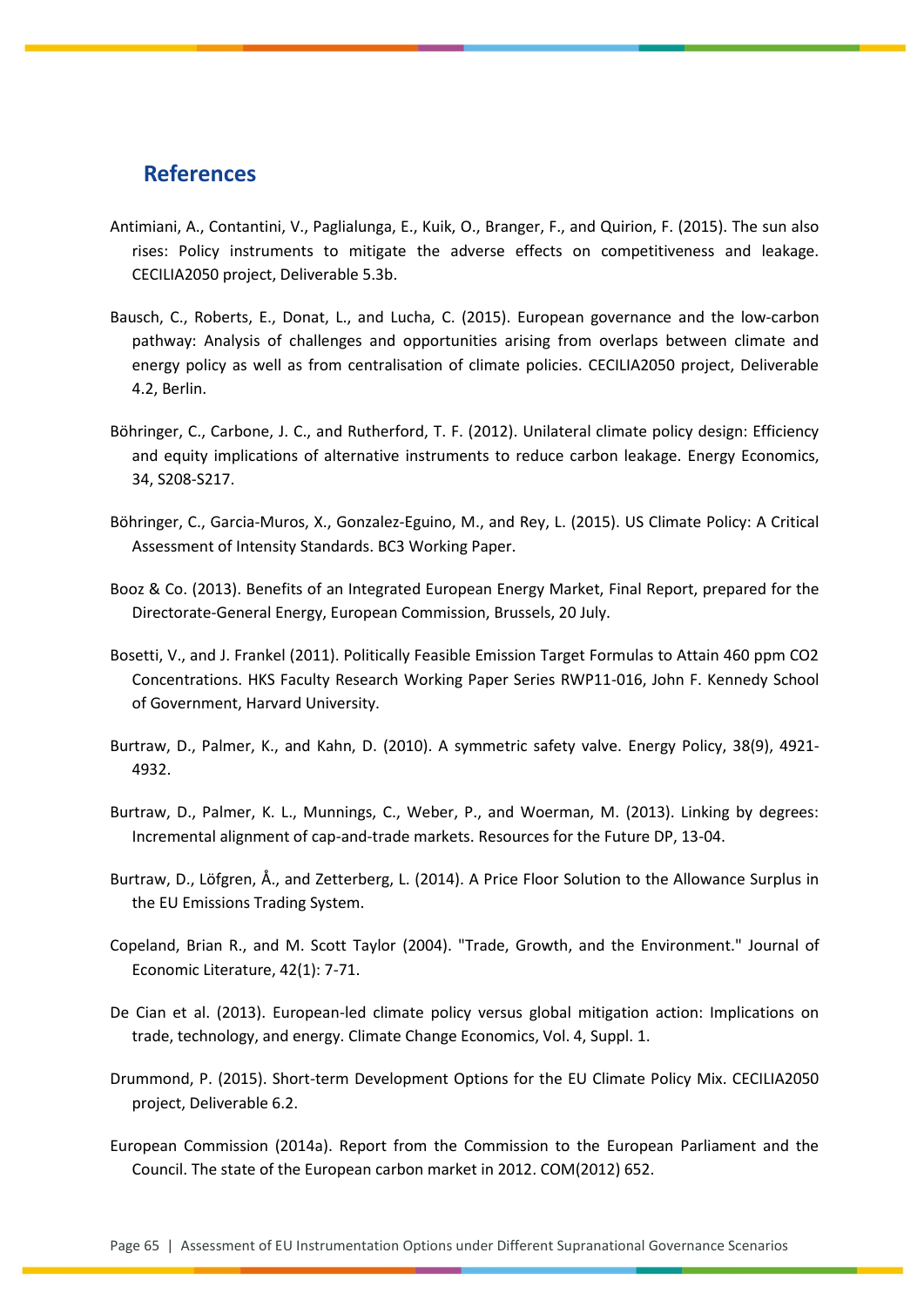- European Commission (2014b). Impact Assessment. Proposal for a Decision of the European Parliament and of the Council concerning the establishment and operation of a market stability reserve for the Union greenhouse gas emission trading scheme and amending Directive 2003/87/EU. SWD(2014) 17.
- European Commission (2014c). Proposal for a Decision of the European Parliament and of the Council concerning the establishment and operation of a market stability reserve for the Union greenhouse gas emission trading scheme and amending Directive 2003/87/EU. 22 January 2014. COM(2014) 20.
- European Commission (2015a). Energy Union Package. A Framework Strategy for a Resilient Energy Union with a Forward-Looking Climate Change Policy. COM(2015) 80.
- European Commission (2015b). Proposal for a Directive of the European Parliament and of the Council amending Directive 2003/87/EC to enhance const-effective emission reductions and low-carbon investment. 15 July 2015. COM(2015) 337 final.
- European Council (2014). European Council Conclusions, 24 October 2014. EUCO 169/14. Available at: [http://ec.europa.eu/clima/policies/2030/documentation\\_en.htm](http://ec.europa.eu/clima/policies/2030/documentation_en.htm)
- Gillingham, K., Newell, R. G., and Palmer, K. (2009). Energy Efficiency Economics and Policy. Annual Review of Resource Economics, 1(1), 597-620.
- Gónzalez-Eguino, M., Capellán-Pérez, I., Arto, I., Ansuategui, A. and Markandya, A. (2015). Global effects of EU climate policy under fragmentation. CECILIA2050 project, Deliverable 5.4.
- Gollier, C. and Tirole, J. (2015). Making climate agreements work. Economic comment and debate from the TSE researchers.
- Görlach, B. (2013). What constitutes an optimal climate policy mix? Defining the concept of optimality, including political and legal framework conditions. CECILIA2050 WP1 Deliverable 1.1.
- Goulder, L. H., and Parry, I. W. (2008). Instrument choice in environmental policy. Review of Environmental Economics and Policy, 2(2), 152-174.
- Green, J. F., Sterner, T., and Wagner, G. (2014). A balance of bottom-up and top-down in linking climate policies. Nature Climate Change, 4(12), 1064-1067.
- Helm, D. (2010). Government failure, rent-seeking, and capture: the design of climate change policy. Oxford Review of Economic Policy, 26(2), 182-196.
- Holland, S. P., Hughes, J. E., and Knittel, C. R. (2009). Greenhouse Gas Reductions under Low Carbon Fuel Standards? American Economic Journal: Economic Policy 1 (1): 106–46.
- Holland, S. P. (2012). Emissions taxes versus intensity standards: Second-best environmental policies with incomplete regulation. Journal of Environmental Economics and Management 63(3): 375-387.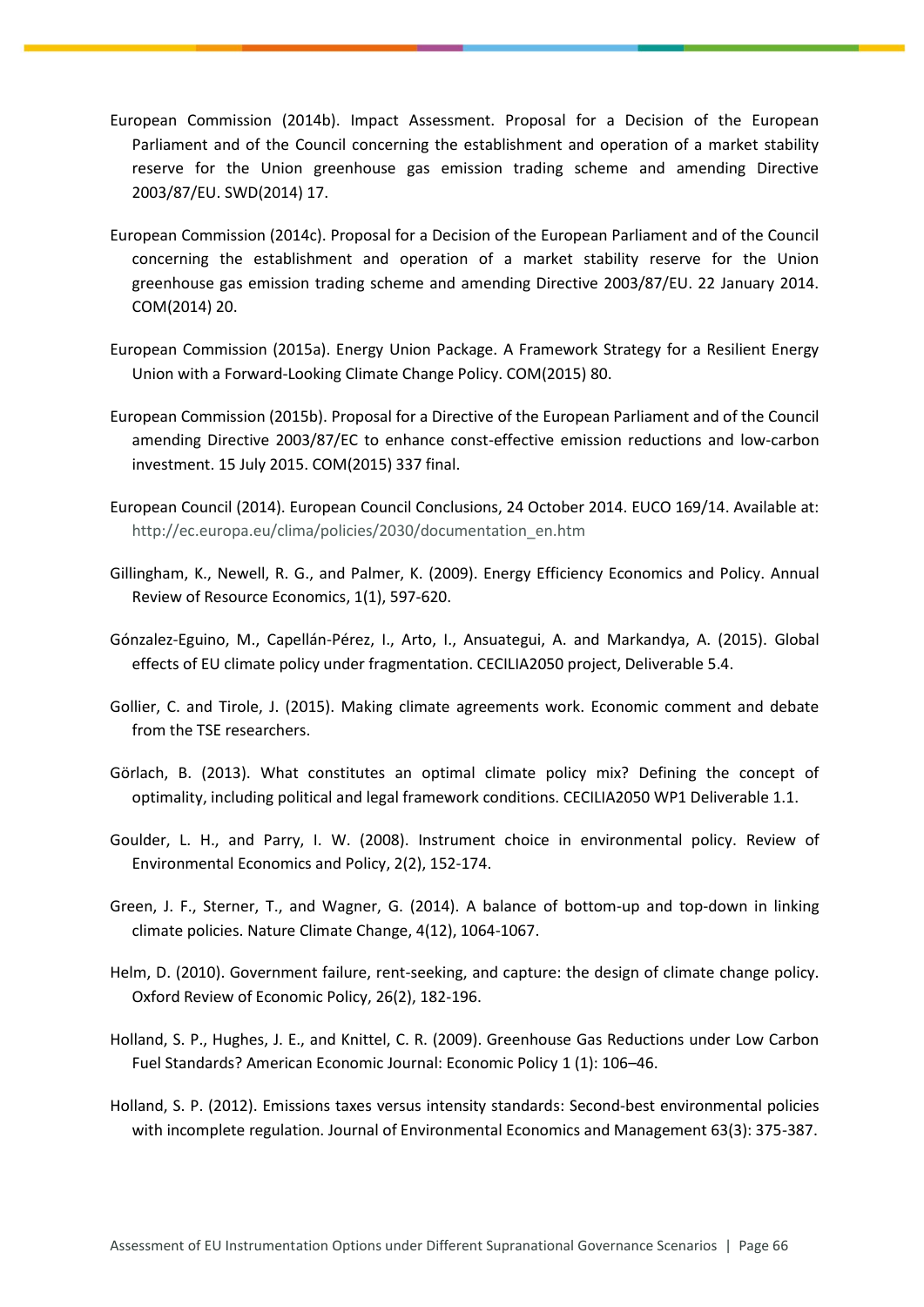- Huppes, G., Deetman, S., Huele, R., Kleijn, R., Koning, A. de, Voet, E. van der (2015) Instrumentation strategies and instrument mixes for long term climate policy. CML, Leiden University, Leiden. CECILIA2050 project, Deliverable 6.1.
- IPCC (2014). Climate Change 2014: Mitigation of Climate Change. Contribution of Working Group III to the Fifth Assessment Report of the Intergovernmental Panel on Climate Change. Cambridge University Press, Cambridge, United Kingdom and New York, NY, USA.
- Kachi, A., Unger, C., Böhm, N., Stelmakh, K., Haug, C., and Frerk, M. (2015). Linking Emissions Trading Systems: A Summary of Current Research. International Carbon Action Partnership. January 2015, Berlin, Germany.
- Knopf, B., and Edenhofer, O. (2014). Save the EU Emissions Trading Scheme: set a price band. Energy Post, October 21, 2014.
- Kuik, O. (2015). International competitiveness and leakage. CECILIA2050 project, Deliverable 5.2.
- Linares, P., and Labandeira, X. (2010). Energy efficiency: economics and policy. Journal of Economic Surveys, 24(3), 573-592.
- Marcu, A., Egenhofer, C., Roth, S., and Stoefs, W. (2013). Carbon Leakage: An overview. CEPS Special Report No. 79/December 2013.
- Metcalf, G. E. (2009). Market-based policy options to control US greenhouse gas emissions. The Journal of Economic Perspectives, 5-27.
- Meyer, B., Meyer, M., and Distelkamp, M. (2014). Macroeconomic routes to 2050. CECIILIA2050 project, Deliverable 3.3.
- Monjon, S., and Quirion, P. (2011). Addressing leakage in the EU ETS: Border adjustment or outputbased allocation? Ecological Economics, 70(11), 1957-1971.
- Munaretto, S., and Walz, H. (2015). Political feasibility of climate policy instruments in the EU. CECIILIA2050 project, Deliverable 4.9.
- Murtishaw, S., and Sathaye, J. (2006). Quantifying the effect of the principal-agent problem on US residential energy use. Lawrence Berkeley National Laboratory.
- Neuhoff et al. (2015). Is a Market Stability Reserve likely to improve the functioning of the EU ETS? Evidence from a model comparison exercise. Climate change strategies.
- New Climate Economy (2014). Better Growth Better Climate. The New Climate Economy Report. Available at[: http://newclimateeconomy.report/](http://newclimateeconomy.report/)
- Norregaard J., and Reppelin-Hill, V. (2000). Taxes and tradable permits as instruments for controlling pollution: Theory and Practice. IMF Working Paper, WP/00/13.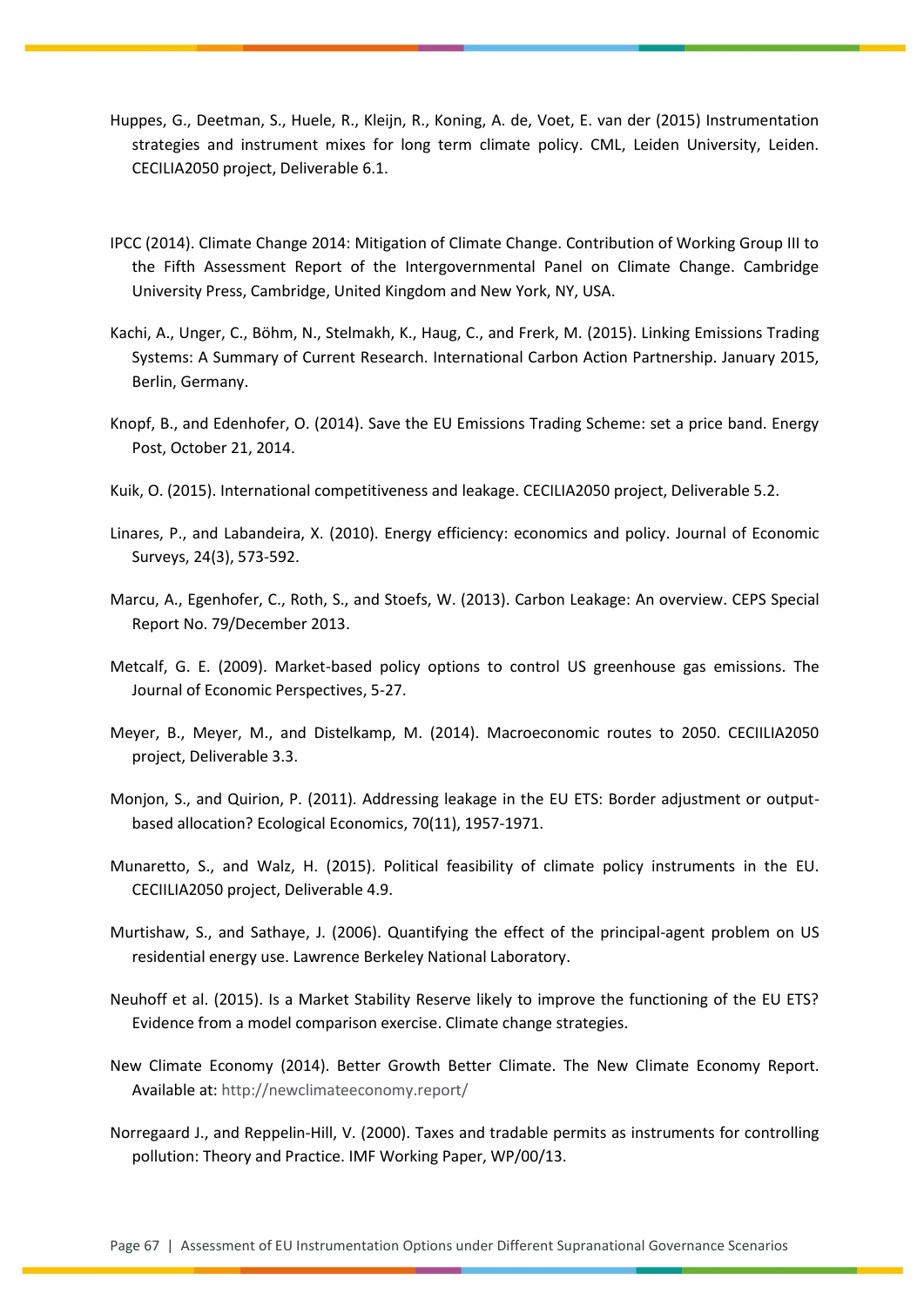- O'Neill, B. C., et al (2014). The roads ahead: Narratives for shared socioeconomic pathways describing world futures in the 21st century. Global Environmental Change (2015).
- Parry, I., Veung, C., and Heine, D. (2014). How much carbon pricing is in countries' own interests? The critical role of co-benefits. CESIFO WORKING PAPER NO. 5015.
- Philibert, C. (2009). Assessing the value of price caps and floors. Climate Policy, 9(6), 612-633.
- Point Carbon (2013). Carbon 2013. Dimantchev, E. et al. 33 pages. Available at: [http://www.pointcarbon.com/polopoly\\_fs/1.2236558!Carbon%202013%20-](http://www.pointcarbon.com/polopoly_fs/1.2236558!Carbon%202013%20-%20At%20a%20tipping%20point.pdf) [%20At%20a%20tipping%20point.pdf](http://www.pointcarbon.com/polopoly_fs/1.2236558!Carbon%202013%20-%20At%20a%20tipping%20point.pdf)
- Quirion, P., Rozenberg, J., Sassi, O., and Vogt-Schilb, A. (2011). How CO2 capture and storage can mitigate carbon leakage. FEEM Working papers 15.2011.
- Ranson, M., and Stavins, R. N. (2015). Linkage of greenhouse gas emissions trading systems: Learning from experience. Climate Policy, (ahead-of-print), 1-17.
- Stavins, R. N. (2007). A US Cap-and-Trade System to Address Global Climate Change. The Hamilton Project. Washington, D.C., The Brookings Institution.
- Turcea, I., and Kalfagianni, A. (2015). Instruments to mitigate adverse effects of competitiveness and leakage. Deliverable 5.3 of the CECILIA2050 project.
- UNFCC (2009). Report of the Conference of the Parties on its fifteenth session, held in Copenhagen from 7 to 19 December 2009. FCCC/CP/2009/11/Add.1. 30 March 2010.
- UK Government (2015). UK's position on the European Commission's proposal to reform the EU ETS by introducing a Market Stability Reserve. 20 October 2014.
- UK Parliament (2013). Carbon price floor. Standard Note SN/SC/5927. 7 November 2013. House of Commons at: Commons Library. Available at: [http://www.parliament.uk/business/publications/research/briefing-papers/SN05927/carbon](http://www.parliament.uk/business/publications/research/briefing-papers/SN05927/carbon-price-floor)[price-floor,](http://www.parliament.uk/business/publications/research/briefing-papers/SN05927/carbon-price-floor) accessed 12 Dec 2013.
- West, J. J., Smith, S. J., Silva, R. A., Naik, V., Zhang, Y., Adelman, Z., Fry, M. M., Anenberg, S., Horowitz, L. W. and Lamarque, J. F. (2013). Co-benefits of mitigating global greenhouse gas emissions for future air quality and human health. Nature Climate Change 3, 885 – 889.
- Wettestad, J., Eikeland, P. O., and Nilsson, M. (2012). EU climate and energy policy: A hesitant supranational turn? Global Environmental Politics, 12(2), 67-86.
- Wood, P. J., and Jotzo, F. (2011). Price floors for emissions trading. Energy Policy, 39(3), 1746-1753.
- Zachmann, G. (2013). Electricity without Borders: A Plan to Make the Internal Market Work. Bruegel Blueprint Series No. 20, Bruegel, Brussels.
- Zelljadt, E. (2014). Scenarios for international climate policy instruments. Deliverable 5.1 of the CECILIA2050 project.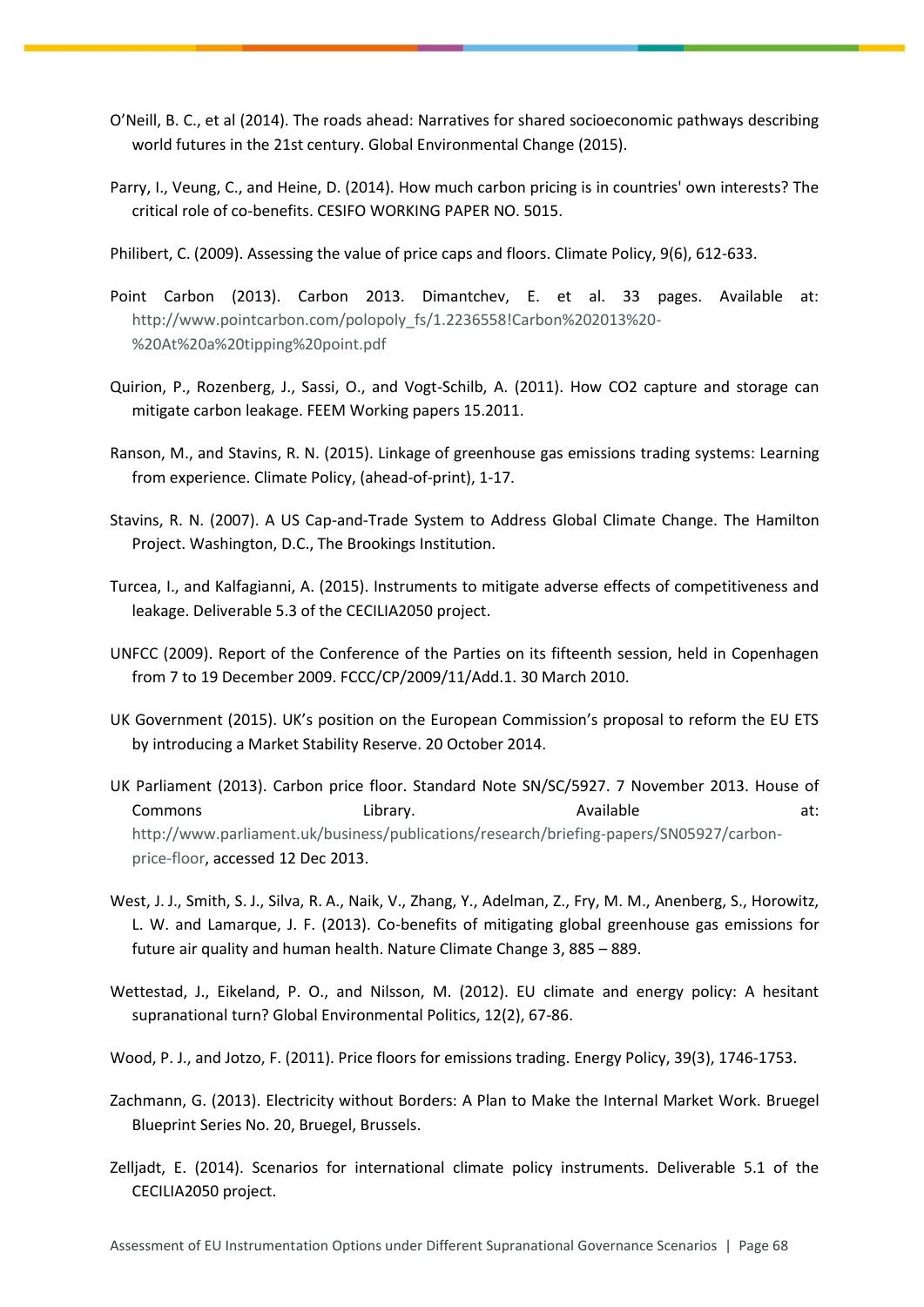Zetterberg, L. (2014). Linking the Emissions Trading Systems in EU and California. IVL Swedish Environmental Research Institute, report B 2061.